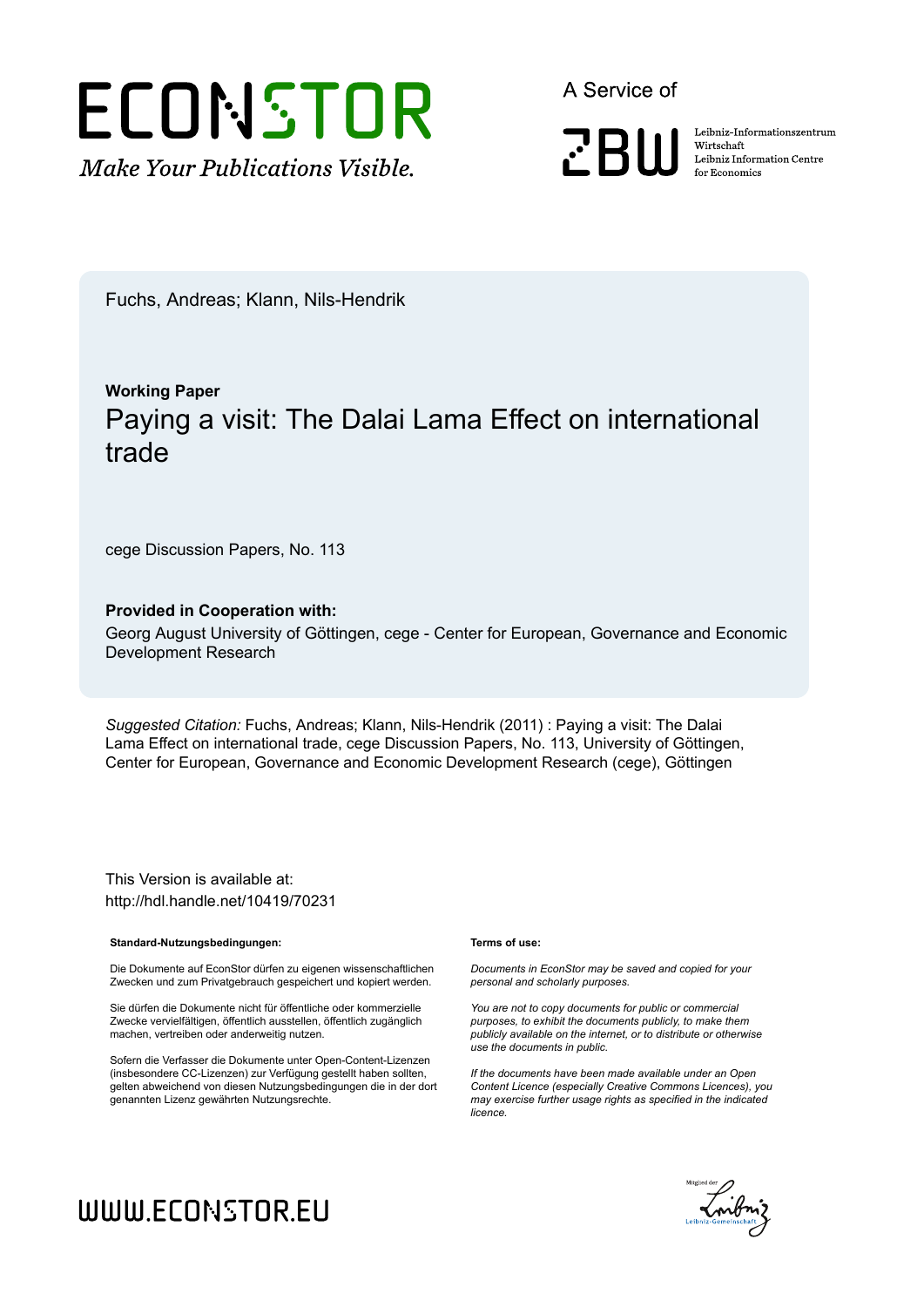ceq Center for European, Governance and Economic Development Research **Discussion Papers** 

**Number 113 – October 2010**

# **Paying a Visit: The Dalai Lama Effect on International Trade**

Andreas Fuchs Nils-Hendrik Klann

GEORG-AUGUST-UNIVERSITÄT GÖTTINGEN

**ISSN:** 1439-2305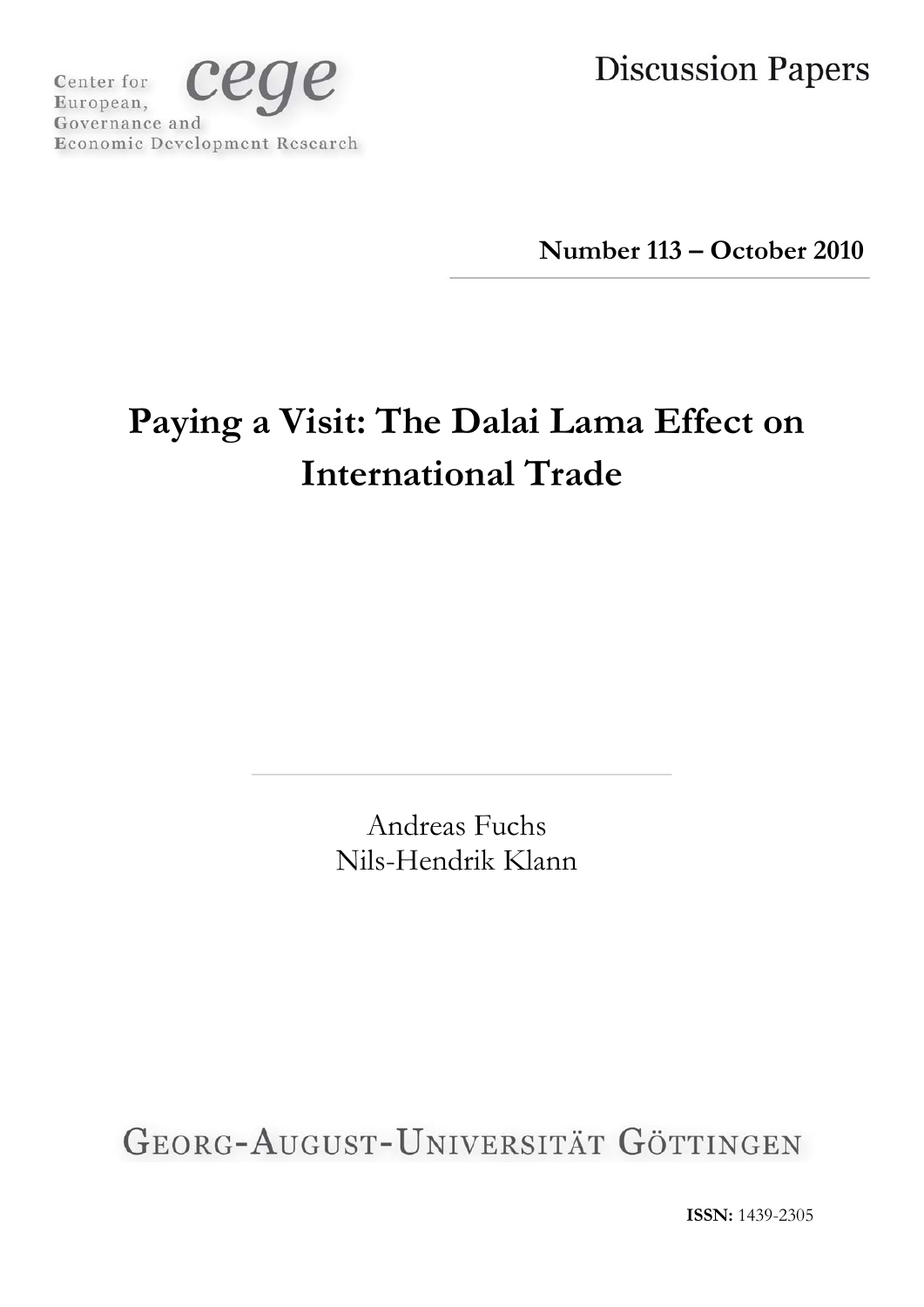## **Paying a Visit: The Dalai Lama Effect on International Trade**[1](#page-2-0)

Andreas Fuchs<sup>[2](#page-2-1)</sup> and Nils-Hendrik Klann<sup>[3](#page-2-2)</sup>

#### April 2011

#### **Abstract**

Is political compliance a precondition for healthy trade relations with China? The Chinese government frequently threatens that meetings between its trading partners' officials and the Dalai Lama will be met with animosity and ultimately harm trade ties with China. We run a gravity model of exports to China from 159 partner countries between 1991 and 2008 to test the extent to which bilateral tensions affect trade with autocratic China. In particular, we investigate empirically whether countries that receive the Dalai Lama despite China's opposition experience a significant reduction of their exports to China. In order to account for the potential endogeneity of meetings with the Dalai Lama, the number of Tibet Support Groups and the travel pattern of the Tibetan leader are used as instruments. Our empirical results support the idea that countries officially receiving the Dalai Lama at the highest political level are punished through a reduction of their exports to China. However, this 'Dalai Lama Effect' is only observed for the Hu Jintao era and not for earlier periods. Furthermore, we find that this effect is mainly driven by reduced exports of machinery and transport equipment and that it disappears two years after a meeting took place.

**Keywords:** International Trade, International Political Economy, Exports to China, Economic Diplomacy, Tibet, Dalai Lama

**JEL codes:** F51, F13

<span id="page-2-0"></span><sup>&</sup>lt;sup>1</sup> The authors thank Axel Dreher, Stephan Klasen, Ron Davies, Christian Bjørnskov, Samuel Kortum, the "Göttingen Trade Group" and participants at the Göttingen Workshop International Economic Relations, at the Beyond Basic Questions Workshop at Aarhus Business School, at the Silvaplana Workshop of Political Economy and at the Annual Conference of the European Trade Study Group for valuable comments on earlier drafts. Excellent research assistance was provided by Hendrik van Broekhuizen, Juliane Kästner, Karla Henning and

<span id="page-2-1"></span><sup>&</sup>lt;sup>2</sup> Corresponding author. University of Goettingen, Faculty of Economic Sciences, Platz der Goettinger Sieben 3,<br>D-37073 Goettingen. Germany. Tel: +49 551 39 7341. Fax: +49 551 39 8173. E-Mail: afuchs@uni-goettingen.de.

<span id="page-2-2"></span><sup>&</sup>lt;sup>3</sup> University of Goettingen, Faculty of Economic Sciences, Platz der Goettinger Sieben 3, D-37073 Goettingen, Germany, Tel: +49 551 39 7300, Fax: +49 551 39-7302, E-Mail: [hhk@uni-goettingen.de](mailto:hhk@uni-goettingen.de).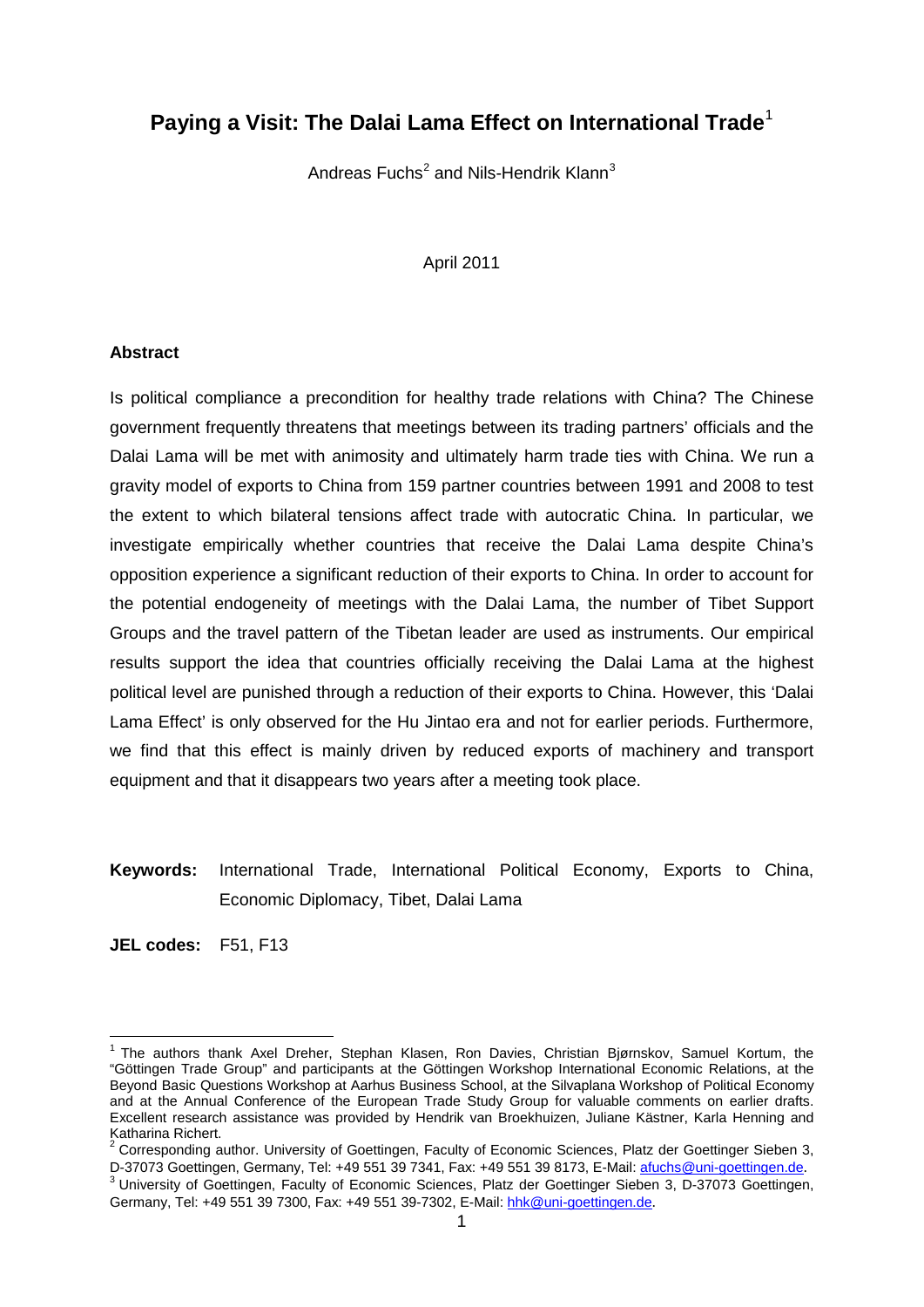*"We will take corresponding measures to make the relevant countries realise their mistakes."* Zhu Weiqun, executive deputy head of the Communist party's United Front Work Department

*"There is a Tibetan saying: some wounds in the mouth recover by themselves."*

Tendzin Gyatsho, 14<sup>th</sup> Dalai Lama

#### **1. Introduction**

The Chinese autonomous region of Tibet is an area of great economic and geo-strategic significance as it holds considerable amounts of natural resources and connects China to South and Central Asia. In addition, Tibet is known as 'Asia's water tower' since important rivers such as the Mekong, Yangtze and Yellow river originate in the region. Tibet's political status represents a long-run cause of conflict both in China and in international relations that revolve around the question of whether the incorporation of Tibet into China was in accordance with international law.<sup>[4](#page-3-0)</sup> China considers the status of Tibet as an internal affair, in which outside interference is rejected. As Goldstein (1998) notes, international opinion plays an important role in conflicts over regional independence since "the ambiguity about when entities have the right to seek self-determination has made international opinion an important dimension of such disputes" (p. 83). In light of this, the Chinese administration has recognized that its position on Tibet's status not only needs to be enforced domestically, but also internationally.<sup>[5](#page-3-1)</sup> By opposing any notion from abroad that might challenge the status quo of the region, China not only aims to contain the spread of unrest inside Tibet, but also seeks to weaken the worldwide Tibetan independence movement.

Within this context, the Dalai Lama, in his position as leader of the Tibetan community, is seen as a threat to the integrity of the Chinese nation. Consequently, meetings of foreign officials with the Dalai Lama are a constant source of bilateral diplomatic tensions with China. In addition to purely diplomatic threats, China more or less openly threatens that it will respond to meetings between its trading partners' officials and the Tibetan leader with measures that will result in a deterioration of their trade relationships. An article published in

<span id="page-3-0"></span><sup>&</sup>lt;sup>4</sup> See Goldstein (1997) for a historical overview on the so-called 'Tibet Question', i.e., the long-lasting conflict over the political status of Tibet.

<span id="page-3-1"></span> $5$  According to an official government bulletin, China identifies the issue of Tibet as one of the "most important and sensitive" core issues to be respected by China's partners (available at: [http://www.gov.cn/misc/2009-](http://www.gov.cn/misc/2009-05/27/content_1326253.htm) [05/27/content\\_1326253.htm\)](http://www.gov.cn/misc/2009-05/27/content_1326253.htm).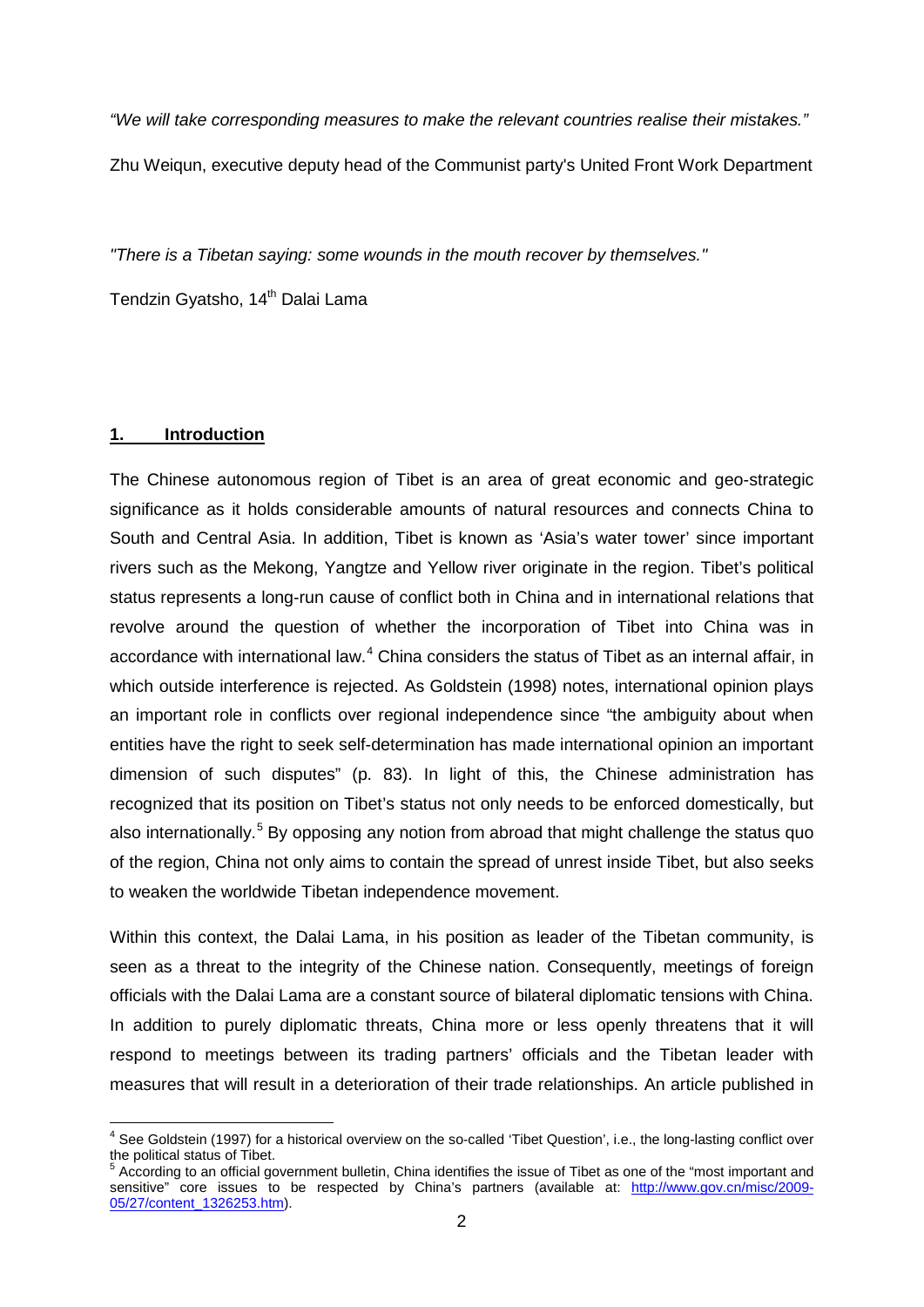*China Daily* – a state-run newspaper, known as a mouthpiece of the Communist party – clearly advises against outside interference in the Tibet question "if they [countries] want to remain on good terms with China."<sup>[6](#page-4-0)</sup> The government's decisiveness on this matter is reflected in instances such as the prominent case of France, where the country was crossed off the travel agenda of two Chinese trade delegations in 2009 in retaliation to a meeting between French president Nicolas Sarkozy and the Dalai Lama. In an interview conducted in 2007, the Dalai Lama himself acknowledged the unwillingness of state officials to receive him, so as not to jeopardize the intense economic ties that their countries have established with China.<sup>[7](#page-4-1)</sup> Beyond existing anecdotal evidence, no empirical analysis has, to the best of our knowledge, thus far been conducted to unveil whether China responds to meetings between its trading partners and the Dalai Lama with any systematic economic punishment. This paper aims to fill this gap. Moreover, results may offer valuable insights into the extent to which political relations matter for trade with (autocratic) emerging economies.

The role of political determinants of trade is currently in the focus of the literature (e.g, Aidt and Gassebner 2010, Gassebner, Keck and Teh 2010, Kastner 2007, Méon and Sekkat 2008, Nitsch and Schumacher 2004). Previous research has shown that the bilateral political climate plays an important role in trade relationships (e.g., Pollins 1989, Morrow, Siverson and Taberes 1998). Also, diplomatic exchanges between trading partners foster bilateral trade through diplomatic representations (Rose 2007) and state visits (Nitsch 2007).

The state of political relations between China and its trading partners is likely to be even more important as a determinant of bilateral trade than it is in the case of trade between free market economies. Whilst prices and other product characteristics should – at least in theory – be the sole determinants of import decisions in a market system, the Chinese government exerts additional influence on commercial activity. In this regard, Aidt and Gassebner (2010) show theoretically and empirically that a country's involvement in international trade differs between democracies and autocracies. Since China is neither a democracy, nor a free market economy, its administration has greater capacity to influence trading decisions than the government in a democratic free market economy. Such significant scope for government intervention thus gives leeway for the utilization of trade flows as a foreign policy tool. Since a country's policy towards the Dalai Lama influences its bilateral relations with China and may provoke retaliatory responses from Beijing, we hypothesize that a trade-deteriorating effect is caused by foreign officials receiving the Dalai Lama.

<span id="page-4-1"></span><span id="page-4-0"></span> $6$  "Wrong stance on Tibet hinders ties with China," *China Daily*, March  $5^{\text{th}}$  2009, available at:<br>http://www.chinadaily.com.cn/china/2009-03/05/content 7538147.htm "Dalai Lama Visit Jeopardizes German Business Interests", Spiegel Online, October 17<sup>th</sup> 2007, available at: [http://www.spiegel.de/international/world/0,1518,506166,00.html.](http://www.spiegel.de/international/world/0,1518,506166,00.html)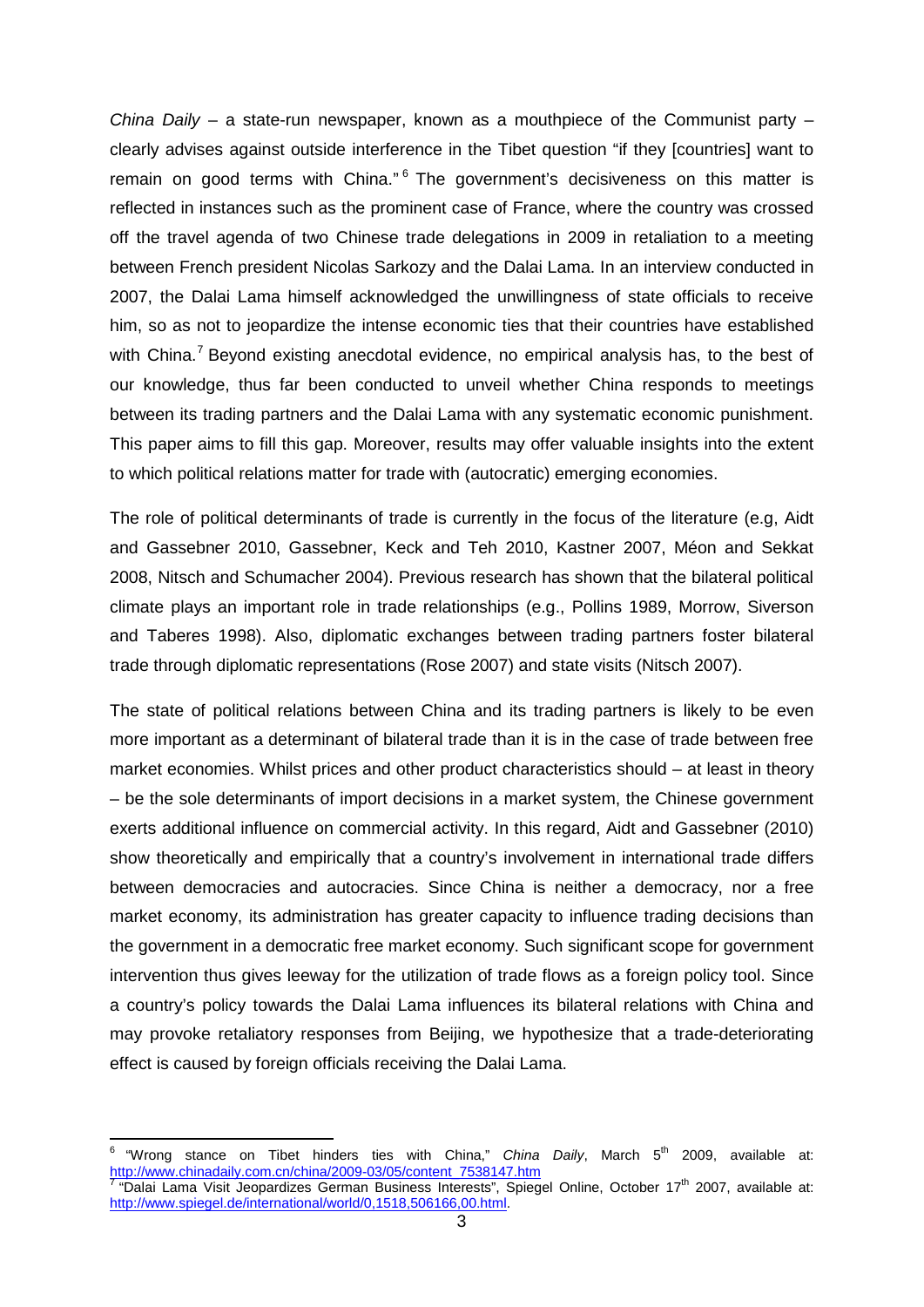We run a gravity model of exports to China from 159 partner countries between 1991 and 2008 to test for political influences on China's trading decisions. The paper analyzes whether countries that receive the Dalai Lama are economically punished by the Chinese through a reduction of their exports to China. It is also tested whether the size of the punishment increases with the rank of the highest official receiving the Tibetan leader and how the effect evolves over time. Furthermore, we provide results when controlling for the potential endogeneity of meetings with the Dalai Lama and show results based on disaggregated trade data to deepen our understanding of what we call the 'Dalai Lama Effect'.

Does China carry out its threats to sanction non-compliant trading partners or does the emerging economy simply play with its targets' fears? Our empirical results confirm the existence of a negative effect of Dalai Lama receptions at the highest level on exports to China for the Hu Jintao era (2002-2008). Meetings of a head of state or head of government with the Dalai Lama lead to a reduction of exports to China by 8.1% or 16.9% on average, depending on the estimation technique used. This effect is mainly driven by reduced exports of machinery and transport equipment and it disappears in the second year after a meeting took place.

The paper is structured as follows: Section 2 provides an overview on the literature regarding the link between bilateral political relations and international trade to gain insights into how meetings with the Dalai Lama might adversely affect trading relationships. In Section 3, we present anecdotal evidence illustrating how the bilateral climate between China and its trading partners deteriorates after foreign officials' meetings with the Tibetan leader and formulate our hypotheses. Section 4 presents the empirical approach, the data used and the empirical results, which show whether countries officially receiving the Dalai Lama are economically punished through trade reductions. Finally, Section 5 summarizes our findings and concludes.

#### **2. Political influences on trade and the 'Dalai Lama Effect'**

Trade ties can be exploited as a foreign policy tool by governments to influence the political decisions of trading partners. As such, by manipulating trade flows, a country can exploit the trade dependency of its trading partners in order to force their governments to abide by its political viewpoints. Bilateral trade flows can thus be used as an instrument of political pressure and leverage against countries with conflicting interests (Hirschman 1945, Baldwin 1985). Hereby, the degree of political compliance that can be induced by the dominant country increases with the asymmetry of the trade interdependency between the two trading partners (Keohane and Nye 1977, Richardson and Kegley 1980). With the rapidly increasing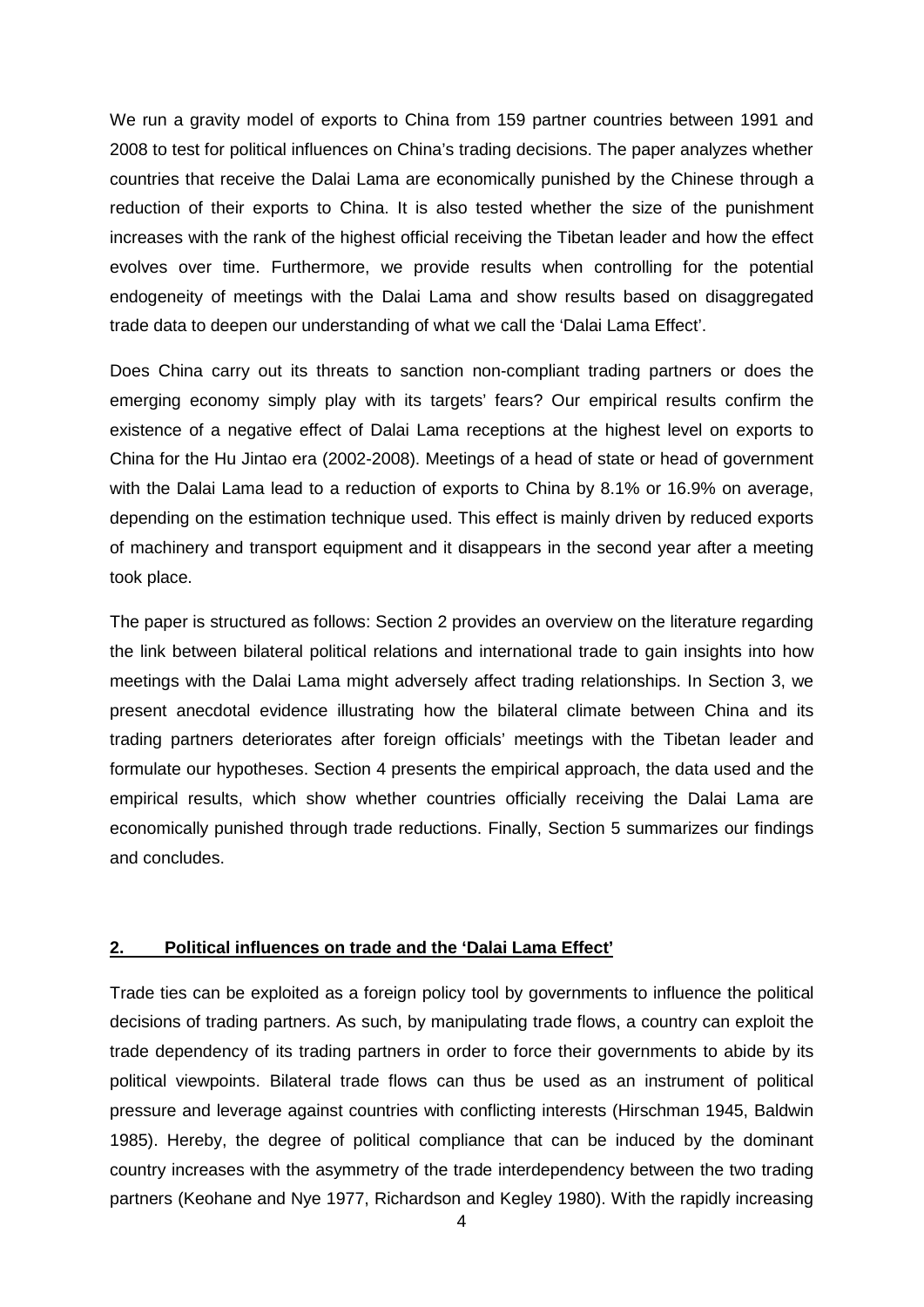size of the Chinese economy, the asymmetry of trade dependencies between China and its trading partners is shifting in China's favor. This development enables China to enforce political compliance among its trading partners to an ever increasing extent. Despite the country's increasing scope for economic retaliation, the Chinese administration does not communicate in a transparent manner whether and to which extent it actually retaliates after a Dalai Lama reception has taken place. Eaton and Engers (1999) argue that such incomplete information about the threatening country's resolve, as well as about the target's cost of compliance, induces the former to carry out threats to sanction non-compliant countries. [8](#page-6-0)

Several theoretical concepts provide further explanations why politics matters for bilateral trade relationships. Gowa and Mansfield (1993) argue that gains from trade are the source of security externalities as trade-induced efficiency frees resources for military use in the economy of the trading partner. Consequently, it is in a country's strategic interest to concede such gains exclusively to befriended countries and deny them to enemies. States may thus rely on trade interdependencies to strategically reward allies or punish adversaries. Furthermore, Kastner (2007) argues that states may disrupt trade with their partners in order to signal resolve in a bilateral disagreement they may have occurred over matters unrelated to trade. Moreover, trade reductions are not necessarily the result of direct government action to sanction a state. While pure economic theory suggests that economic actors base their trading decisions entirely on intrinsic characteristics of goods and services such as price, quantity and quality, political relations exert additional influence on private actors' decisions. Pollins (1989) has developed a public choice model of bilateral trade flows, in which the importing decisions of economic agents are influenced by the place of origin of the traded goods and services. Based on security concerns, risk-averse importers reward political friends and punish adversaries in order to minimize commercial risks related to potential trade disruptions.

Prior empirical analyses have confirmed that the state of bilateral political relations affects international trade. A first strand in the literature focuses on the conflict-trade nexus and analyzes the role of the bilateral climate on trade relationships. While some literature on the link between military conflicts and trade exists (e.g., Glick and Taylor 2005, Keshk, Pollins and Reuveny 2004, Martin, Mayer and Thoenig 2008, Oneal, Russet and Berbaum 2003), conflicts do not need to be militarized in order to influence trade flows. An anticipated conflict alone might trigger reductions of bilateral trade due to "the threat of future government action to restrict trade" (Morrow, Siverson and Taberes 1998, p. 650). Using bilateral event data on

<span id="page-6-0"></span><sup>&</sup>lt;sup>8</sup> Other contributions in this strand of the literature are concerned with the effectiveness of economic sanctions to induce political compliance (e.g., Eaton and Engers 1992, Hufbauer Schott and Elliot 2007). Our study, however, analyzes whether threats are actually carried out to sanction trading partners not abiding by China's political will.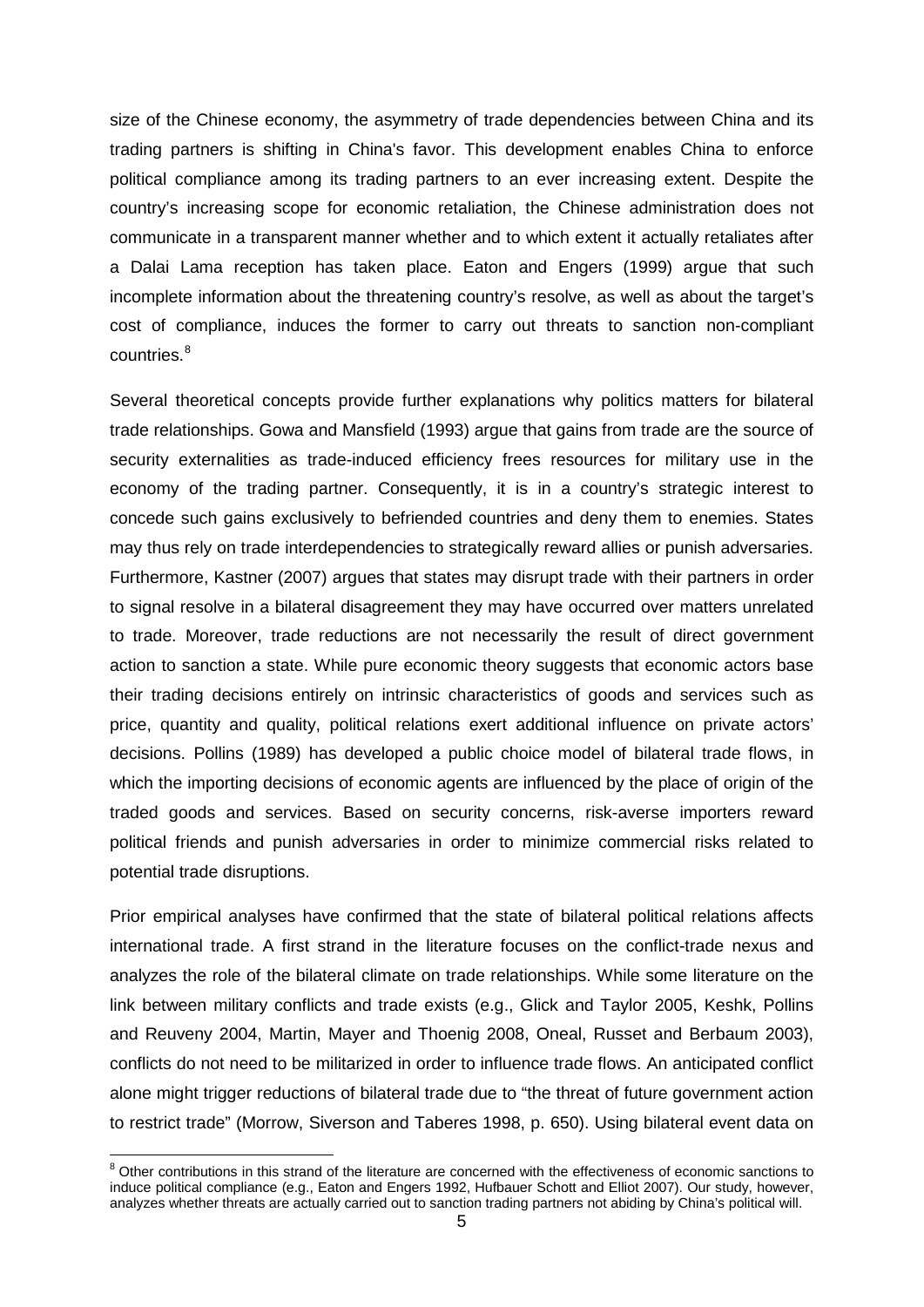conflict and cooperation for the period 1955-1978, Pollins' (1989) empirical results support the hypothesis that greater amity between trading partners increases trade while greater hostility has a trade-reducing effect. Gowa and Mansfield (1993) also find that alliances between trading partners foster bilateral trade. <sup>[9](#page-7-0)</sup> Combining both approaches, Morrow, Siverson and Taberes (1998) find that joint democracy and common interests of commercial partners increase bilateral trade between commercial partners, whereas no effect is found for conflicts and alliances between countries. In a more recent study, Kastner (2007) finds evidence that the trade-reducing impact of poor bilateral political relations is reduced if internationalist economic interests are strong, which is proxied by low trade barriers.

More tangible than the abstract concept of bilateral climate, a second strand in the literature on the link between bilateral political relations and international trade finds that diplomatic exchanges among trading partners foster bilateral trade through diplomatic representations and state visits. Analyzing export flows from 22 countries for 2002 and 2003 in a gravity framework, Rose (2007) finds that the size of a country's diplomatic service has a positive impact on its exports: each additional consulate leads to an increase of exports by about six to ten percent. Focusing on export flows of 17 Spanish regions for 1995-2003, Gil-Pareja, Llorca and Martínez Serrano (2008) find that Spanish regional trade agencies abroad have a positive impact on exports. This effect is even greater than the export-promoting impact of Spanish embassies and consulates situated in the respective partner countries. Most relevant to our study, Nitsch (2007) finds empirical evidence that state and official visits do have a trade-increasing effect. Estimating export flows from France, Germany and the United States for 1948-2003, he finds that one visit is associated with an increase in exports of between eight and ten percent.

Political relations influence bilateral trade with the extent of this influence varying between political regimes "since governments in free market economies still set the rules under which firms import and export, while governments in managed economies directly negotiate the terms of trade" (Morrow, Siverson and Taberes 1998, p. 649). Thus, the influence of international politics on trading decisions is expected to be of higher importance in autocratic countries such as China than in established market democracies. As trade regulations are stricter and state-owned enterprises are of greater importance for economic activity in most emerging economies, their trading decisions are often more politically driven, turning trade ties into a transaction channel via which the political agenda of a country can be globally disseminated and enforced upon trading partners. In line with this, Mansfield, Milner and Rosendorff (2000) discuss regime differences in trade policy that emerge as the chief

<span id="page-7-0"></span><sup>&</sup>lt;sup>9</sup> Incorporating new trade theory, empirical evidence in Gowa and Mansfield (2004) suggests that alliances (and other measures of bilateral relations) are more important factors in trade under increasing returns to scale than under constant returns to scale.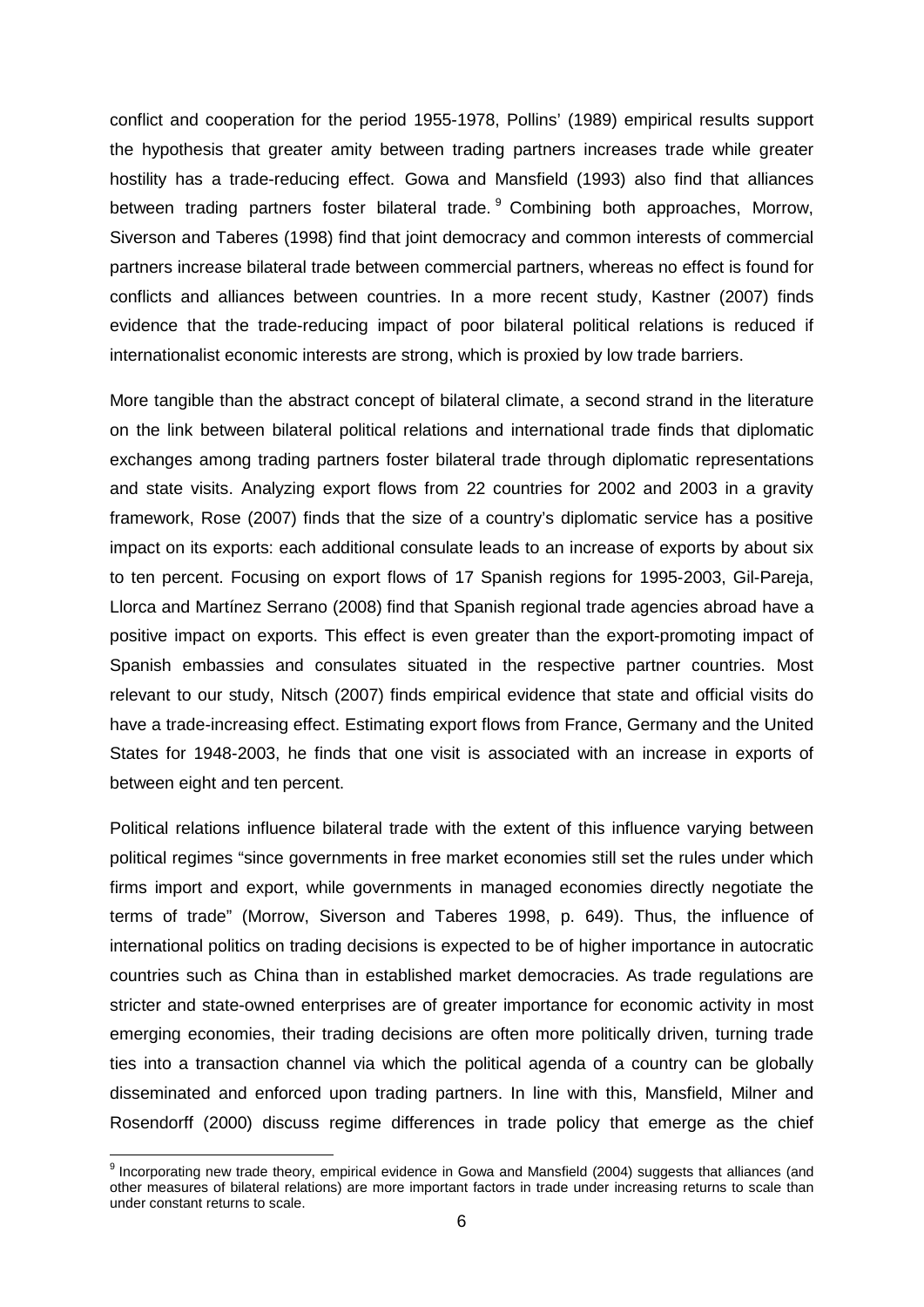executive does not rely on the approval of a legislative majority in an autocracy. In a related article, Aidt and Gassebner (2010) show theoretically and empirically that governments of autocracies exert more influence on trade flows than democratic administrations, which is explained by a lack of political accountability faced by the executive of an autocratic regime.

Taken together, in the case of China, the significant scope of government influence in the Chinese economy provides the country's political leaders with all means required to manage trade in such a way that it rewards countries that adhere to China's political preferences and punishes those that do not. Since the Chinese government seeks to contain the expression of opinions that challenge the status quo of Tibet, it reacts with harsh objections to any meeting of foreign officials with the Dalai Lama, the leader of the Tibetan community. Therefore, the result of these meetings is a deterioration of the bilateral political climate and a decrease in bilateral diplomatic exchanges, which may subsequently lead to a systematic reduction of exports to China through government influence. For example, countries receiving the Tibetan leader might be punished directly through a reduction of trade missions and, thus, exports of goods typically purchased in the ambit of such missions. Also, tariff and non-tariff barriers might be raised and negotiations on free trade agreements might be postponed as a response to receptions of the Dalai Lama by foreign officials.

Most sanctions are costly to the country that imposes them. Therefore, at first glance, it may seem odd that China would be willing to forgo the gains that would arise from trade under efficient importing decisions in order to punish trading partners who receive the Dalai Lama. However, China's political leadership may be willing to bear the economic and political costs that arise from diverting trade away from Dalai Lama-receiving countries if such 'punishment' increases the likelihood of its political survival. By exerting economic pressure on these countries, the Chinese administration seeks to suppress any notion potentially challenging the territorial integrity of China and intends to strengthen the stability of its Communist regime in the multiethnic country. A punishment is imposed if the benefit from maintaining a reputation for toughness outweighs the cost of punishing (Eaton and Engers 1999). China might be interested in carrying out a threat to sanction Dalai Lama-receiving countries to signal resolve with the intention to deter foreign leaders from future receptions of the Tibetan leader. However, any economic punishment mechanism will only prevail as long as the expected political gains from stabilizing the regime outweigh the losses from trade diversion.

Finally, it should be mentioned that a trade-deteriorating effect of official Dalai Lama receptions may also operate through consumer behavior. Prior empirical research indicates that bilateral opinions (or the affinity between nations) impact on trade as they shift consumer

7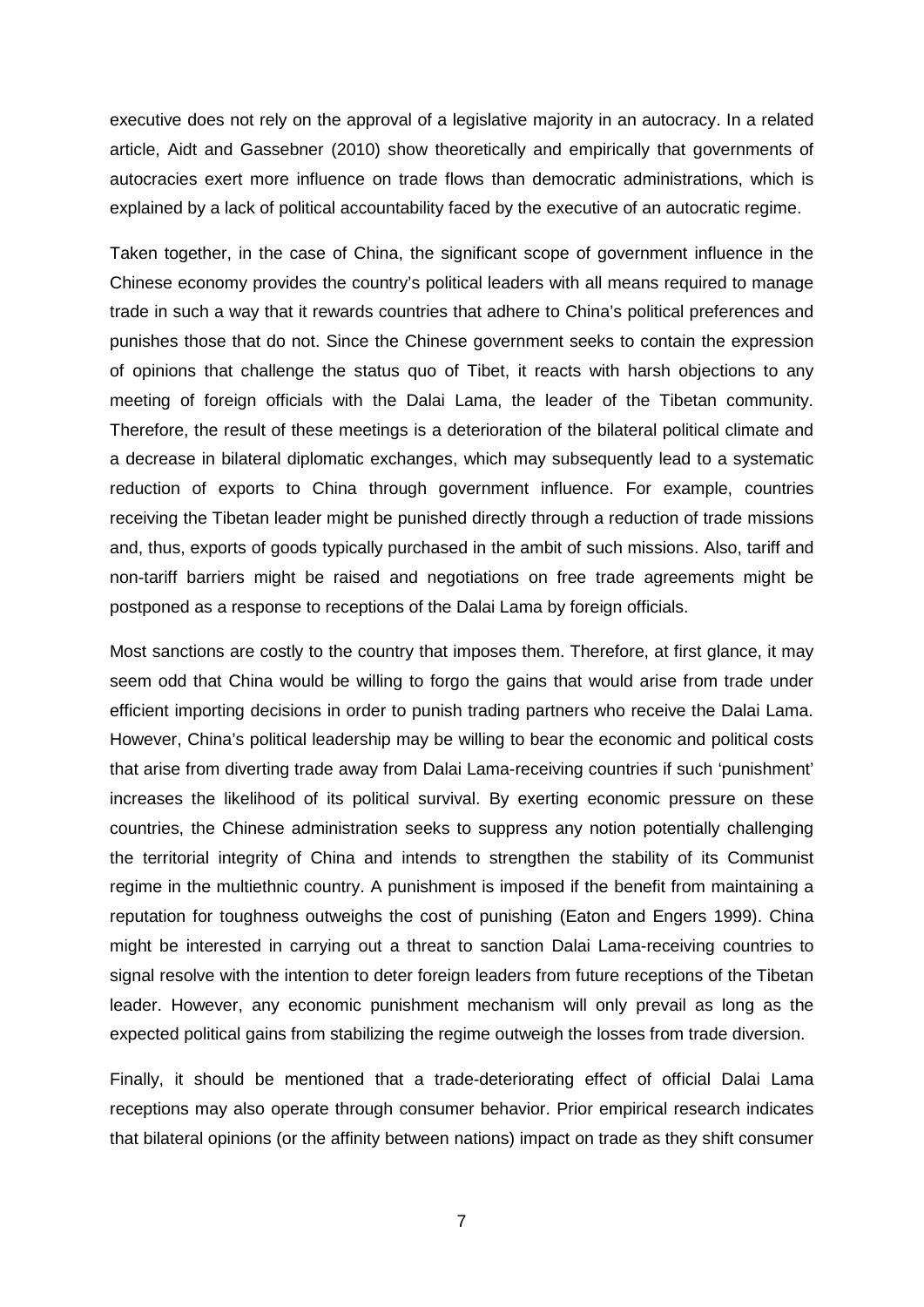preferences (Disdier and Mayer 2007, Guiso, Sapienza and Zingales 2009).<sup>[10](#page-9-0)</sup> Similarly. the state of bilateral political relations between China and its trading partners might have important repercussions for consumer behavior. Since media information on foreign officials meeting with the Dalai Lama may alter public opinions towards the countries receiving the Tibetan leader, Dalai Lama receptions can be expected to affect the demand for consumption goods, in particular certain symbolic goods that are characteristic of the country hosting the Dalai Lama.<sup>[11](#page-9-1)</sup>

#### **3. Anecdotal Evidence and Hypotheses**

Official receptions of the Dalai Lama and even the mere announcement of such meetings regularly lead to diplomatic tensions between the People's Republic of China and countries hosting the Dalai Lama. Since going into exile in 1959 until the end of 2009, the Tibetan leader visited 62 countries on all continents.<sup>[12](#page-9-2)</sup> Although the Dalai Lama himself emphasizes the non-political nature of his visits, he uses his travels as an opportunity to meet foreign politicians in order to discuss – among other issues – the situation in Tibet. The Chinese administration emphasizes that Tibet forms an integral part of China and sees the Dalai Lama as a pretentious state leader with a separatist agenda regarding Tibet. Therefore, any meeting of foreign officials with the Buddhist monk is perceived by Beijing as interference with internal affairs. Despite Chinese opposition, many countries have, to an increasing extent, recognized the Dalai Lama as a notable religious leader, subsequently granting him considerable attention. At the same time, China has increased pressure on other countries to not receive the exiled Tibetan leader in any form. In this section, we study anecdotal evidence on how the bilateral climate between China and its trading partners is influenced by foreign officials' meetings with the Dalai Lama and derive our hypotheses.<sup>[13](#page-9-3)</sup>

<span id="page-9-0"></span><sup>&</sup>lt;sup>10</sup> Using Eurobarometer opinion data on the accession of Central and East European countries to the European Union, Disdier and Mayer (2007) show that 'bilateral affinity' has a trade-increasing effect. In a related study, Guiso, Sapienza and Zingales (2009) find that trade increases significantly with their measure of bilateral trust obtained from Eurobarometer surveys. Beyond its effect on trade via trust, cultural similarities seem to impact<br>positively on trade volumes via other channels.

<span id="page-9-1"></span><sup>&</sup>lt;sup>1</sup> For example, the disruption of the Olympic torch relay of the 2008 Beijing Olympic Games through the French capital Paris by pro-Tibet activists caused irritation among the Chinese public and subsequently sparked calls for a consumer boycott against French products.

<span id="page-9-2"></span> $12$  In 1967, the Dalai Lama travelled outside India for the first time in order to visit Japan and Thailand. His first trip to Europe was in 1973 where he visited 12 countries in 75 days. In 1979, he travelled to the United States and Canada for the first time.

<span id="page-9-3"></span><sup>13</sup> Of course, the incidents of diplomatic threats listed below are not exhaustive, but provide some illustrative examples. Moreover, many diplomatic threats operate in the shadows, as can be seen in the example of a letter written by China's ambassador Zhang Yun to the Dutch Chairman of the Standing Committee on Foreign Affairs Henk Jan Ormel. In the text, which, to the surprise of the ambassador, was made public, the Chinese embassy warned that Sino-Dutch relations might be negatively affected by a planned meeting between Dutch members of parliament and the Dalai Lama ("'We are clear: no dalai lama visits", *NRC Handelsblad*, May 7th 2009, available at: [http://www.nrc.nl/international/Features/article2234645.ece/We\\_are\\_clear\\_no\\_dalai\\_lama\\_visits\)](http://www.nrc.nl/international/Features/article2234645.ece/We_are_clear_no_dalai_lama_visits).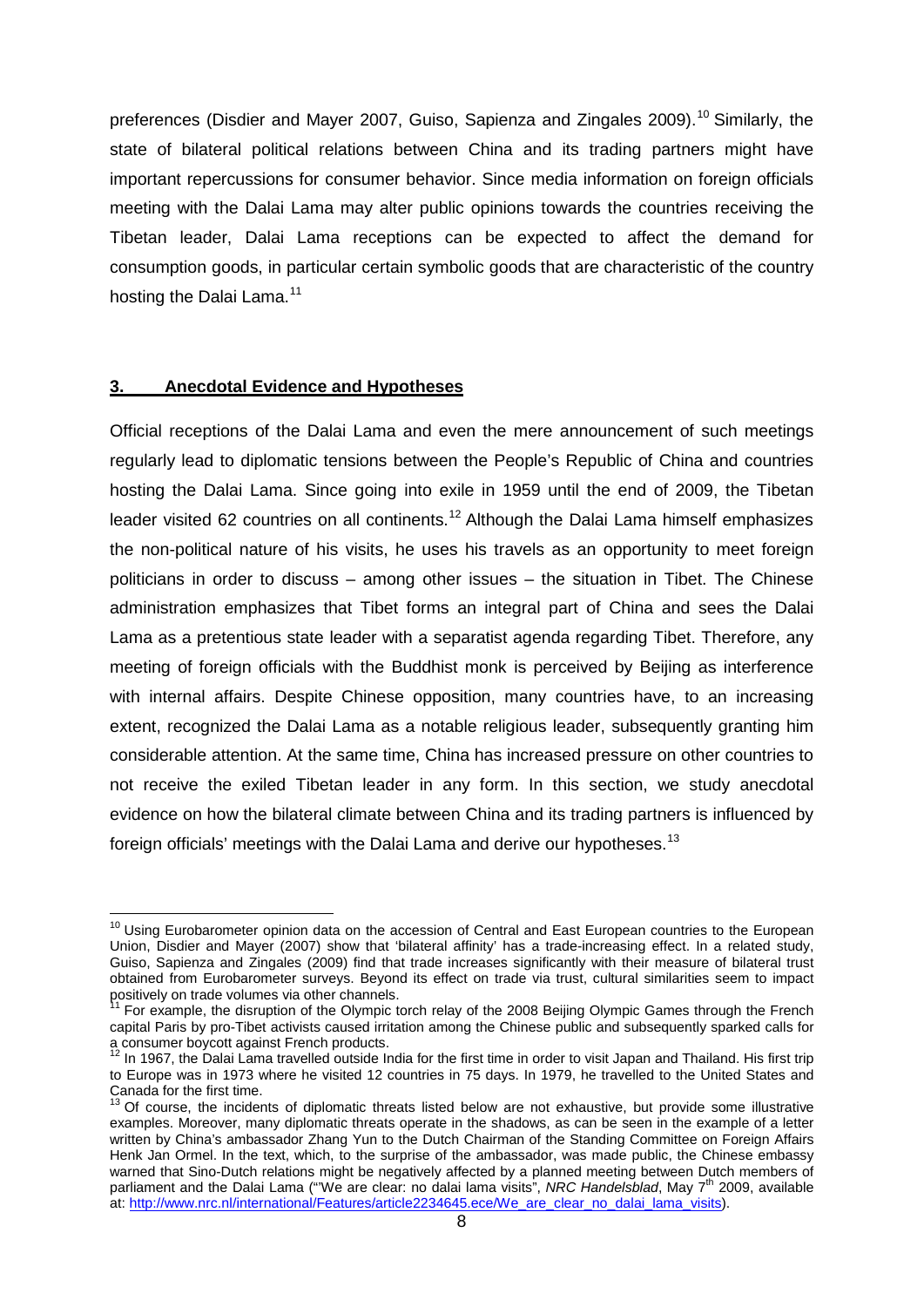#### *Hypothesis 1: Trade-deteriorating effect of Dalai Lama meetings*

In addition to purely diplomatic threats, China increasingly exerts economic pressure on foreign governments to discourage them from meeting with the Dalai Lama. As early as 1989, when the Dalai Lama was awarded the Nobel Peace Prize in Oslo, China threatened to cut economic ties with Norway if the Norwegian king or government attended the ceremony.<sup>[14](#page-10-0)</sup> The growing assertiveness of the Chinese administration towards foreign dignitaries' meetings with the Tibetan leader reflects China's rising economic power. As such, this growing economic power provides China with the leverage needed to advance its political interests.

The Dalai Lama was officially invited to the White House for the first time in 1991 by George Bush senior. The reception marked a pronounced change from the policy of former US presidents and sparked immediate protest from the Chinese. [15](#page-10-1) During the subsequent two Clinton and Bush presidencies, the Dalai Lama has been a visitor to the White House a further nine times, provoking regular protest from Beijing. In 2007, the US Congress awarded the Congressional Gold Medal - the highest civil honor conferred in the United States - to the Dalai Lama. The act was compounded by the fact that the US president personally attended the award ceremony. In a statement issued one day later by the Chinese Ministry of Foreign Affairs, Spokesperson Liu Jianchao emphasized that the award "ha[d] severely hurt the feelings of the Chinese people and gravely undermined the relationship between China and the US," a wording that is characteristic of the Chinese reactions to countries officially receiving the Dalai Lama. He furthermore "urge[d] the US to take effective measures immediately to undo the severe adverse impact of its erroneous act."<sup>[16](#page-10-2)</sup> In 2009, President Barack Obama decided not to receive the Dalai Lama. The media deemed the decision "unprecedented" and surmised that the president had strategically delayed the reception until after his state visit to Beijing. The meeting finally took place in February 2010 and caused considerable discontent in Beijing. Chinese authorities emphasized that the move damaged US-Chinese relations, which, in turn, would undermine the United States' recovery from the current economic crisis.<sup>[17](#page-10-3)</sup>

Before Italian prime minister Silvio Berlusconi's reception of the Dalai Lama in 1995, the Chinese prime minister warned his Italian counterpart that "if this [the Italian] government will adopt a policy that could damage a matter of principle [for China], it may also damage trade

<span id="page-10-1"></span><span id="page-10-0"></span><sup>14</sup> "China Threatens to Cut Ties with Norway over Nobel Award", *The Associated Press*, October 19<sup>th</sup> 1989.<br><sup>15</sup> "On my mind; Beijing Heart Attack", *The New York Times*, April 19<sup>th</sup> 1991, p. A27, available at:<br>http://w

<span id="page-10-2"></span><sup>16</sup> "Foreign Ministry Spokesperson Liu Jianchao's Regular Press Conference", Ministry of Foreign Affairs of the<br>People's Republic of China, October 18<sup>th</sup> 2007, available at: People's Republic of China, October 18<sup>th</sup> 2007, available at: <u>http://www.fmprc.gov.cn/eng/xwfw/s2510/2511/t373809.htm</u>.<br><sup>17</sup> "Destiny of Tibet 'in hands of people'", *China Daily*, February 3<sup>rd</sup> 2010, available at:

<span id="page-10-3"></span>[http://www.chinadaily.com.cn/china/2010-02/03/content\\_9417649\\_2.htm.](http://www.chinadaily.com.cn/china/2010-02/03/content_9417649_2.htm)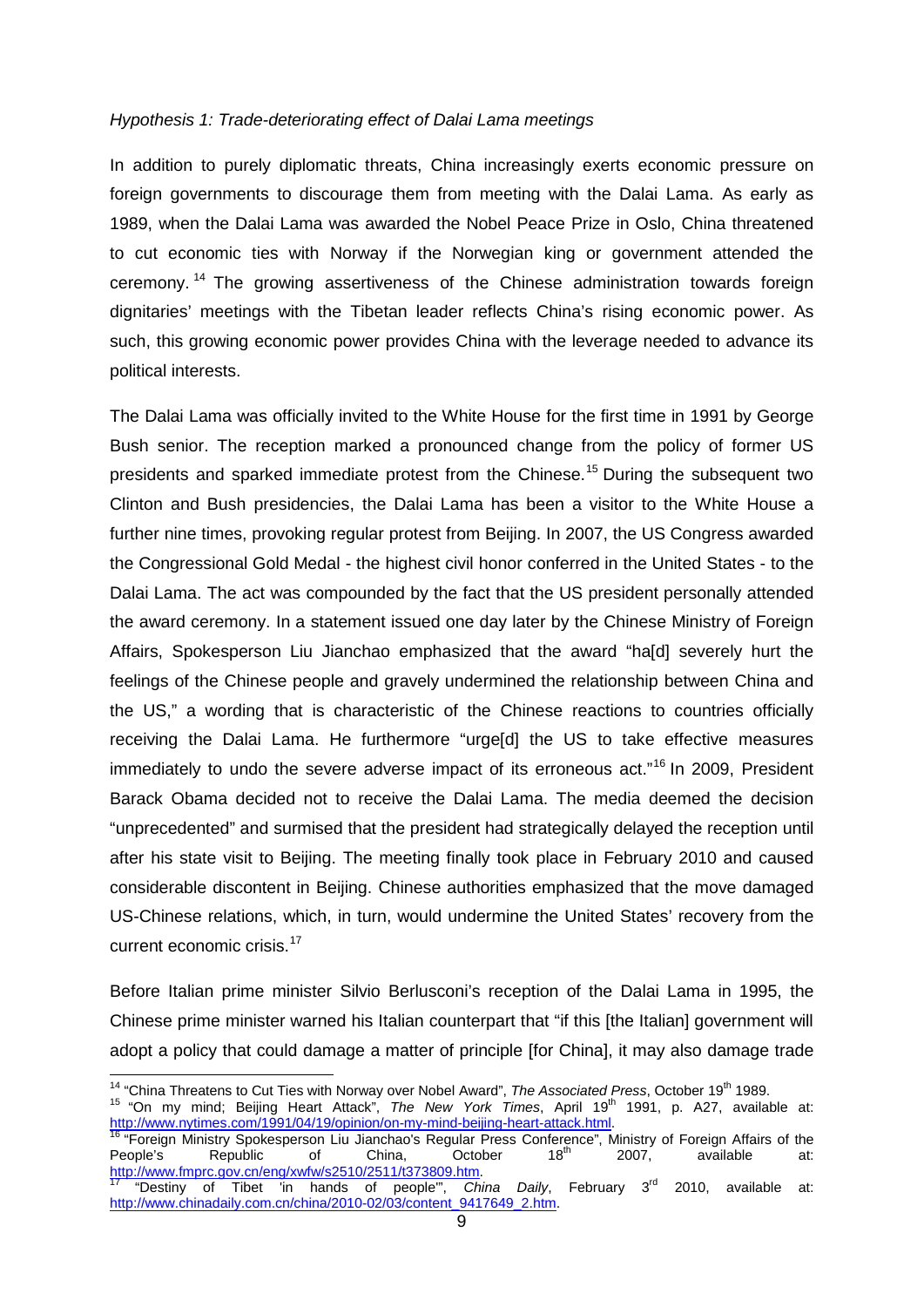relations."[18](#page-11-0) Facing potential trade retaliations by the Chinese, Berlusconi openly admitted to the Dalai Lama that the international community was facing a dilemma, "caught between the importance of maintaining trade relations and protecting human rights."<sup>[19](#page-11-1)</sup> The decision to meet the Tibetan leader despite Chinese threats was judged as "courageous" by both the Italian media and the Dalai Lama himself.

In contrast, Germany's political leaders refrained for a long time from meeting with the Dalai Lama. In this regard, a 1995 New York Times article critically assessed that German foreign policy was aimed at avoiding political conflict over human rights issues with China, so as not to endanger lucrative trade ties with the emerging economy.<sup>[20](#page-11-2)</sup> Bilateral discontent emerged between China and Germany when Chancellor Angela Merkel deviated from this protocol by receiving the Dalai Lama in the chancellery in 2007. Merkel's predecessor Gerhard Schröder, known for his keenness on good economic relations with China, criticized the decision as a mistake, bearing in mind the detrimental effect the meeting may have on bilateral relations with Beijing. In the lead up to the Dalai Lama's announced visit to Berlin, Chinese politicians warned that the meeting would severely damage economic ties. In the aftermath of this meeting, several other bilateral meetings at various political levels were cancelled. An article entitled "The Cost of Being Honest" published in the German weekly "Der Spiegel" concluded that the chancellor's foreign policy comes with a "Merkel cost" for business.<sup>[21](#page-11-3)</sup>

Sino-French relations worsened as French government sources announced a meeting between Nicolas Sarkozy and the Dalai Lama. Chinese officials promptly insinuated that trade ties with France could suffer unless the meeting was cancelled. China sent a strong message to France, which held the EU presidency at the time, by cancelling the 11th annual EU-China summit at rather short notice. $^{22}$  $^{22}$  $^{22}$  In addition, the media reported that the finalization of a contract to purchase 150 passenger planes from Airbus was suddenly postponed without further explanation. After the actual meeting took place, Vice Foreign Minister He Yafei emphasized that it had "sabotage[d] the political basis of China-France and China-EU relations" and furthermore warned of "serious consequences" which France alone would

<span id="page-11-2"></span>

<span id="page-11-3"></span>[http://www.nytimes.com/1995/07/13/world/seeking-china-deal-bonn-shuns-rights-issue.html.](http://www.nytimes.com/1995/07/13/world/seeking-china-deal-bonn-shuns-rights-issue.html)<br><sup>21</sup> "Merkel Foreign Policy Is Bad for Business," *Spiegel Online*, October 23<sup>rd</sup> 2007, available at:<br>http://www.spiegel.de/internat

<span id="page-11-0"></span><sup>&</sup>lt;sup>18</sup> "Li Peng "diffida" Berlusconi; Il Cavaliere l'aveva promesso a Pannella. Ma Pechino avverte: "Sono in pericolo le relazioni commerciali"", *La Stampa*, June 15<sup>th</sup> 1994, p. 4, own translation.

<span id="page-11-1"></span><sup>&</sup>lt;sup>19</sup> ""Italia, grazie per il coraggio"; Il leader tibetano a Palazzo Chigi, per la prima volta un governo italiano sfida il veto cinese", *La Stampa*, June 18<sup>th</sup> 1994, p. 7, own translation.<br><sup>20</sup> "Seeking China Deal, Bonn Shuns Rights Issue", *The New York Times*, July 13<sup>th</sup> 1995, available at:

<span id="page-11-4"></span>The meeting had originally been scheduled to take place on December 1st in France where over a hundred high-ranking Chinese politicians and business leaders would have met with their European counterparts.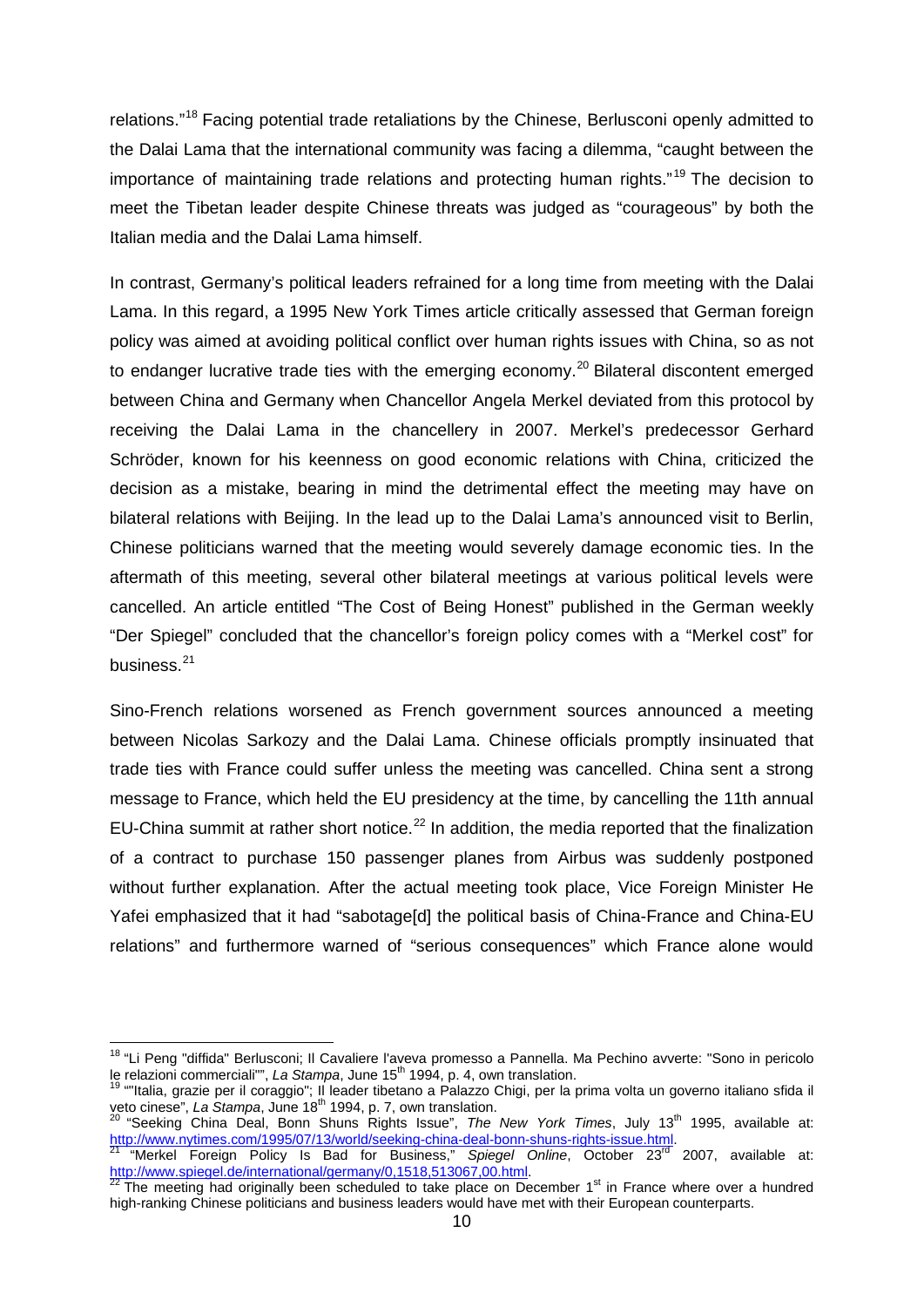have to bear.<sup>[23](#page-12-0)</sup> In early 2009, France was crossed off the travel agenda of two Chinese trade delegations. The first delegation alone signed 15 billion US dollars' worth of trade deals in other European countries. Furthermore, Chinese Prime Minister Wen Jiabao did not pay any state visit to France during his trip to Europe in January 2009. When asked to comment on the itinerary of his European tour, he was cited saying: "I looked at a map of Europe on the plane. My trip goes around France. [...] We all know why."<sup>[24](#page-12-1)</sup>

The case of Mongolia serves as a further illustration of China's antagonism towards countries receiving the Dalai Lama. The Dalai Lama has visited the country on several occasions since 1979 as the country has strong historical and cultural links with Tibet. As reported by media sources in 2002, China imposed a temporary ban on imports from Mongolia and blocked the only railway link between the two countries in response to the reception of the Tibetan leader by the Mongolian Prime Minister Nambaryn Enkhbayar. The import ban was lifted after only one day and no further official receptions of the Dalai Lama took place in Mongolia – despite him visiting the country again in 2006.

We thus hypothesize that a deterioration of the bilateral political climate and a decrease in bilateral diplomatic exchanges, as a result of foreign officials meeting the Dalai Lama, leads to a significant reduction in exports to China. Our first hypothesis reads as follows:

*Hypothesis 1: There is a trade-deteriorating effect caused by foreign officials receiving the Dalai Lama.*

#### *Hypothesis 2: Importance of the rank of the dignitary met*

Political leaders are aware that meetings with the Dalai Lama put considerable stress on countries' bilateral relations with China, and that it may also have negative implications for the economic ties between them. A first alternative to not receiving the Dalai Lama at all is to meet with him but not in official capacity as head of state. For example, when the Dalai Lama planned to visit Switzerland in 2008, Pascal Couchepin announced that he would be meeting with the religious leader not in his function as President of the Swiss Confederation but as Minister of Culture.<sup>[25](#page-12-2)</sup> Similarly, the Clinton administration granted him the opportunity to visit the White House, even though he was formally received only by a minister and not the president himself. Despite official sources emphasizing that no formal encounter between the

<span id="page-12-0"></span><sup>23</sup> "He Yafei Lodges a Strong Protest to France over Sarkozy's Meeting with the Dalai Lama," Ministry of Foreign Affairs of the People's Republic of China, December 12<sup>th</sup> 2010, available at: [http://www.fmprc.gov.cn/eng/wjb/zzjg/xos/gjlb/3291/3293/t525570.htm.](http://www.fmprc.gov.cn/eng/wjb/zzjg/xos/gjlb/3291/3293/t525570.htm) <sup>24</sup> "Premier: We all know why", *China Daily*, February 2nd 2009, available at:

<span id="page-12-2"></span><span id="page-12-1"></span>[http://www.chinadaily.com.cn/china/2009-02/03/content\\_7440286.htm.](http://www.chinadaily.com.cn/china/2009-02/03/content_7440286.htm)<br><sup>25</sup> "Dalai Lama sagt Besuch in der Schweiz ab", *NZZ Online*, September 13<sup>th</sup> 2008, available at:<br>http://www.nzz.ch/nachrichten/schweiz/dalai lama sagt b http://www.nzz.ch/nachrichten/schweiz/dalai\_lama\_sagt\_besuch\_in\_der\_schweiz\_ab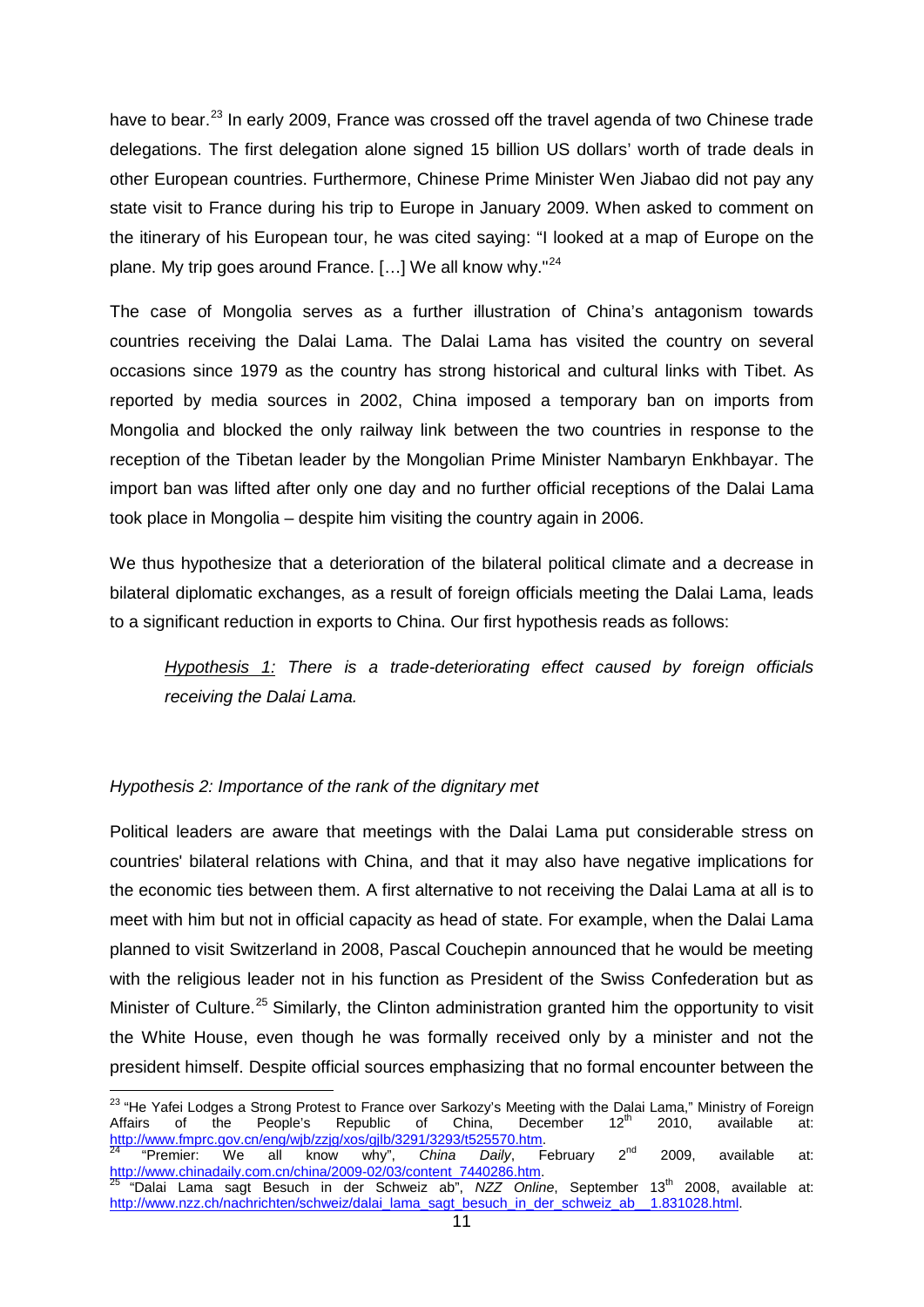Dalai Lama and the US president was scheduled, Clinton nevertheless dropped in during the talks. In September 1995, a New York Times article concluded that a better treatment of the Dalai Lama "would [have] cost us [the US] trade with the Chinese."<sup>[26](#page-13-0)</sup>

As a second alternative, some leaders prefer to delegate the task to lower-ranked government representatives in the hope of reducing the negative effect that such meetings may have on bilateral relations with China. Nevertheless, by employing such a strategy, the government still manages to sedate pro-Tibet lobby groups, human rights organizations and other sympathizers of the Dalai Lama. For example, during his trip to the Netherlands in 2009, the Dalai Lama was received by some members of parliament and met with the country's foreign minister during a conference between Dutch religious leaders. Prime Minister Jan Peter Balkenende, however, reportedly feared that a personal encounter with the Tibetan leader would bring "unwarranted risk" to Sino-Dutch relations.<sup>[27](#page-13-1)</sup> A similar strategy seems to have been employed in Germany in 2008, exactly one year after the first reception of the Dalai Lama by a German chancellor. In what could be interpreted as giving in to Chinese pressure, high-ranking members of the German government avoided a further encounter with the Dalai Lama, referring to their "tight schedules." Allowing all parties to save face, the Tibetan leader was received by the President of the German Bundestag, the Minister of Economic Cooperation and other non-government politicians.<sup>[28](#page-13-2)</sup>

A shift to lower-ranked officials is also observable in Latin American countries. The Dalai Lama embarked on several trips throughout the region between 1989 and 2006. With respect to Dalai Lama receptions, a clear downward trend can be observed in terms of the rank of dignitaries met in the most important destination countries in the region, namely Argentina, Brazil, Chile and Mexico. While the Tibetan leader had been received by the respective president of these countries until 1999, he has had to content himself with being received by dignitaries of less political importance ever since. The case of Chile in 2006 provides a particularly interesting example where the local media suspected Chilean president Michelle Bachelet of avoiding a meeting with the Dalai Lama so as not to jeopardize ongoing negotiations for the country's first trade agreement with China.<sup>[29](#page-13-3)</sup> By that time, China had also become Chile's second most important trading partner after the United States.

<span id="page-13-0"></span><sup>&</sup>lt;sup>26</sup> "On My Mind; If He Can, Can I?" *The New York Times*, September 15<sup>th</sup> 1995, available at: [http://www.nytimes.com/1995/09/15/opinion/on-my-mind-if-he-can-can-i.html.](http://www.nytimes.com/1995/09/15/opinion/on-my-mind-if-he-can-can-i.html)<br><sup>27</sup> "Dalai lama meets foreign minister, but not prime minister," *NRC Handelsblad*, June 5<sup>th</sup> 2009, available at:

<span id="page-13-1"></span>[http://www.nrc.nl/international/article2262841.ece/Dalai\\_lama\\_meets\\_foreign\\_minister,\\_but\\_not\\_prime\\_minister.](http://www.nrc.nl/international/article2262841.ece/Dalai_lama_meets_foreign_minister,_but_not_prime_minister) <sup>28</sup> It should be noted that, according to the usual protocol, the president of the German parliament is a highe

<span id="page-13-2"></span>ranking officer than the chancellor. Notwithstanding, the chancellor has significantly more political power and greater public visibility. Following the 'chancellor principle', he or she is responsible for all government policies and issues the formal policy guidelines.

<span id="page-13-3"></span><sup>&</sup>lt;sup>29</sup>"DALAI LAMA: CAN I EVER TELL YOU HOW SORRY I AM?" The Santiago Times, May 16<sup>th</sup> 2006, available at: [http://www.santiagotimes.cl/index.php?option=com\\_content&view=article&id=9130:DALAI-LAMA:-CAN-I-EVER-](http://www.santiagotimes.cl/index.php?option=com_content&view=article&id=9130:DALAI-LAMA:-CAN-I-EVER-TELL-YOU-HOW-SORRY-I-AM?&catid=1:other&Itemid=38)[TELL-YOU-HOW-SORRY-I-AM?&catid=1:other&Itemid=38.](http://www.santiagotimes.cl/index.php?option=com_content&view=article&id=9130:DALAI-LAMA:-CAN-I-EVER-TELL-YOU-HOW-SORRY-I-AM?&catid=1:other&Itemid=38)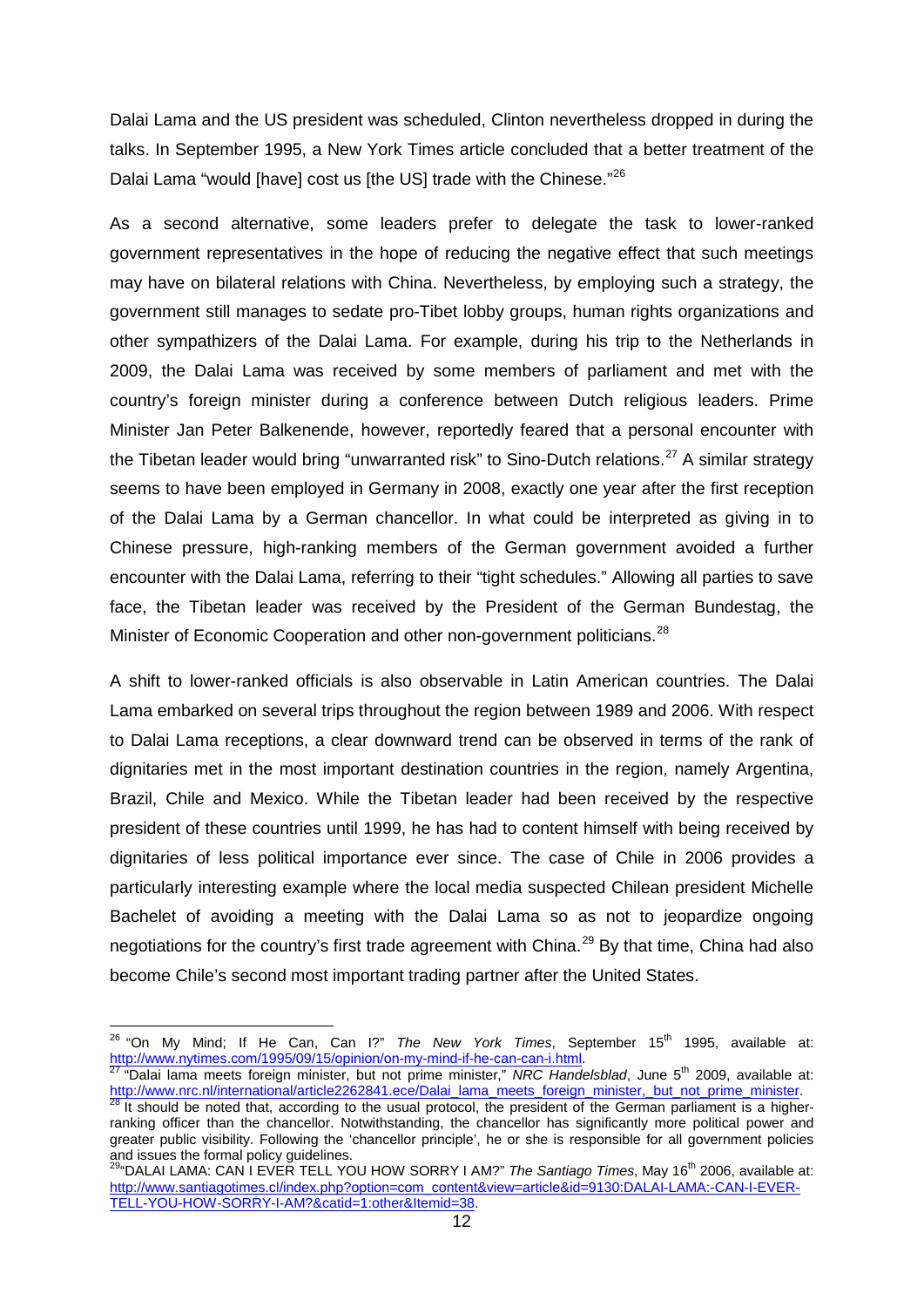While receptions of the Dalai Lama by official state representatives such as government members may provoke trade reductions, the matter should be different in instances where the Dalai Lama met with leaders of the political opposition. In an interview conducted in 2008, the Dalai Lama himself remarked that most politicians meet with him before they become minister or president. After taking office however, the very same politicians tend to avoid meeting with him so as not to endanger trade ties with China. The Dalai Lama concluded that "economic relations with China gain the upper hand."<sup>[30](#page-14-0)</sup> New Zealand provides a prime example of such behavior. Prime Minister John Key, who was still in opposition in 2007 and critical of the incumbent government's decision not to receive the Dalai Lama, also chose not to meet with the religious figure in 2009 after his party had come into power.

Therefore, the 'Dalai Lama Effect' should depend on the rank or the political importance of the dignitary met. Meetings with higher-ranked politicians pose a greater affront to the Chinese, who may then retaliate through a more pronounced reduction in bilateral trade:

*Hypothesis 2: The detrimental effect of Dalai Lama meetings on trade grows with the rank of the dignitary met.*

#### *Hypothesis 3: Evolvement over time*

Assuming that the reduction of commercial activity is intended to convey a warning to other trading partners, extensive prolongation of the measure might cause the implied welfare losses to outweigh the political benefits that China attains from the increased political compliance of its trading partners. Facing a trade-off between the economic losses from trade diversion and the political gains from stabilizing the regime, it is in China's interest that trade ties are restored as quickly as possible to reduce the losses that arise from the political bias in its importing decisions. In particular, it seems reasonable to believe that China cannot afford to substitute more differentiated goods from a Dalai Lama-receiving country in the long run. At the same time, the partner economies are also interested in a restoration of trade ties with China and are likely to direct diplomatic efforts towards restoring these bilateral relations.

Anecdotal evidence confirms that diplomatic ties are usually restored after some period of time has passed following a reception of the Dalai Lama. However, China expects countries to make diplomatic concessions to correct for what it coins as their "wrongdoings". For example, nine months after the meeting between French President Nicolas Sarkozy and the

<span id="page-14-0"></span><sup>&</sup>lt;sup>30</sup> "Ich will eine echte Autonomie," *Cicero Magazin für Politische Kultur*, 2009, own translation, available at: [http://www.cicero.de/97.php?ress\\_id=1&item=2503](http://www.cicero.de/97.php?ress_id=1&item=2503).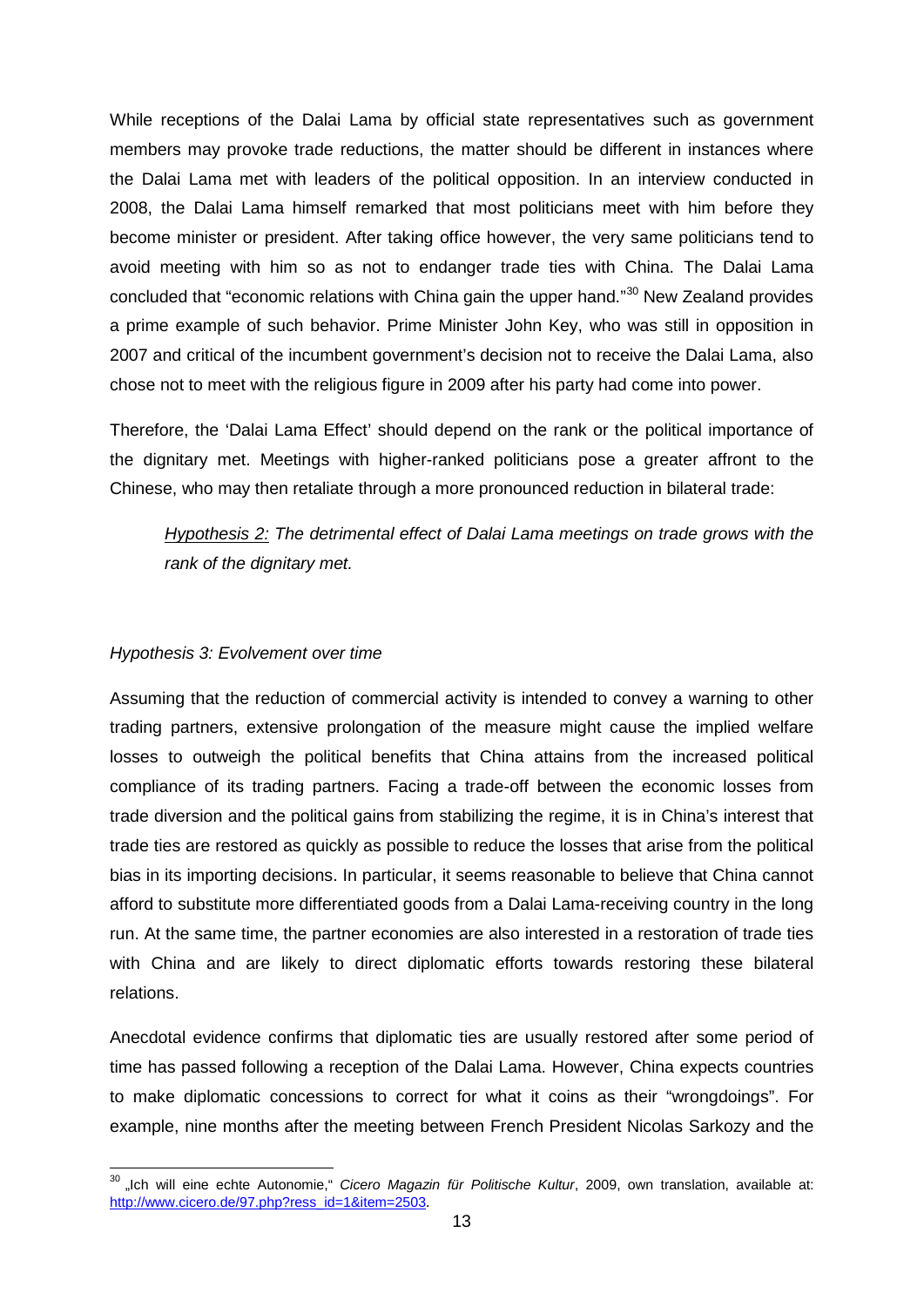Dalai Lama, bilateral relations were mended with considerable diplomatic efforts towards reconciliation. Shortly after a declaration by France that it recognized Tibet as integral part of the Chinese territory, France was due to receive a new Chinese trade delegation. In an article titled "France goes back on China's shopping list," the *China Daily* emphasizes a causal link between France's compliance and the re-establishment of bilateral relations.<sup>[31](#page-15-0)</sup>

Similar reconciliation had to be achieved between China and Austria in September 2007. After a meeting between the Dalai Lama and Austrian Chancellor Alfred Gusenbauer, diplomatic relations between Austria and China deteriorated significantly, leading to what the media described as a "minor ice-age" between the two countries. The media reported that Austrian diplomats were banned from contact with Chinese officials for about one year. In October 2008, a state visit of the Austrian chancellor in Beijing marked the end of the diplomatic tensions caused by the Dalai Lama reception. $32$ 

Therefore, we expect exports to China to recover after a certain period, i.e., the tradedeteriorating effect of Dalai Lama meetings is only of temporary nature:

*Hypothesis 3: The trade-deteriorating 'Dalai Lama Effect' disappears as bilateral relations between China and partner countries recover.*

If purchases were only postponed as a signal of temporary Chinese discontent after a Dalai Lama meeting, a positive 'Dalai Lama Effect' may even develop after a while as Chinese imports rebound from past cutbacks.

#### **4. Empirical Analysis**

#### **4.1 Data and Method**

We estimate econometrically whether and to what extent the diplomatic tensions caused by official receptions of the Dalai Lama impact negatively on the volume of exports to China. Our econometric model builds on the gravity equation of international trade, the workhorse for statistical analyses of trade flows, which translates Newton's 'Law of Universal Gravitation' to economics. The gravity model assumes that bilateral trade is proportional to the product of the trading partners' economic masses, proxied by GDP, and inversely proportional to the geographic distance between them. In order to control for country heterogeneity, we make use of partner country fixed effects. The effect of bilateral distance

<span id="page-15-1"></span><span id="page-15-0"></span><sup>&</sup>quot;France goes back on China's shopping list," *China Daily*, October 29<sup>th</sup> 2009, available at: <mark>http://www.chinadaily.com.cn/china/2009-10/29/content\_8865307.htm</mark>.<br><sup>32</sup> "Gusenbauer: Irritationen mit China ausgeräumt," *Die Presse.com*, October 24<sup>th</sup> 2008, available at: [http://diepresse.com/home/politik/aussenpolitik/425083/index.do?from=suche.intern.portal.](http://diepresse.com/home/politik/aussenpolitik/425083/index.do?from=suche.intern.portal)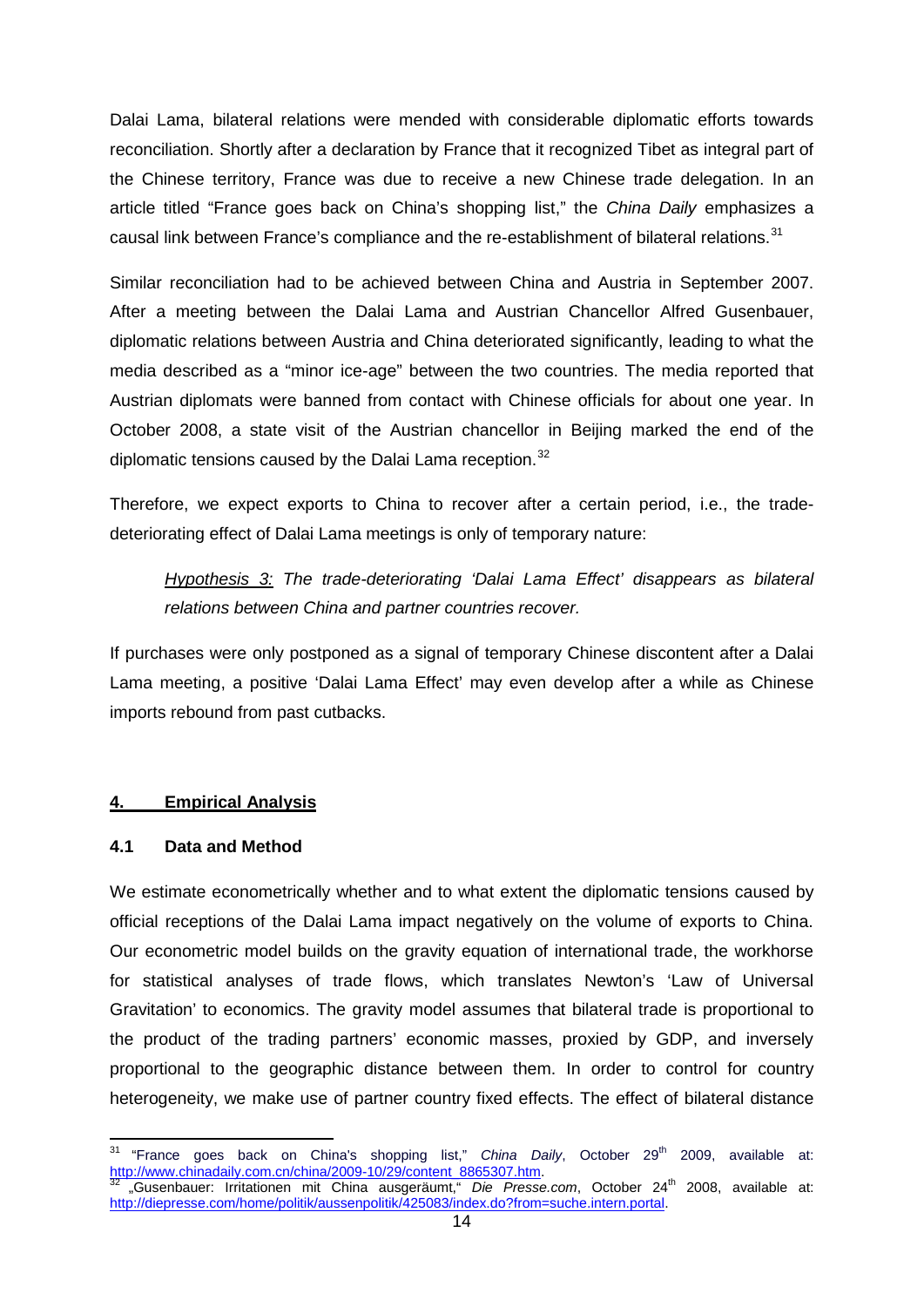and other time-invariant factors, such as being landlocked or contiguous, is thus captured by the partner country fixed effects.<sup>[33](#page-16-0)</sup> In addition to partner country GDP, we add population size and the bilateral exchange rate to our specification, two frequently used variables in the gravity framework. Moreover, we control for time-specific factors by including dummy variables for each time period. We run the following econometric model:

$$
exports_{it} = \beta_1 dala_{it} + \beta_2 gdp_{it} + \beta_3 pop_{it} + \beta_4 exch_{it} + \gamma_t + \delta_i + \varepsilon_{it}
$$

where  $exports_{it}$  is the log of exports of partner country  $i$  to China at time  $t$  in current US dollars;  $gdp_{it}$  is the log of the partner country's gross domestic product in current US dollars;  $pop_{it}$  is the log of the partner country's population size;  $exch_{it}$  is a nominal exchange rate index of the partner country's local currency unit in Yuan;  $\gamma_t$  and  $\delta_i$  are time and country fixed effects; and  $\varepsilon_{it}$  is a stochastic error. Trade data is obtained from the United Nations COMTRADE database.<sup>[34](#page-16-1)</sup> Data on GDP, population size and exchange rates are drawn from the World Development Indicators (World Bank 2009).

Our variable of interest is the binary dummy variable  $dala_{it}$ , which takes a value of 1 if the Dalai Lama was received by a dignitary in the partner country in year  $t$  or  $t-1$ .<sup>[35](#page-16-2)</sup> Information on the travel pattern of the Buddhist leader is obtained from the Office of His Holiness the 14th Dalai Lama.<sup>[36](#page-16-3)</sup> The variable is coded in four different ways: In its narrowest definition, we only include Dalai Lama meetings with heads of state or government. Our second definition extends the first by including all meetings between the Dalai Lama and government members. By also adding encounters with speakers of parliament, the third definition produces a dummy variable that accounts for all meetings between the Dalai Lama and national officials. Finally, we construct a variable that incorporates all meetings of the Tibetan leader that are listed by the Office of the Dalai Lama. This definition also includes regional leaders, party leaders, ex-presidents, ambassadors and scientists, among others. A detailed overview on the various definitions of the Dalai Lama dummy is provided in Table A1. Furthermore, we construct a binary dummy variable that takes a value of 1 if the Dalai Lama travelled to a Chinese trading partner country in a given year, irrespective of whether or not the Tibetan leader met with any dignitary there.

<span id="page-16-0"></span><sup>&</sup>lt;sup>33</sup> The inclusion of a full set of country-by-time effects is not feasible in our model as we estimate bilateral exports to a single country (China).

<span id="page-16-1"></span> $34$  Since Belgium and Luxembourg did not report trade data separately for the years prior to 1999, we use the GDP-weighted values of exports from Belgium-Luxembourg instead.<br><sup>35</sup> The reason why we also include the lagged value is because it may take some time for the diplomatic tensions

<span id="page-16-2"></span>to translate into an actual decrease in trade values. Since trade flows are tied to contracts, the 'Dalai Lama Effect' may only become visible in trade statistics with a certain time delay. However, our results do not hinge on this assumption. At a later point, we also show results for different definitions of the variable of interest.

<span id="page-16-3"></span>Data is available at [http://www.dalailama.com/.](http://www.dalailama.com/) Information was completed with information provided on [www.buddhismtoday.com.](http://www.buddhismtoday.com/)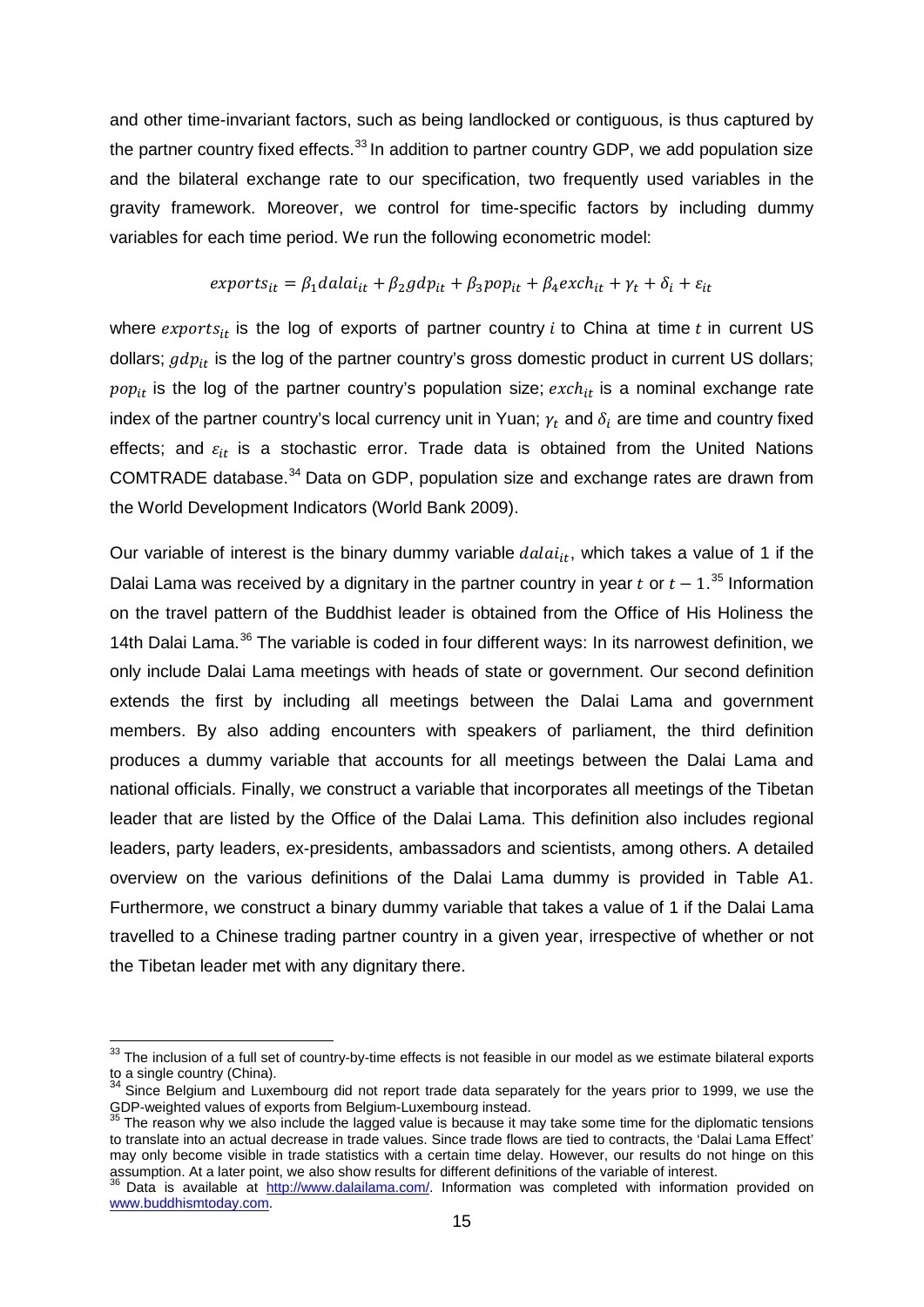Our dataset covers the period 1991 to 2008. Hypothesizing that a potential 'Dalai Lama Effect' might only be observable in more recent years, in which China's economic and political power grew significantly, we further split our dataset into two periods: 1991-2001 and 2002-2008. Several arguments motivate 2002 as an appropriate point at which to split our sample. First, the leadership change that occurred when Huo Jintao took power of the Communist Party in 2002 may have reoriented China's foreign policy towards a more assertive advocacy of its global interests. Second, China became a WTO member in December 2001, which is likely to have significantly affected China's trading relations. Third, the September 11 attacks mark an important change in the global political order comparable to the end of the Cold War, which, in turn, marks the first year of our full sample. Next, we extend the analysis by restricting our sample to European partner countries to compare the results from previous estimations with those for this more homogenous set of countries.<sup>[37](#page-17-0)</sup> Europe has been the most important travel destination of the Tibetan head of government-inexile. Leaving aside the Dalai Lama's host country India, of the 266 trips that the he made between 1991 and 2008, 160 of them were to European countries.

All models are estimated using two estimation strategies: First, we run Fixed Effects regressions. Standard errors are adjusted for clustering across partner countries since a modified Wald test indicates groupwise heteroskedasticity. [38](#page-17-1) Second, we rerun all models using Feasible Generalized Least Squares (FGLS) to account for cross-sectional heteroskedasticity across panels and autocorrelation.<sup>[39](#page-17-2)</sup> We employ a common AR(1) term since an estimation with a panel-specific AR(1) term would lead to biased results. As noted by Beck and Katz (1995), in contrast to a panel-specific AR(1) term, the use of the FGLS correction for a common AR(1) is unlikely to lead to inaccurate estimations of the standard errors.

Figure 1 provides a geographical overview of the Dalai Lama's travel pattern between 1991 and 2008, whereas Figure 2 and Figure 3 show a map indicating where and how many times the Dalai Lama was received by a government official or a political leader, respectively. In many cases, the Dalai Lama was not received by any government member during a visit to a country. Russia and Spain, both of which struggle with independence movements, are examples of this. Table A2 lists all the variables employed in the analysis along with their

<span id="page-17-0"></span><sup>&</sup>lt;sup>37</sup> Our definition of European countries excludes members of the Community of Independent States (CIS) to create a rather homogeneous group of countries. However, our results do not hinge on this definition.

<span id="page-17-1"></span><sup>&</sup>lt;sup>38</sup> There is an emerging literature on biased estimates caused by the prevalence of zero trade flows in gravity models. In our sample, however, this issue seems to be negligible since the number of zero export flows is very small in our sample (57 of 2,269 observations).

<span id="page-17-2"></span>Following the results of the Wooldridge Test for Serial Autocorrelation, we reject the null hypothesis of 'no first order autocorrelation' in our sample.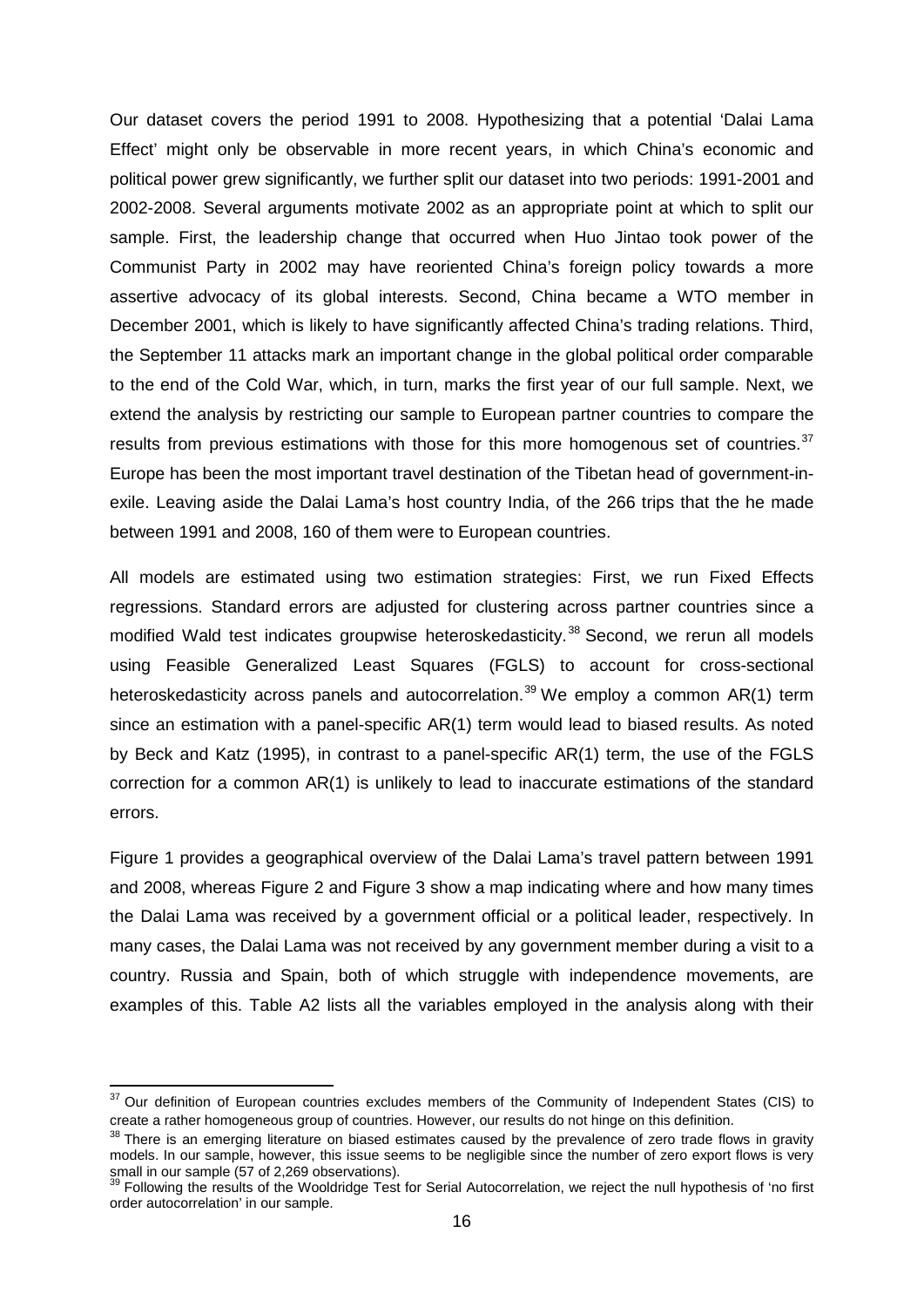definitions and sources. Table A3 provides descriptive statistics on all variables. Finally, Table A4 lists all countries included in the analysis.

#### **4.2 Main results**

Table 1.1 reports empirical results for the entire sample testing our first hypothesis that meetings between the Dalai Lama and foreign officials have a trade-deteriorating effect. Results are reported for both Fixed Effects and FGLS. Starting with the results from the Fixed Effects regression, we find a negative coefficient on our dummy variable that takes a value of 1 if a government member has received the Tibetan leader in the current or previous year. However, the coefficient is only statistically significant in the second sub-period, which covers the Hu Jintao era (2002-2008).<sup>[40](#page-18-0)</sup> This result is in line with the increased political and economic power China has acquired in the world in recent years. We find that Dalai Lama meetings with a government member decrease exports to China by 12.5% on average.<sup>[41](#page-18-1)</sup> The coefficient is statistically significant at the five percent level. This effect is comparable in size to the effect of a state visit in Nitsch (2007) – of course in our case running in the opposite direction. FGLS results confirm the negative effect of Dalai Lama receptions on exports to China in the second sub-period. The expected impact on trade is significant at the five percent level and, with 5.7%, considerably smaller than the effect estimated under Fixed Effects. In addition, the FGLS results unveil a negative effect for the first sub-period as well as for the overall sample. Closer investigation, however, reveals that this finding is driven by SITC product group 9, a rather heterogeneous group of products.<sup>[42](#page-18-2)</sup>

In five of the six models in Table 1.1, the coefficient on GDP is positive and thus in line with the gravity model of trade. It is only in the Fixed Effects model for the second sub-period that we do not find the expected positive coefficient on GDP. However, if we exclude the time dummies, the coefficient becomes positive and significant (Results available upon request). A possible explanation for this might be that China's major trading partners were on the same business cycle during the second sub-period. Turning to the effect of the population size of China's trading partners, the corresponding coefficient is positive in all models, but not significant at conventional levels in the first sub-period. This positive coefficient suggests

<span id="page-18-0"></span><sup>&</sup>lt;sup>40</sup> As a robustness check, we ran 159 regressions of the same model specification, each time excluding one of China's trading partners. In each case, the coefficient remained negative and statistically significant at conventional levels.

<span id="page-18-2"></span><span id="page-18-1"></span> $^{41}$  exp(-0.133) – 1 = –12.5%<br> $^{41}$  exp(-0.133) – 1 = –12.5%<br> $^{42}$  We ran the same regression with product subgroups and found results in the first period (1991-2001) to be driven by exports from SITC group 9 ('Commodities and transactions not classified elsewhere in the SITC'). The negative significant effect of Dalai Lama meetings on exports vanishes when we exclude this group from the regression (Results available on request). SITC product group 9 consists of 'Postal packages not classified according to kind', 'Special transactions and commodities not classified according to kind', 'Coin (other than gold coin), not being legal tender', and 'Gold, non-monetary (excluding gold ores and concentrates)'.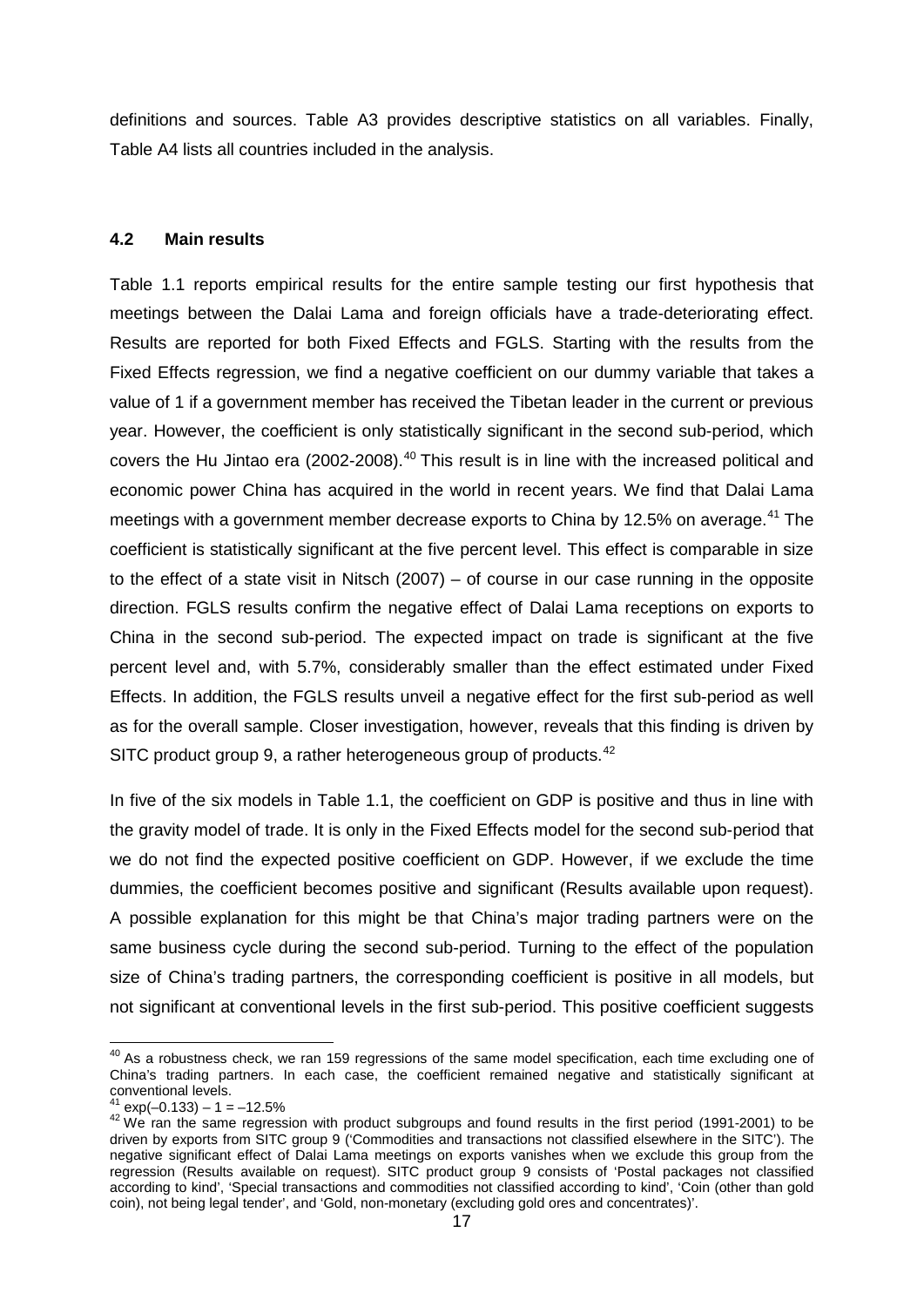the existence of export-promoting scale effects as a result of a larger population size. The coefficient on the nominal exchange rate is positive in the FGLS estimations for the overall sample and the second sub-period, which shows that a depreciation of the partner country's currency with respect to the Chinese Renminbi has a positive effect on their exports to China. Summing up to this point, empirical results consistently confirm that there is a tradedeteriorating effect caused by foreign officials receiving the Dalai Lama in the 2002- 2008 period (Hu Jintao era). In what follows, we thus restrict our analysis to this relevant time period.

Column 2 (Fixed Effects) and Column 7 (FGLS) of Table 1.2 show results for a sample restricted to the more homogenous group of European countries that accounts for roughly half of all Dalai Lama receptions by government members. For the reader's convenience, we also show the results of our baseline regressions from Table 1.1 in column 1 (Fixed Effects) and column 6 (FGLS) of Table 1.2. We also find evidence in favor of a trade-deteriorating effect in our European subsample. The estimated negative effect of Dalai Lama meetings at government level on European exports to China amounts to 11.5% in the Fixed Effects regression and 13.1% in the FGLS regression.

Next, we include three additional control variables to our baseline regression to further test the robustness of our results. In a first step, we assess the effect of partner countries' export orientation on exports to China. While time-invariant country characteristics are captured by the country fixed effects, changes in export orientation across time are not accounted for in our baseline model. We hypothesize that exports to China grow over time when a partner country's export orientation increases. The export orientation of China's trading partners is measured as the total exports to all countries except China as a share of GDP. Trade data is again retrieved from UN COMTRADE and GDP data is obtained from the World Development Indicators (World Bank 2009). The effect of export orientation is found to be insignificant in the Fixed Effects regression (column 3). However, in the FGLS estimation, the coefficient is significant at the one percent level and correctly signed (column 8). Independent of the estimation strategy, the coefficient on our Dalai Lama variable is stable and remains significant at conventional levels.

As a second control variable, we add the log of the trade-weighted bilateral tariff rate to our baseline model in order to account for tariff barriers to trade between each country and China.<sup>[43](#page-19-0)</sup> Tariff data is taken from the UNCTAD-TRAINS database. In both regression frameworks, the coefficient on the dummy variable for the reception of the Dalai Lama by a

<span id="page-19-0"></span><sup>&</sup>lt;sup>43</sup> Arguably, China's import tariffs themselves may be affected by diplomatic tensions caused by meetings of foreign officials with the Tibetan leader. Hence, the estimated coefficient on the Dalai Lama variable has to be attributed to channels other than the bilateral tariff rate.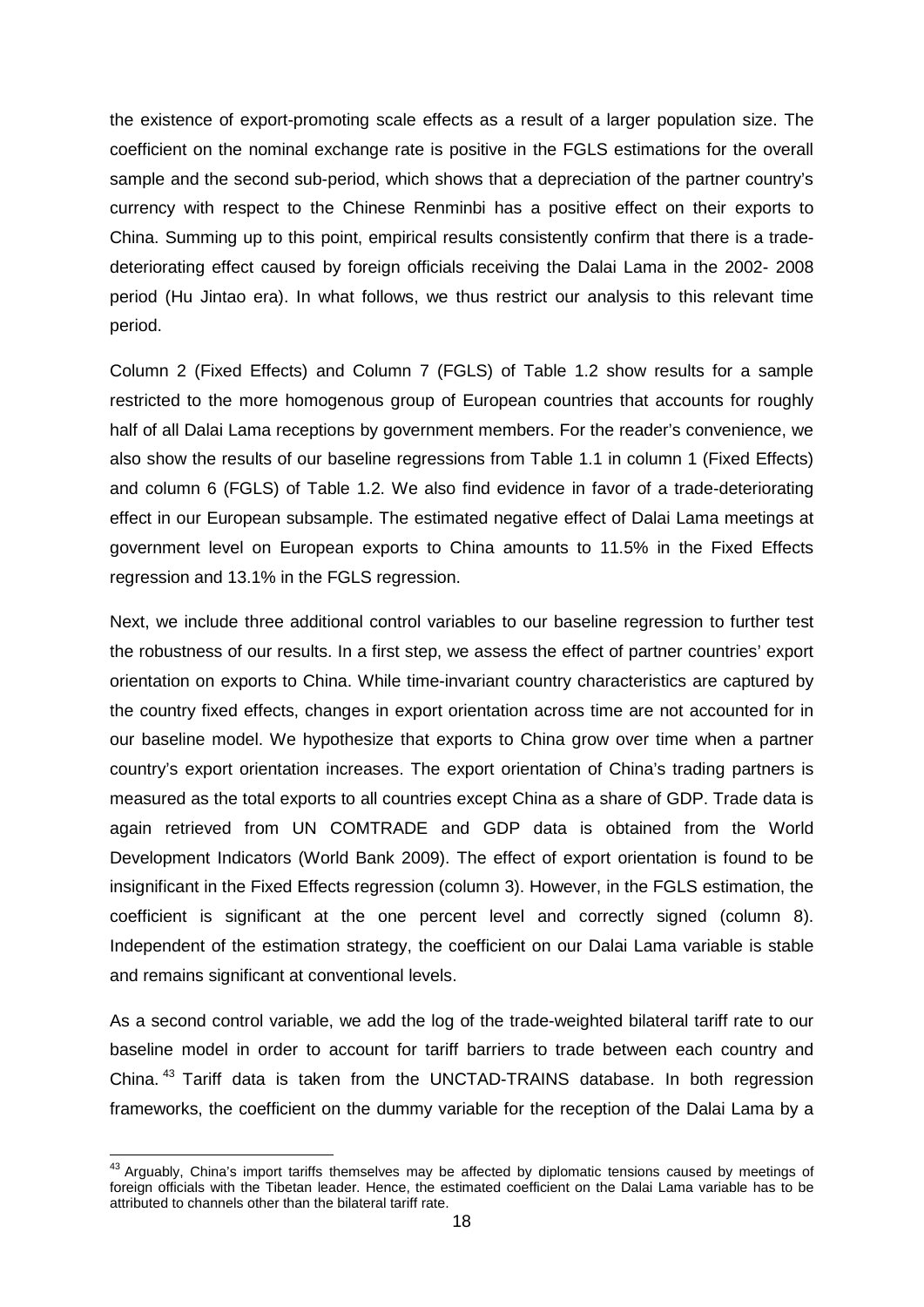government member is robust to the inclusion of tariff rates. While the tariff coefficient is found to be negative, as in line with theory, it is only significant in the FGLS estimation. The addition of tariff rates slightly increases the absolute size of the coefficient on the Dalai Lama variable in the FGLS framework (column 9) and leaves the coefficient in the Fixed Effects setting virtually unchanged (column 4). In both cases, the coefficient remains significant at the five percent level. This finding can be taken as an indication that the trade-reducing 'Dalai Lama Effect' does not operate via an increase of tariff barriers.

The third additional control variable aims to account for the effect of political friendship or hostility on trade with China. A frequently used measure for the extent of bilateral friendship is the degree to which countries vote in line with each other in the United Nations General Assembly (UNGA) (e.g., Richardson and Kegley 1980, Barro and Lee 2005, Dreher and Jensen 2007, Kastner 2007, Dreher and Gassebner 2008). Although this measure has its drawbacks, it also has the advantage that it is available for virtually every country in the world over a long time period. We construct a variable for capturing the voting coincidence at the assembly using the same method as Richardson and Kegley (1980) and Thacker (1999).  $44$ Therefore, our indicator of friendship with China is the number of times that a trading partner had the same voting behavior as China as a fraction of all voting instances. Votes in agreement are coded as 1, votes in disagreement as 0 and abstentions and absences as 0.5. The regressions in columns 5 and 10 in Table 1.2 show that greater amity with China seems to promote trade, but that the effect is only statistically significant in the FGLS regression and has a negligible impact on the size of the Dalai Lama dummy variable.

In order to test Hypothesis 2, we run a modified version of the basic regression for the relevant time period (2002-2008), accounting for the different ranks of dignitaries who met with the Dalai Lama. To this end, we include four dummy variables with increasingly broader definitions of dignitaries met. Furthermore, we include a dummy variable, which takes a value of 1 if the Dalai Lama travelled to the country – regardless of whether he was received by any dignitary. All dummy variables take a value of 1 if an event was registered in the current or previous year.

The regressions in columns 1 to 5 (Fixed Effects) and 10 to 14 (FGLS) in Table 2 confirm our hypothesis that the trade deteriorations caused by Dalai Lama meetings are associated with the rank of the dignitary that receives the Tibetan leader. We find that meetings between the Dalai Lama and political leaders, defined as head of state or government, have the greatest significant negative impact on exports to China. Dalai Lama meetings at the highest political level reduce exports to China by 16.9% according to the Fixed Effects results and by 8.1% in

<span id="page-20-0"></span><sup>&</sup>lt;sup>44</sup> The UNGA roll-call voting data is made available by Voeten and Merdzanovic (2009). We thank Axel Dreher for providing us with a Stata do-file to process the data.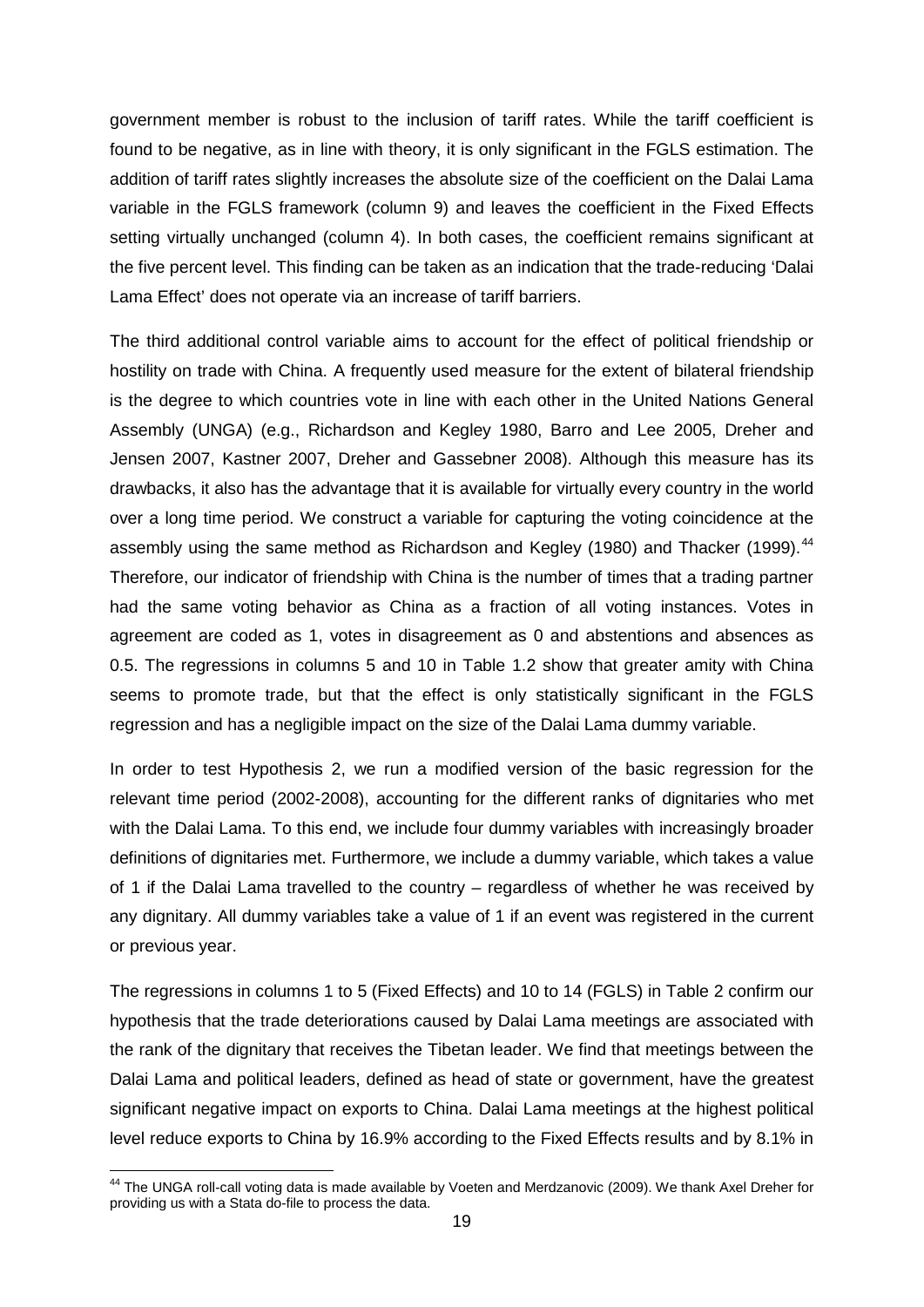our FGLS regression framework. Smaller, but still significant, effects are found when the definition of our variable of interest is extended to include government members and national officials, respectively. The effect is again smaller for the group including all dignitaries listed by the Office of the Dalai Lama. The corresponding coefficient is only significant at the 10% level in the FGLS regression and even becomes statistically insignificant at conventional levels in the Fixed Effects regression.

Since meetings with political leaders seem to have the highest impact, we test whether *additional* effects occur when the Dalai Lama is also received by lower ranked dignitaries. As shown in columns 6 to 8 (Fixed Effects) and columns 15 to 17 (FGLS), there is no additional effect for lower-ranked dignitaries meeting the Dalai Lama *in addition* to the effect found for political leaders. When controlling for receptions at the highest political level, each coefficient for meetings at a lower level is not statistically significant at conventional levels.<sup>[45](#page-21-0)</sup> The coefficient on the dummy indicating the presence of the Dalai Lama in the country – irrespective of whether he was received by a dignitary – is not statistically significant at conventional levels in the Fixed Effects (column 5) and loses its significance in the FGLS regression when controlling for whether an encounter with the Tibetan leader took place (column 18). This underlines that the effect is only caused by a meeting with a foreign leader, whereas the mere presence of the Dalai Lama in the respective country has no effect.

Having shown that the trade-deteriorating effect is driven by meetings with heads of state or government, we focus on these meetings in the following regression analyses. Table 3 shows how the 'Dalai Lama Effect' evolves over time in a Fixed Effects and in an FGLS regression framework (Hypothesis 3). In order to compare the effect of Dalai Lama meetings over time, we include separate dummy variables that take a value of 1 if the Tibetan leader is received by a political leader in the next year, current year, previous year, two years ago and three years ago, respectively. Starting again with the worldwide sample, we find statistically significant negative coefficients on the Dalai Lama dummies for the current and previous years. Both coefficients are similar in size and a t-test does not reject the null hypothesis that the two coefficients are equal in size at the 10% level. All other coefficients on the Dalai Lama variables are not statistically significant at conventional levels. We thus conclude that the trade-reducing impact of Dalai Lama meetings disappears after two years, which confirms Hypothesis 3. Turning to our smaller European sample, we find a similar pattern. The coefficient for Dalai Lama meetings in the current year is statistically significant at the five percent level, but the coefficient on the dummy for a Dalai Lama reception in the

<span id="page-21-0"></span><sup>&</sup>lt;sup>45</sup> When restricting our sample to European countries, a similar pattern emerges. Once more, we find the largest effect for Dalai Lama meetings with political leaders. Again, the coefficients for Dalai Lama meetings with lowerranked dignitaries are substantially smaller. In the Fixed Effects regression, however, the size of the coefficient for a Dalai Lama meeting with any dignitary outperforms the size of the corresponding dummy restricted to government members or national officials. Results are available upon request.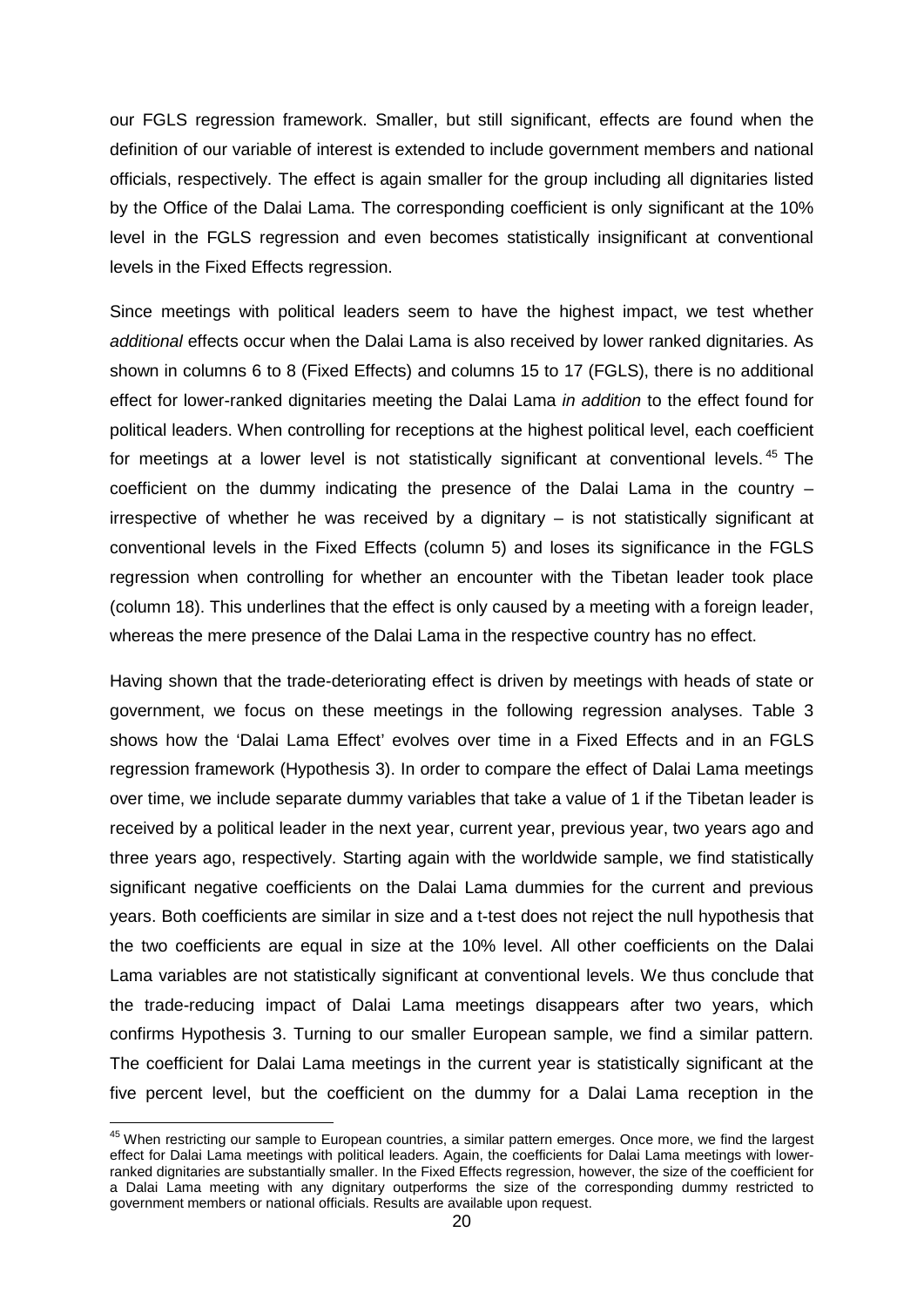previous year loses significance in the Fixed Effects regression, while retaining significance in the FGLS regression.

#### **4.3. Endogeneity concerns**

In analogy to the reverse causal relationship between trade and military conflicts (e.g., Glick and Taylor 2005), the precise nature of the causal link between diplomatic conflicts and trade is unclear. On the one hand, we hypothesize that receiving the Dalai Lama leads to reduced exports to China. On the other hand, stronger commercial ties might also make it less likely that a political leader invites the Tibetan head of government-in-exile in the first place. There are good reasons to believe that a country is more reluctant to receive the Buddhist leader if it has a well established trade relationship with China, which it does not want to jeopardize. In addition to this reverse causality problem, third variables might be omitted that impact on both Dalai Lama meetings and exports to China.

We employ a Two-Stage-Least-Squares (2SLS) model to account for the potential endogeneity of Dalai Lama meetings. The crucial point in a 2SLS regression framework is the choice of an appropriate instrument, which sufficiently explains Dalai Lama meetings with political leaders, but is uncorrelated with the error term in the second stage regression. According to the exclusion restriction, an appropriate instrument should not affect exports to China through channels other than the potentially endogenous variable, i.e., the dummy for Dalai Lama receptions. In other words, an appropriate instrument should have no direct influence on exports to China. In order to find suitable instruments, one needs to gain a better understanding of the Dalai Lama's travel behavior. According to the Dalai Lama himself, most visits abroad follow from invitations from Tibetan and Buddhist communities (Gyatso 1990). During his stays abroad, the Dalai Lama gives lectures and religious speeches and meets local Buddhist communities. While most meetings with lower-ranked dignitaries are scheduled long in advance, it is usually unclear some weeks or even days before the Dalai Lama embarks on a journey, whether he will be received by high-ranked officials. <sup>[46](#page-22-0)</sup> In some cases, the head of state or government just "drops in" while the Dalai Lama is meeting with a lower-ranked government member. The political leader's decision process of whether or not to meet with the Dalai Lama is usually accompanied by discussions in the media and demands from pro-Tibet lobby groups.

<span id="page-22-0"></span><sup>&</sup>lt;sup>46</sup> For example, shortly before the Dalai Lama's arrival in Italy in 2003, Prime Minister Silvio Berlusconi left it open whether he would accept the invitation of the Italian Parliamentary Group for Tibet to meet with the Tibetan leader. Finally, he refused the invitation. In the forerun of a trip to Mongolia in 2006, it remained unclear whether or not the Dalai Lama would be received by President Nambaryn Enkhbayar during his stay in the country. In the end, no meeting was scheduled. In a similar manner, the encounter of the Austrian chancellor Alfred Gusenbauer in 2007 was made public only one day before the actual meeting took place.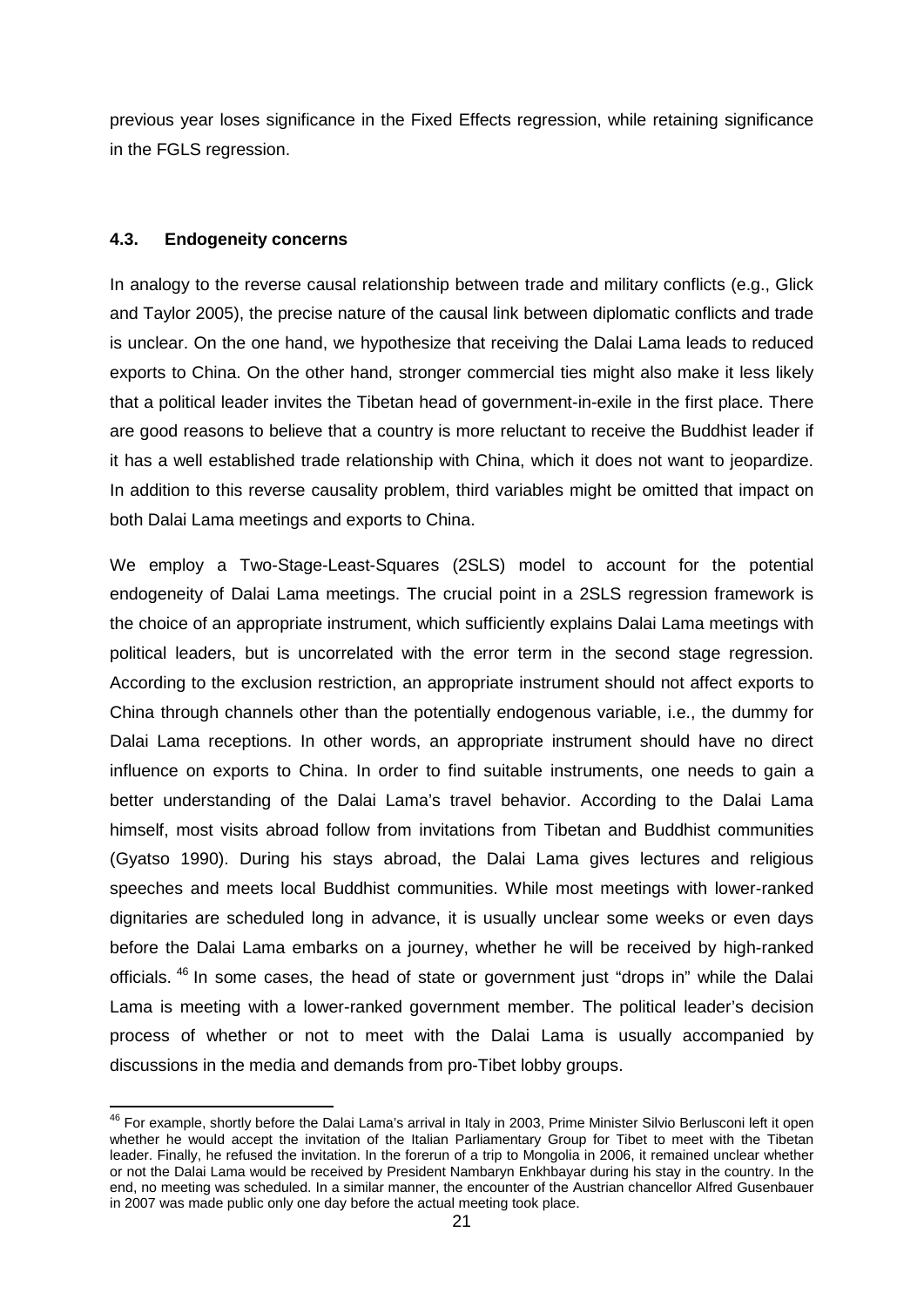We employ the following three instruments in an attempt to control for endogeneity: The first instrument is the binary dummy variable discussed above, which takes a value of 1 if the Dalai Lama travelled to a partner country in a given year. The underlying idea here is that the Tibetan leader is more likely to meet with officials in those years in which he travels to their respective partner countries. Most meetings with foreign dignitaries take place in the dignitary's own country, although meetings have also occurred in third-party countries such as the 2008 meeting between French president Nicolas Sarkozy and the Dalai Lama in Poland. As outlined above, the Dalai Lama usually fixes his travel itinerary based on invitations from Buddhist or Tibetan communities to give teachings and public talks. Since his travel plans do generally not follow invitations from political leaders, we assume that our instrument is exogenous. The validity of the instrument is further supported by the empirical results in Table 2, which shows that Dalai Lama travels do not have a statistically significant direct effect on exports to China. Our second instrument is the number of days that the Dalai Lama spent in a partner country. We hypothesize that the longer the duration of the Dalai Lama's stay in a country, the greater will be the public awareness of his presence in the country, the more intense will be the public discussion regarding his potential official reception, and the greater will be the pressure on political leaders to receive him.

As a third instrument, we use the number of Tibet Support Groups (TSG) in a trading partner country. TSGs are non-governmental organizations formed voluntarily and maintained by private individuals with the aim of rallying regional, national, or international awareness of and support for the Tibet issue. TSGs work independently from the Central Tibetan Administration and act as non-profit organizations that are open to any individuals willing to join the pro-Tibet movement. The larger the pro-Tibetan network in a partner country, the more inclined the political leader might be to receive the Dalai Lama in order to satisfy the demands of these pressure groups. Moreover, the number of TSGs may serve as a proxy for the extent to which a country's population is interested in the Tibet issue.

The dataset on the number of TSGs was established based on a list of pro-Tibet movements that was released by the Central Tibetan Administration in exile.<sup>[47](#page-23-0)</sup> In order to account for the evolution of the pro-Tibet movement over time, we construct a time series by collecting information on the year of foundation of each TSG. In order to get information for those TSGs that do not provide this information on their homepage, we conducted a survey via e-mail and fax. Using this approach, we obtained information on the founding year for about 53.8% of all listed 295 organizations. Unfortunately, insufficient information is available on the number of members of each group so that we cannot account for differences in size between

<span id="page-23-0"></span><sup>&</sup>lt;sup>47</sup> [www.tibet.net](http://www.tibet.net/)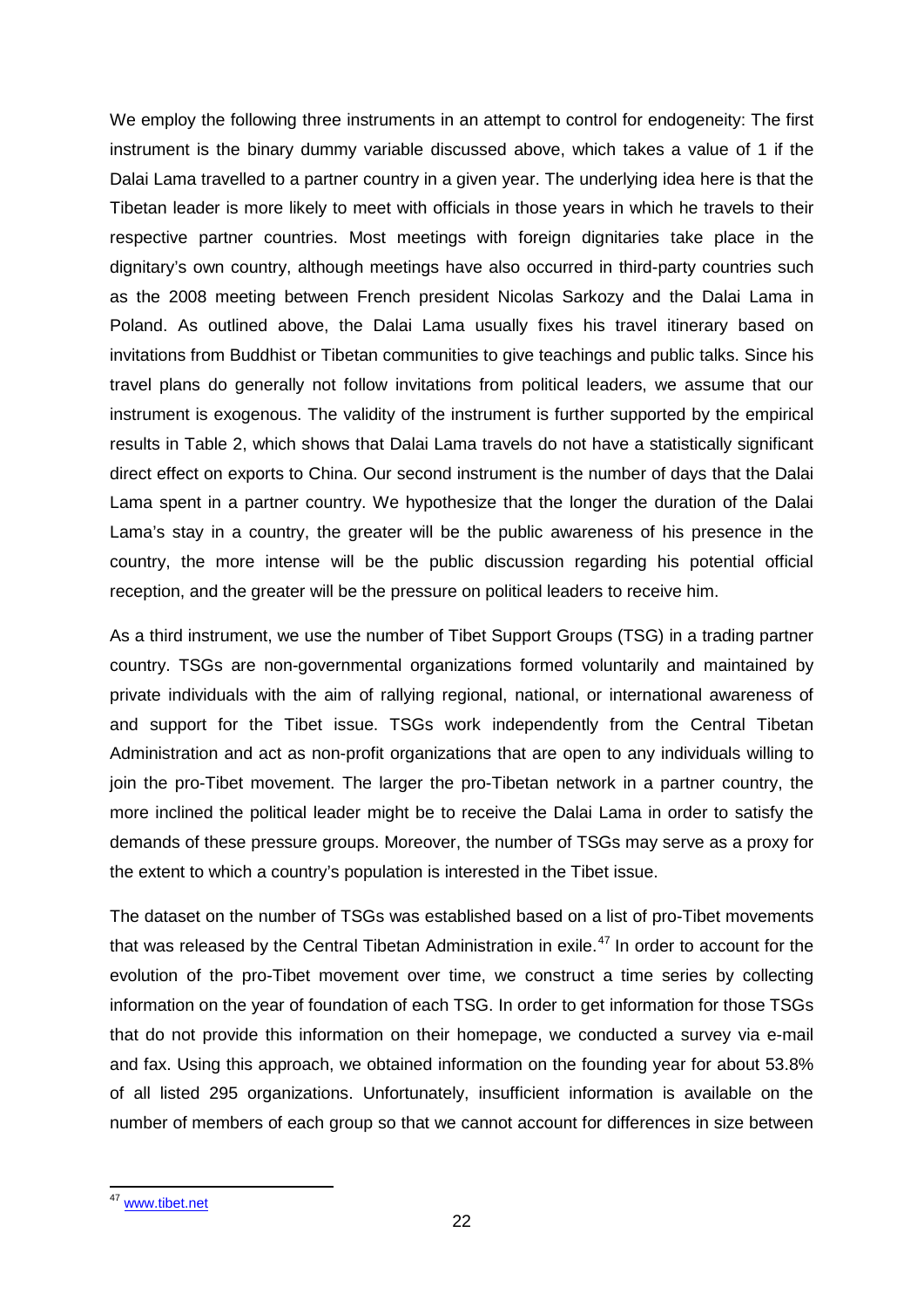Tibet NGOs. With 31 recorded organizations, most TSGs in our sample are located in France, followed by the United States with 20 Tibet NGOs.

The first stage results of our 2SLS estimation approach (not displayed) are in line with our expectations: the likelihood that a political leader meets the Dalai Lama increases when the Tibetan head of government in exile travels to the leader's country, increases with the duration of the visit and also increases with the number of Tibet Support Groups in the partner country. The Angrist-Pischke test of excluded instruments displayed in Table 6 generally underlines the relevance of the instruments selected in the first stage. Only in the smaller European sample does the F statistic fall below the critical rule of thumb value of 10 (Staiger and Stock 1997).

The regressions in columns 1 to 5 of Table 4 show the results for the second stage regressions of our 2SLS approach.<sup>[48](#page-24-0)</sup> Again, we present results for the relevant time period (2002-2008). Starting with the worldwide sample (column 1), the coefficient on the dummy variable indicating whether the Dalai Lama was received by a head of state or head of government in the current or previous year is negative and statistically significant, i.e., we still find that Dalai Lama meetings have a trade-deteriorating effect when controlling for potential endogeneity. The coefficient is somewhat larger than in the Fixed Effects regression (Table 1.2, column 1). For the European subsample, displayed in column 2 of Table 4, the Dalai Lama coefficient is significant at the five percent level and again is larger than in the Fixed Effects regression (Table 1.2, column 2).

In order to shed light on the timing of the 'Dalai Lama Effect', we include two dummy variables, the first taking a value of 1 if a Dalai Lama meeting took place in the current period and the second taking a value of 1 if the Dalai Lama was received in the previous period. The results in column 3 of Table 4 show that the coefficients for both dummy variables have the expected negative signs, are of similar size, and are significant at the ten percent level. Tests for overidentification (Hansen J) and underidentification (Kleinbergen Paap LM test) also confirm the validity of our instruments. Even though the 2SLS regression results support our previous findings, note that the C test for endogeneity does not reject the null hypothesis of exogeneity of the Dalai Lama dummy.<sup>[49](#page-24-1)</sup> Consequently, the Fixed Effects estimates discussed in Section 4.2 are more efficient than the 2SLS estimates.

Next, we tackle a further endogeneity issue, which stems from the potential endogeneity of lagged export values in an extended model. Since trade relationships are persistent over

<span id="page-24-1"></span><span id="page-24-0"></span>

<sup>&</sup>lt;sup>48</sup> All results are based on the user-written Stata command xtivreg2 (Schaffer 2005).<br><sup>49</sup> Under conditional homoskedasticity, the C statistic is numerically equal to the Durbin-Wu-Hausman test. However, its main advantage is that it is robust to violations of conditional homoskedasticity (see Hayashi 2000, pp. 232-234).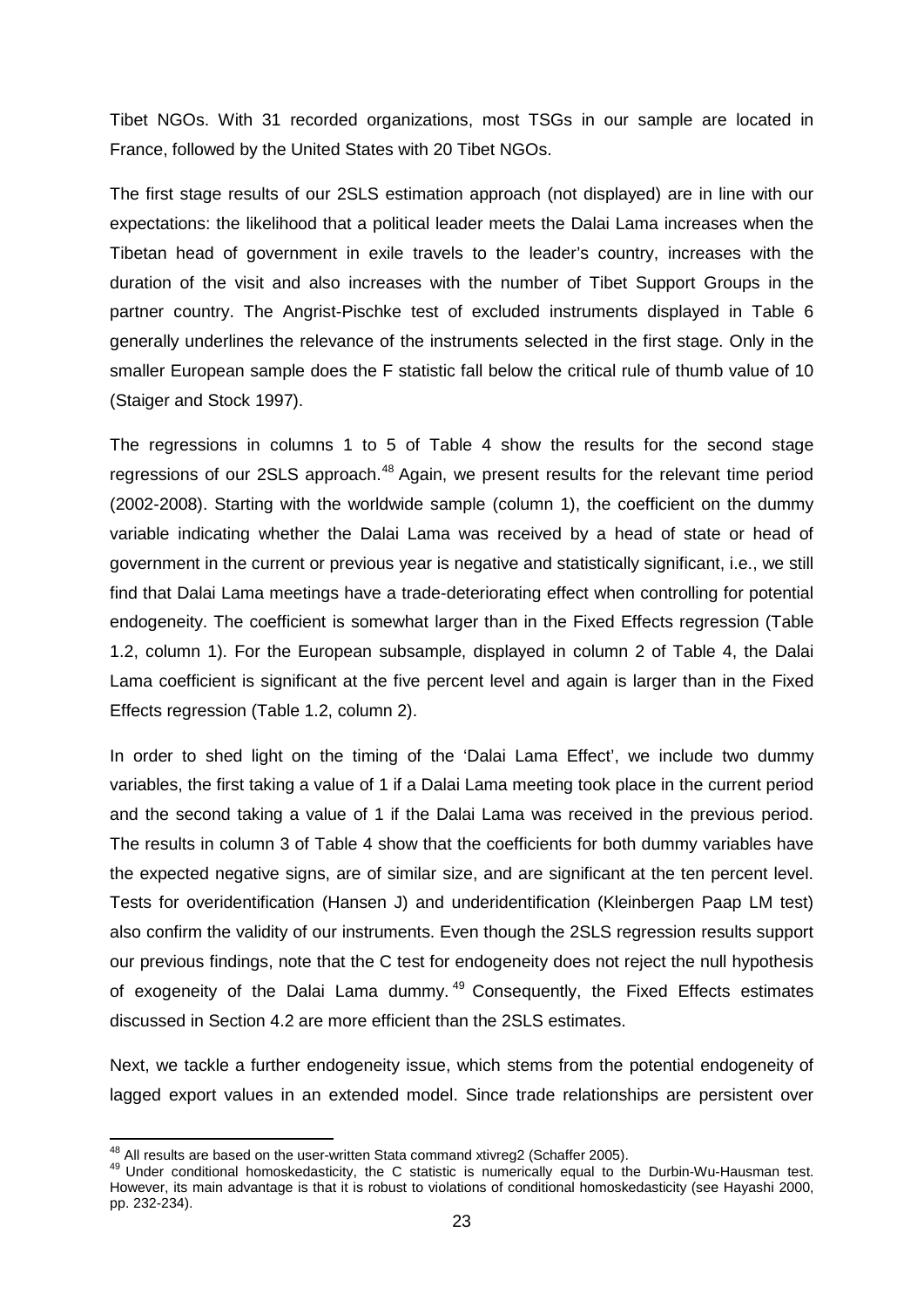time, we include lagged exports as an additional explanatory variable in order to explain current exports to China as a function of past export values. Established commercial ties and signed contracts mean that exports evolve with inertia. It is possible that the lagged exports variable is endogenous in a short panel, which could lead to biased results (Nickell 1981). Unobserved panel level effects may be correlated with lagged exports, thereby making the 2SLS estimator inconsistent. In order to address this issue, we apply the two-step System GMM estimator, which incorporates equations in first differences and in levels (Arellano and Bover 1995, Blundell and Bond 1998). Since we have a small T in our setting (T=7), we employ the Windmeijer correction to obtain corrected standard errors, which are larger and much more reliable in finite samples (Windmeijer 2005). Meetings with the Dalai Lama are treated as endogenous and all additional covariates as strictly exogenous. Furthermore, we include time fixed effects and employ the same external instruments as in the 2SLS regression framework discussed above. To limit the number of instruments, the matrix of instruments is collapsed as proposed in Roodman (2009).

Before proceeding to the GMM estimation results, column 4 of Table 4 reports for comparison the 2SLS results when lagged exports are included as an additional control variable. The coefficient on lagged exports to China is statistically significant at the five percent level. Interestingly, the Dalai Lama dummy indicating a meeting with a political leader in the previous period becomes insignificant once we include the lagged exports variable. Arguably, the 'Dalai Lama Effect' of meetings in the previous period is already (partially) captured in the lagged export variable. However, the dummy variable indicating a reception of the Tibetan leader in the current period remains statistically significant at conventional levels as expected. In column 5, we therefore exclude the dummy variable indicating a Dalai Lama meeting in the previous period. The coefficients on the remaining variables remain virtually unchanged.

Column 6 shows our GMM regression results for the worldwide sample.<sup>[50](#page-25-0)</sup> The estimated coefficient on Dalai Lama meetings is negative, statistically significant at the five percent level, and of similar size as the corresponding value in the 2SLS setting. The coefficient on the lagged exports variable has the expected positive sign and is statistically significant at the five percent level. The Hansen test on the validity of the instruments used does not reject the exogeneity of the covariates. The Arellano-Bond test rejects the hypothesis of second order autocorrelation in the data, which needs to be absent in order for the estimator to be consistent. As a final robustness check, we exclude France in column 7 and India in column 8 from our sample, since both countries show extreme values in the distribution of our instrumental variables. France is the country with by far the most Tibet Support Groups (31 in

<span id="page-25-0"></span> $50$  All results are based on the user-written Stata command xtabond2 (Roodman 2009).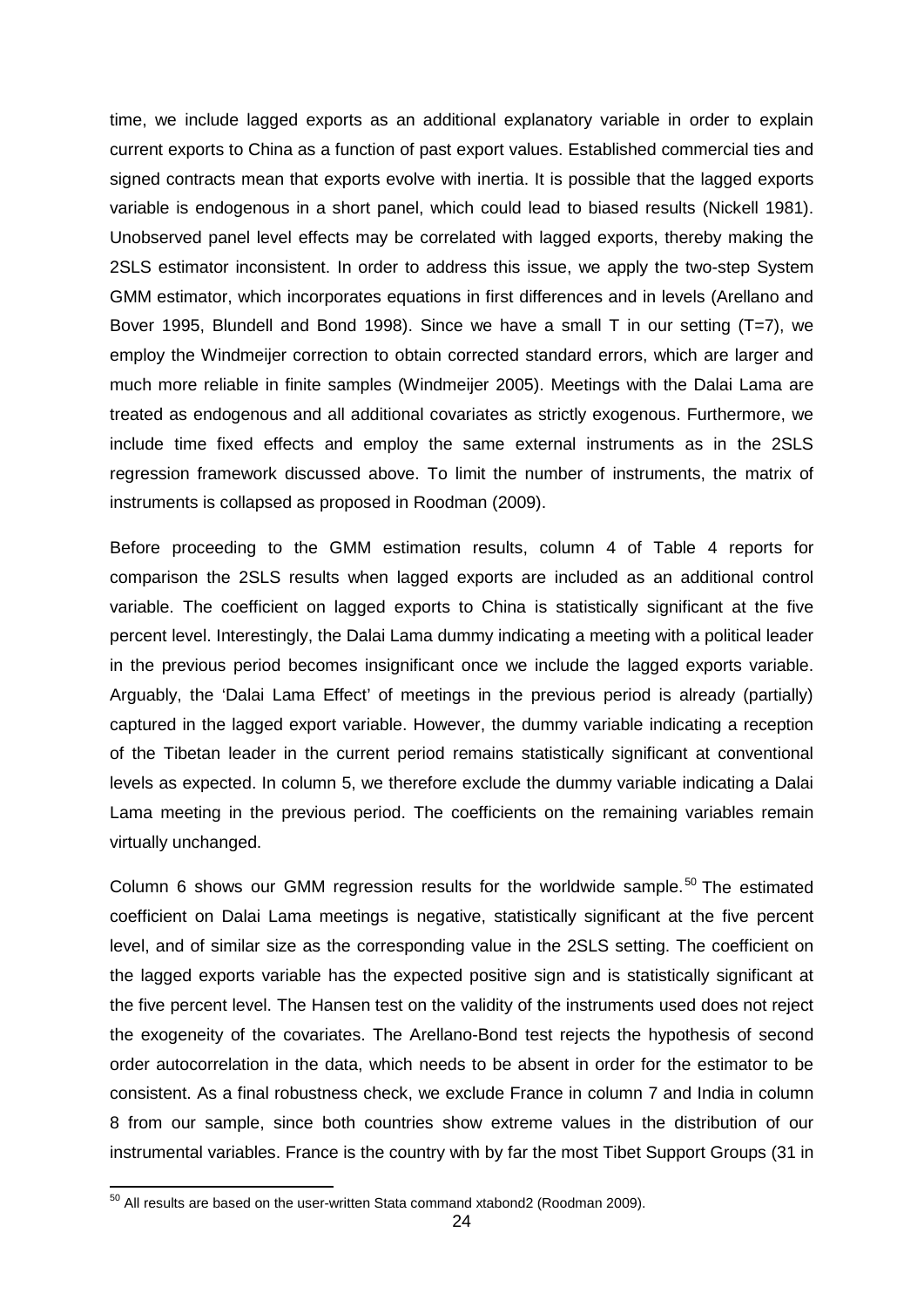our sample). India, in turn, is the country that experiences the longest Dalai Lama visits (up to 124 days per year). Nevertheless, when separately excluding the two countries from the GMM regression, our variable of interest remains statistically significant at the five percent level (columns 7 and 8). We therefore conclude that our results are not driven by these outliers.

#### **4.4 Results by product group**

Finally, we investigate which product groups drive the trade-deteriorating 'Dalai Lama Effect'. As indicated in the first column of Table 5.1, the value of exports to China is especially concentrated among the following SITC product groups: 'Machinery and transport equipment' (41.0% of total exports to China), 'Manufactured goods classified chiefly by material' (13.3%), 'Chemicals and related products' (12.4%) and 'Crude materials, inedible, except fuels' (12.1%). Exports of goods of the most important product group, 'Machinery and transport equipment', are expected to be closely associated with the state of political relations between countries as negotiations over the purchase of such goods are commonly carried out during the course of high-rank trade talks between national representatives and trade delegations. Running separate regressions for each SITC product group, Table 5.1 reports the full-sample results for the period 2002 to 2008. With the exception of 'Beverages and tobacco', the coefficients for all subgroups exhibit the expected negative sign in the Fixed Effects and FGLS regressions. However, only SITC group 7, which incorporates 'Machinery and transport equipment', the most important product group, turns out to be statistically significant in both regression frameworks. Furthermore, in the FGLS setting, we find a statistically significant and negative coefficient for 'Food, live animals', 'Crude materials' and 'Mineral fuels'.

Table 5.2 reports our results when the regressions are repeated for European countries. Results are found to be more diverse in the European sample. In the Fixed Effects regressions, we find negative and statistically significant results for the group of 'Food, live animals' and, once again, 'Machinery and transport equipment'. The coefficients on Dalai Lama meetings for the remaining groups are not statistically significant at conventional levels. In the FGLS regressions, statistically significant effects at conventional levels are found for 'Crude materials', 'Mineral fuels', 'Chemicals', and 'Machinery and transport equipment'.

25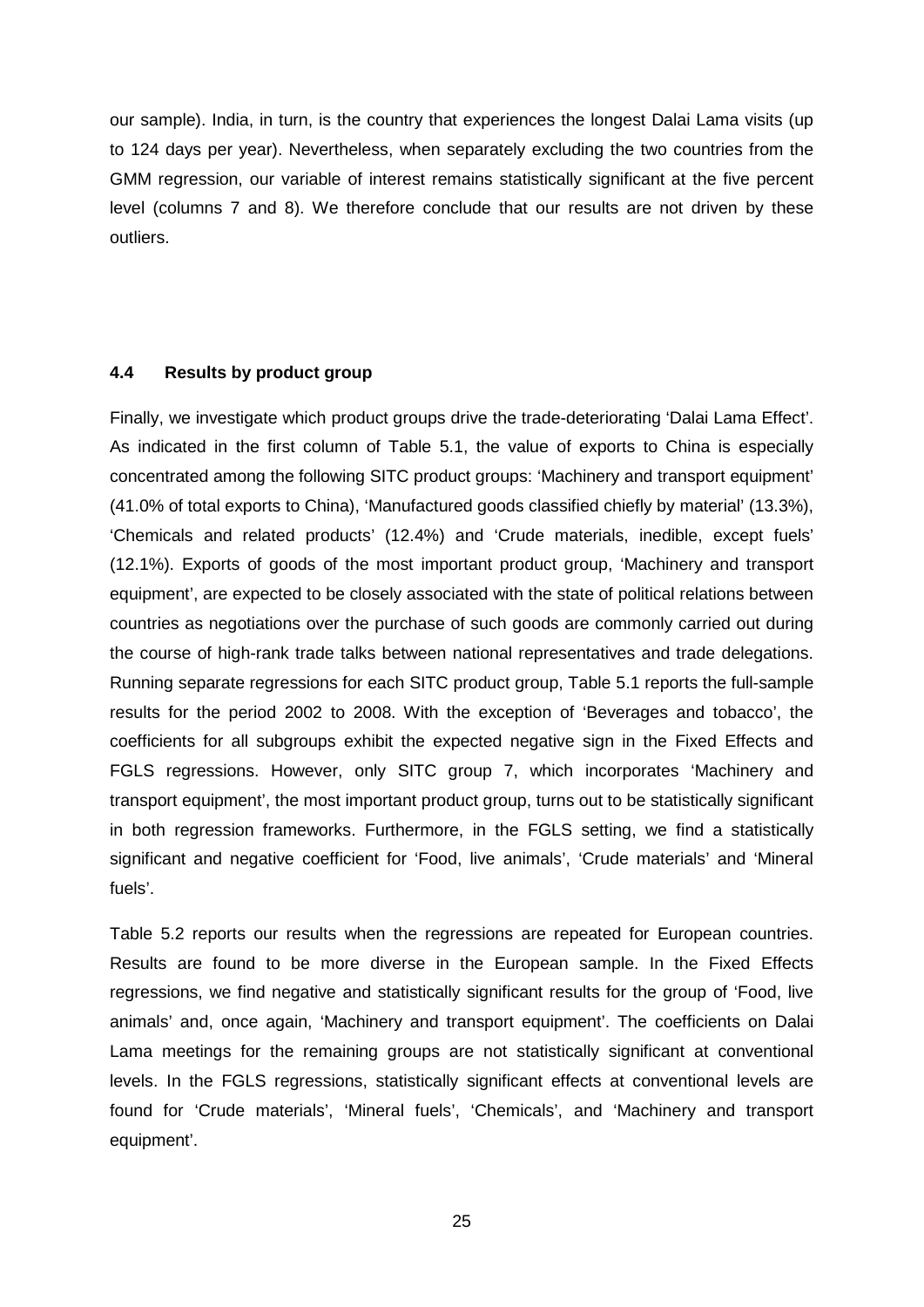Therefore, the only product group for which we find a statistically significant negative effect at conventional levels for both samples and both estimation techniques is 'Machinery and transport equipment'. This result suggests that the 'Dalai Lama Effect' exists predominantly for those goods that are commonly sold in the course of state visits and trade missions. Our results lend at least weak support in favor of a 'Dalai Lama Effect' operating through consumer opinions since negative coefficients on Dalai Lama meetings are found for consumption goods, namely 'Food, live animals' and 'Miscellaneous manufactured articles'. Finally, there is at least some evidence indicating that strategic goods such as 'Crude materials' and 'Mineral fuels' are not free from political influences. This contradicts Polachek (1980), who argues that oil exports show a low export elasticity to conflict between trading partners, as oil-dependent economies have little choice but to continue importing the product regardless of any bilateral conflicts with an oil-exporting country.

#### **5. Conclusion**

The article contributes to the literature on the link between bilateral political relations and international trade through an assessment of the importance of the state of bilateral relations for trade with China. The Chinese administration frequently threatens, in a more-or-less open manner, that meetings between its trading partners' officials and the Dalai Lama will be met with animosity and lead to a subsequent deterioration in their trade relationships. Using data on the travel pattern of the Dalai Lama, we run a gravity model of exports to China from 159 partner countries in the 1991-2008 period to test for political influences on China's trading decisions. All models are estimated using Fixed Effects with clustered standard errors and Feasible Generalized Least Squares (FGLS) with a common AR(1) term. In order to account for the potential endogeneity of meetings with the Dalai Lama, the number of Tibet Support Groups and the travel pattern of the Buddhist leader are used as instruments in 2SLS and GMM regressions.

Empirical evidence confirms the existence of a trade-deteriorating effect of meetings with the Dalai Lama for the Hu Jintao era (2002-2008). However, we find at best weak evidence to support the existence of such an effect in earlier years. While our results suggest that systematic trade reductions are only caused by meetings with heads of state or government, no additional impact is found for meetings between the Dalai Lama and lower-ranking officials. As a consequence of a political leader's reception of the Dalai Lama in the current or previous period, exports to China are found to decrease by 8.1% or 16.9%, depending on the estimation technique used. Furthermore, we find that this effect will have disappeared two years after a meeting took place. Analyzing disaggregated export data, 'Machinery and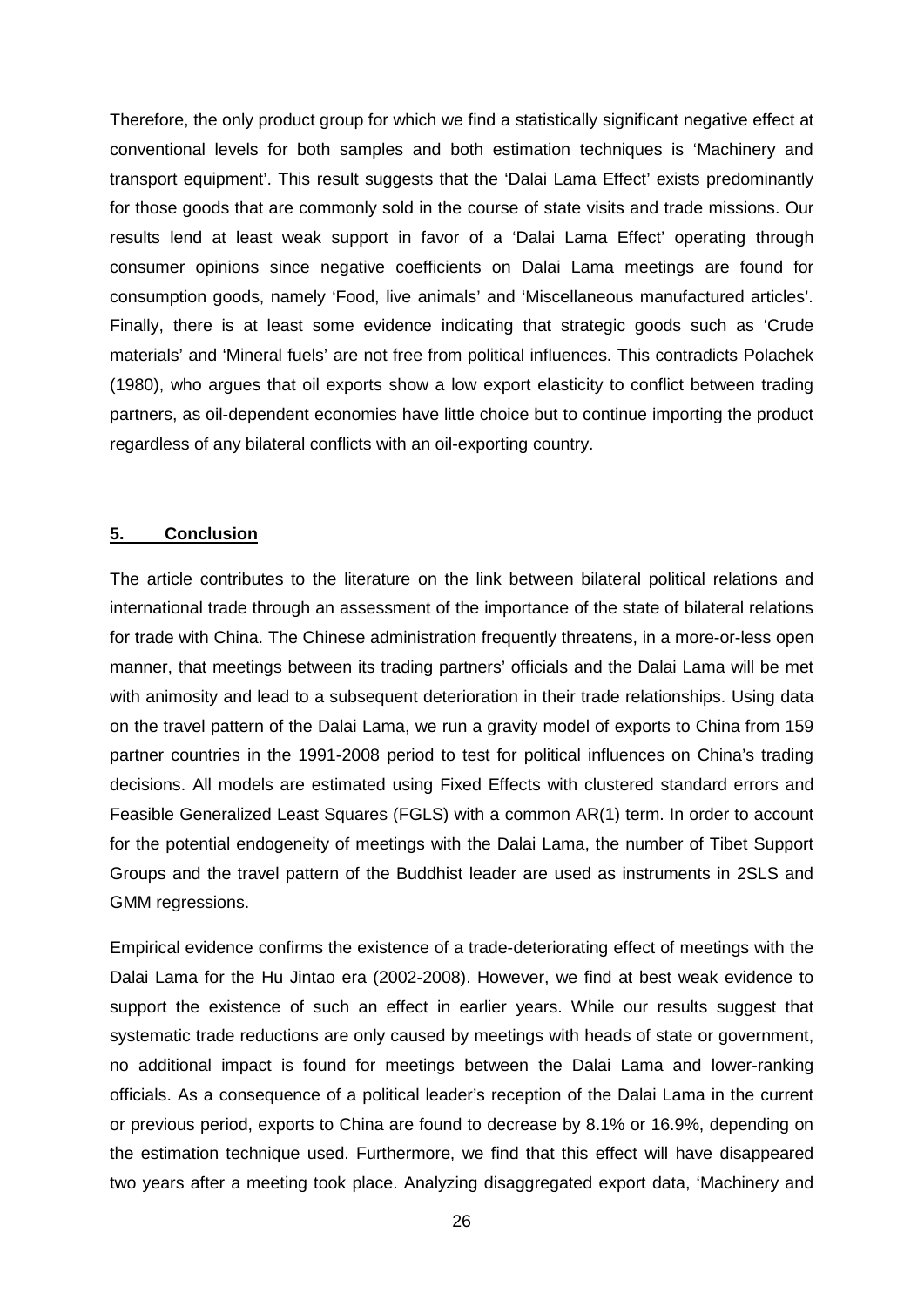transport equipment' is found to be the only product group with a consistent negative effect of Dalai Lama meetings on exports across samples and estimation techniques.

To sum up, we find strong evidence that bilateral political relations are of large importance for trade with China, which lends support to the findings of the growing literature on the political determinants of trade. Chinese trade relations are not free of political biases and the country seems to exploit trade ties as a foreign policy tool.

While political leaders should be aware of potential export losses as a consequence of receiving the Dalai Lama, not meeting with him is not necessarily the conclusion to be drawn from our findings. Despite the possible deterioration in trade, state leaders can see receiving the Dalai Lama as a means to project their stance on human rights and democracy. Therefore, the willingness to bear the costs of trade reductions in conjunction with bilateral disagreements lends credible resolve to the political position of such a country (see also Morrow 2003; Gartzke, Li and Boehmer 2001).

Beyond that, internationally coordinated receptions of the Dalai Lama by political leaders, or even joint meetings, are a possibility to reconcile commercial interests with domestic demands to receive the Tibetan leader. Such a strategy may reduce China's scope to play one trading partner off against another. As sanctions imposed on one country can generate rents to third countries through trade deviation, coordination among countries receiving the Dalai Lama can prevent the problem of one country avoiding the Dalai Lama to strengthen its commercial links with China at the expense of the others. Nonetheless, with the increasing economic power of China and other (autocratic) emerging countries, the (ab)use of trade ties as a foreign policy tool is likely to grow in importance.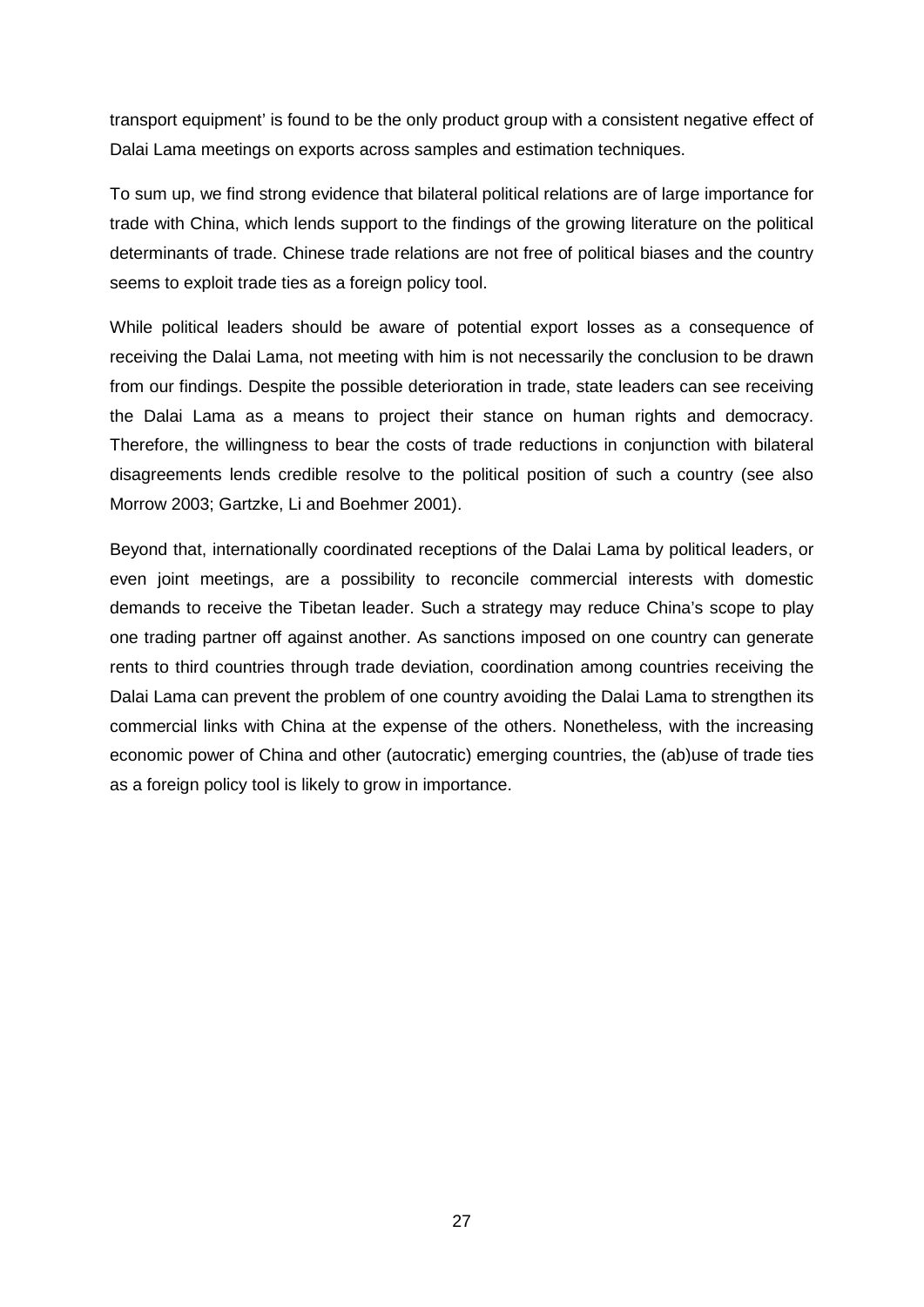#### **References**

- Aidt, T. S. and Gassebner, M. (2010). "Do Autocratic States Trade Less?" *World Bank Economic Review* 24(1), pp. 38-76.
- Arellano, M. and Bover, O. (1995). "Another Look at the Instrumental Variable Estimation of Error-Components Models," *Journal of Econometrics* 68(1), pp. 29-51.
- Baldwin, D. (1985). *Economic Statecraft.* Princeton, NJ: Princeton University Press.
- Barro, R. J. and Lee, J.-W. (2005). "IMF Programs: Who Is Chosen and What Are the Effects?" *Journal of Monetary Economics* 52(7), pp. 1245-1269.
- Beck, N. and Katz, J. N. (1995). "What To Do (and Not To Do) with Time-Series Cross-Section Data," *American Political Science Review* 89(3), pp. 634-647.
- Blundell, R. and Bond, S. (1998). "Initial Conditions and Moment Restrictions in Dynamic Panel Data Models," *Journal of Econometrics* 87(1), pp. 115-143.
- Disdier, A.-C. and Mayer, T. (2007). "Je t'aime, moi non plus: Bilateral Opinions and International Trade," *European Journal of Political Economy* 23(4), pp. 1140-1159.
- Dreher, A. and Gassebner, M. (2008). "Does Political Proximity to the U.S. Cause Terror?" *Economics Letters* 99(1), pp. 27-29.
- Dreher, A. and Jensen, N. M. (2007). "Independent Actor or Agent? An Empirical Analysis of US Interests on IMF Conditions," *Journal of Law & Economics* 50(1), pp. 105-124.
- Eaton, J. and Engers, M. (1992). "Sanctions," *Journal of Political Economy* 100(5), pp. 899- 928.
- Eaton, J. and Engers, M. (1999). "Sanctions: Some Simple Analytics," *American Economic Review* 89 (2), pp. 409-414.
- Gartzke, E., Li, Q. and Boehmer, C. (2001). "Investing in the Peace: Economic Interdependence and International Conflict," *International Organization* 55(2), pp. 391- 438.
- Gassebner, M., Keck, A. and Teh, R. (2010). "Shaken, Not Stirred: The Impact of Disasters on International Trade," *Review of International Economics* 18(2), pp. 351-368.
- Gil-Pareja, S., Llorca, R. and Martínez Serrano, J. A. (2008). "Measuring the Impact of Regional Export Promotion: The Spanish Case," *Papers in Regional Science* 87(1), pp. 139-146.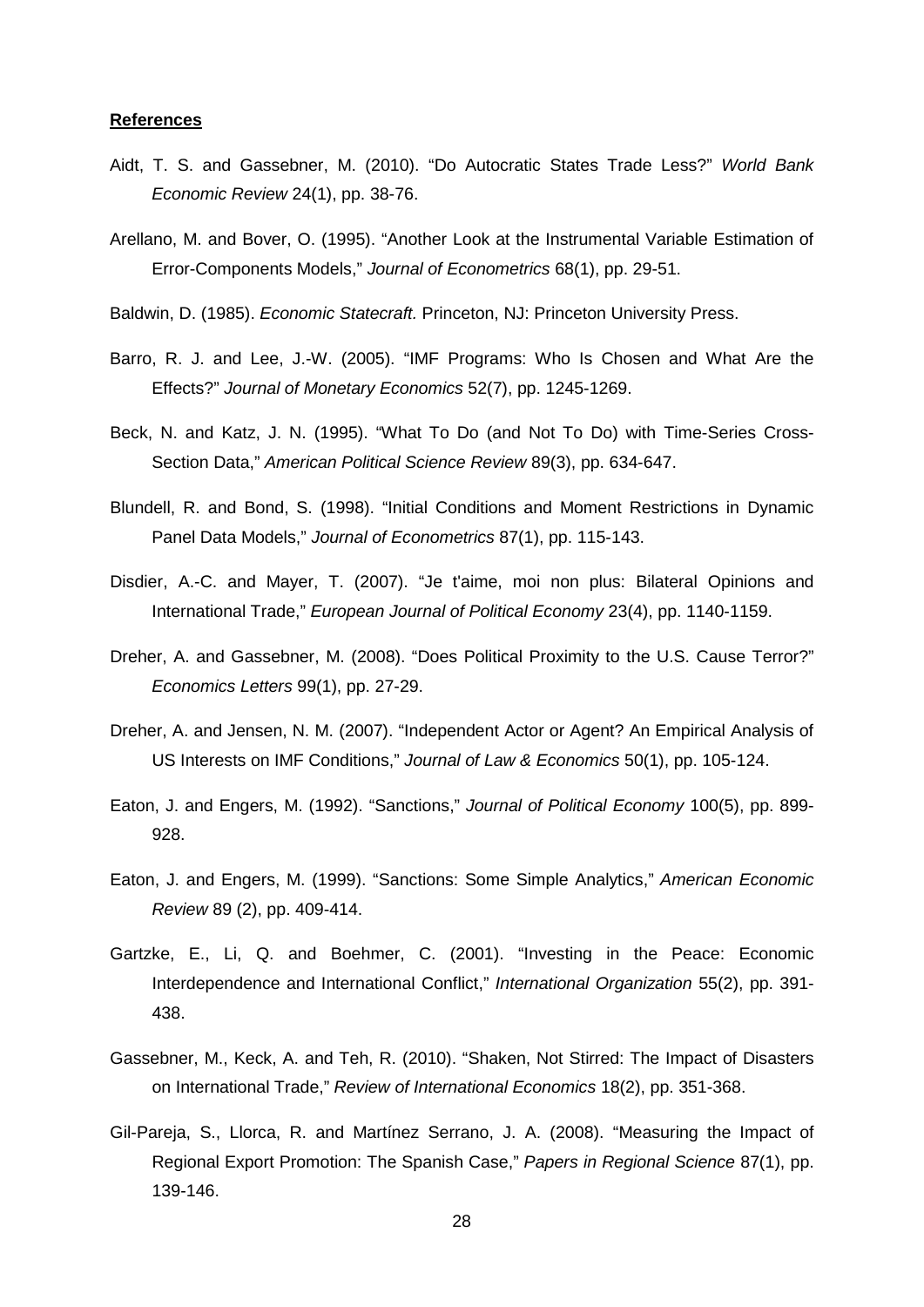- Glick, R. and Taylor, A. (2005). "Collateral Damage: Trade Disruption and the Economic Impact of War," *NBER Working Paper* 11565.
- Goldstein, M. C. (1997). *The Snow Lion and the Dragon: China, Tibet, and the Dalai Lama*. Berkeley, CA: University of California Press.
- Goldstein, M. C. (1998). "The Dalai Lama's Dilemma," *Foreign Affairs* 77(1), pp. 83-97.
- Gowa, J. and Mansfield, E. (1993). "Power Politics and International Trade," *American Political Science Review,* 87(2), pp. 408-420.
- Gowa, J. and Mansfield, E. (2004). "Alliances, Imperfect Markets, and Major-Power Trade," *International Organization* 58(4), pp. 775-805.
- Guiso, L., Sapienza, P. and Zingales, L. (2009). "Cultural Biases in Economic Exchange?" *Quarterly Journal of Economics* 124(3), pp. 1095-1131.
- Gyatso, T. (1990). *Freedom in Exile: The Autobiography of the Dalai Lama*. New York, NY: Harper Perennial.
- Hayashi, F. (2000). *Econometrics*. Princeton, NJ: Princeton University Press.
- Hirschman, A. O. (1945). *National Power and the Structure of Foreign Trade*. Berkeley, CA: University of California Press.
- Hufbauer, G., Schott, J., Elliott, K. and Oegg, B. (2007). *Economic Sanctions Reconsidered* (3rd edition). Washington D.C.: Institute for International Economics.
- Kastner, S. L. (2007). "When Do Conflicting Political Relations Affect International Trade?" *Journal of Conflict Resolution* 51(4), pp. 664-688.
- Keohane, R. O., and Nye, J. S. (1977). *Power and Interdependence: World Politics in Transition*. Boston, MA: Little, Brown.
- Keshk, O., Pollins, B. and Reuveny. R. (2004). "Trade Still Follows the Flag: The Primacy of Politics in a Simultaneous Model of Interdependence and Armed Conflict," *Journal of Politics* 66(4), pp. 1155-1179.
- Mansfield, E., Milner, H. and Rosendorff, P. (2000). "Free to Trade: Democracies, Autocracies, and International Trade," *American Political Science Review* 94(2), pp. 305–322.
- Martin, P., Mayer, T. and Thoenig, M. (2008). "Make Trade Not War?" *Review of Economic Studies* 75(3), pp. 865-900.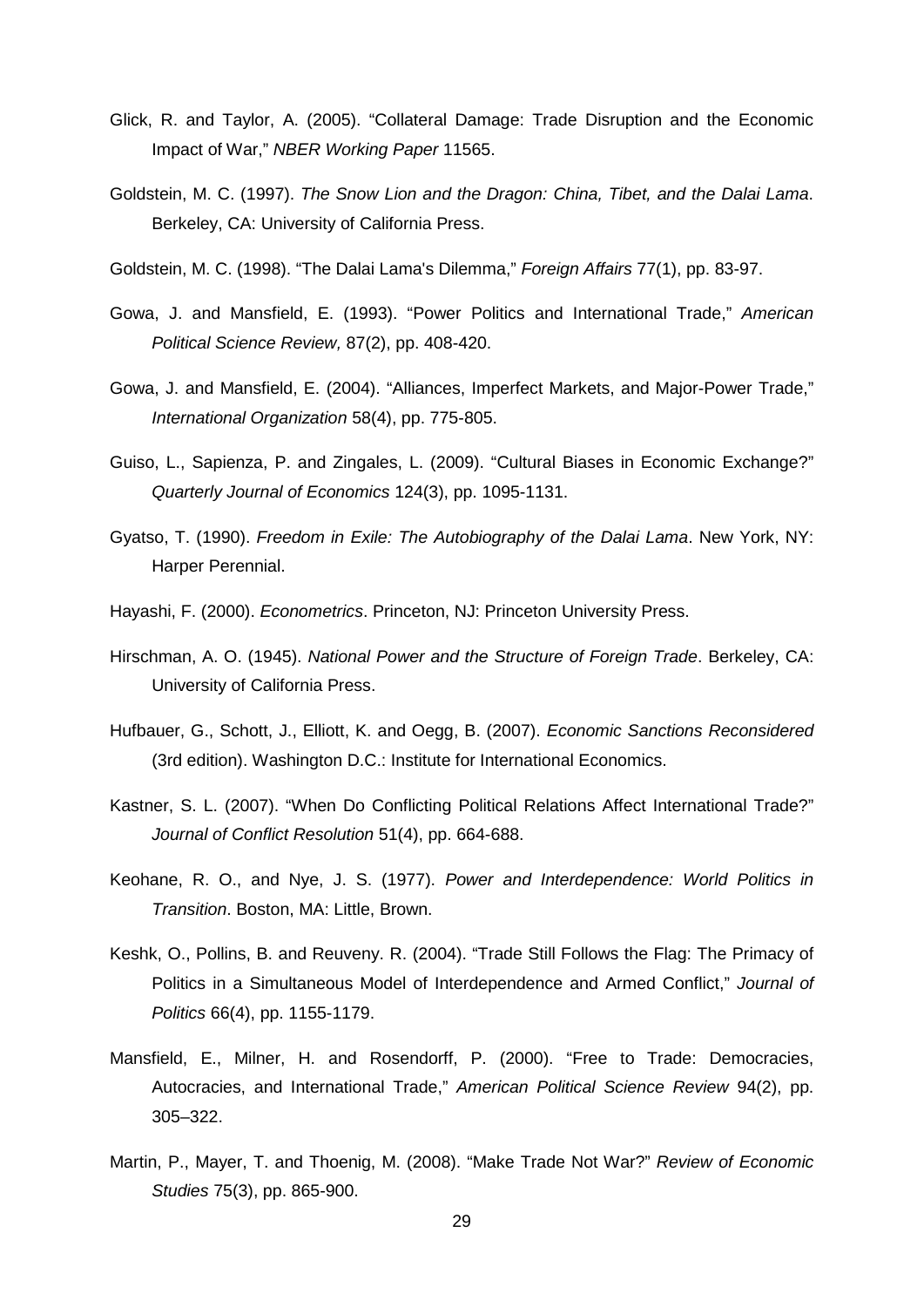- Méon, P.-G. and Sekkat, K. (2008). "Institutional Quality and Trade: Which Institutions? Which Trade?" *Economic Inquiry* 46(2), pp. 227-240.
- Morrow, J. D. (2003). "Assessing the Role of Trade as a Source of Costly Signals," in Edward D. Mansfield and Brian M. Pollins (eds.), *Economic Interdependence and International Conflict: New Perspectives on an Enduring Debate*, University of Michigan Press.
- Morrow, J. D., Siverson, R. M. and Tabares, T. (1998). "The Political Determinants of International Trade: The Major Powers, 1907–1990," *American Political Science Review* 92(4), pp. 649–661.
- Nickell, S. J. (1981). "Biases in Dynamic Models with Fixed Effects," *Econometrica* 49(6), pp. 1417-1426.
- Nitsch, V. & Schumacher, D. (2004). "Terrorism and International Trade: An Empirical Investigation," *European Journal of Political Economy* 20(2), pp. 423-433.
- Nitsch, V. (2007). "State Visits and International Trade," *World Economy* 30(12), pp. 1797- 1816.
- Oneal, J. R., Russett, B. and Berbaum, M. L. (2003). "Causes of Peace: Democracy, Interdependence, and International Organizations, 1885-1992," *International Studies Quarterly* 47(3), pp. 371-393.
- Polachek, S. W. (1980). "Conflict and Trade," *Journal of Conflict Resolution* 24(1), pp. 55-78.
- Pollins, B. M. (1989). "Does Trade Still Follow the Flag?" *American Political Science Review* 83(2), pp. 465-480.
- Richardson, N. and Kegley, C. (1980). "Trade Dependence and Foreign Policy Compliance," *International Studies Quarterly* 24(2), pp. 191-222.
- Roodman, D. (2009). "How to Do xtabond2: An Introduction to "Difference" and "System" GMM in Stata," *Stata Journal* 9(1), pp. 86-136.
- Rose, A. (2007). "The Foreign Service and Foreign Trade: Embassies as Export Promotion," *World Economy* 30(1), pp. 22-38.
- Schaffer, M. E. (2005). "XTIVREG2: Stata Module to Perform Extended IV/2SLS, GMM and AC/HAC, LIML and k-Class Regression for Panel Data Models," *Statistical Software Components* S456501, Boston College Department of Economics, revised 28 Jun 2010.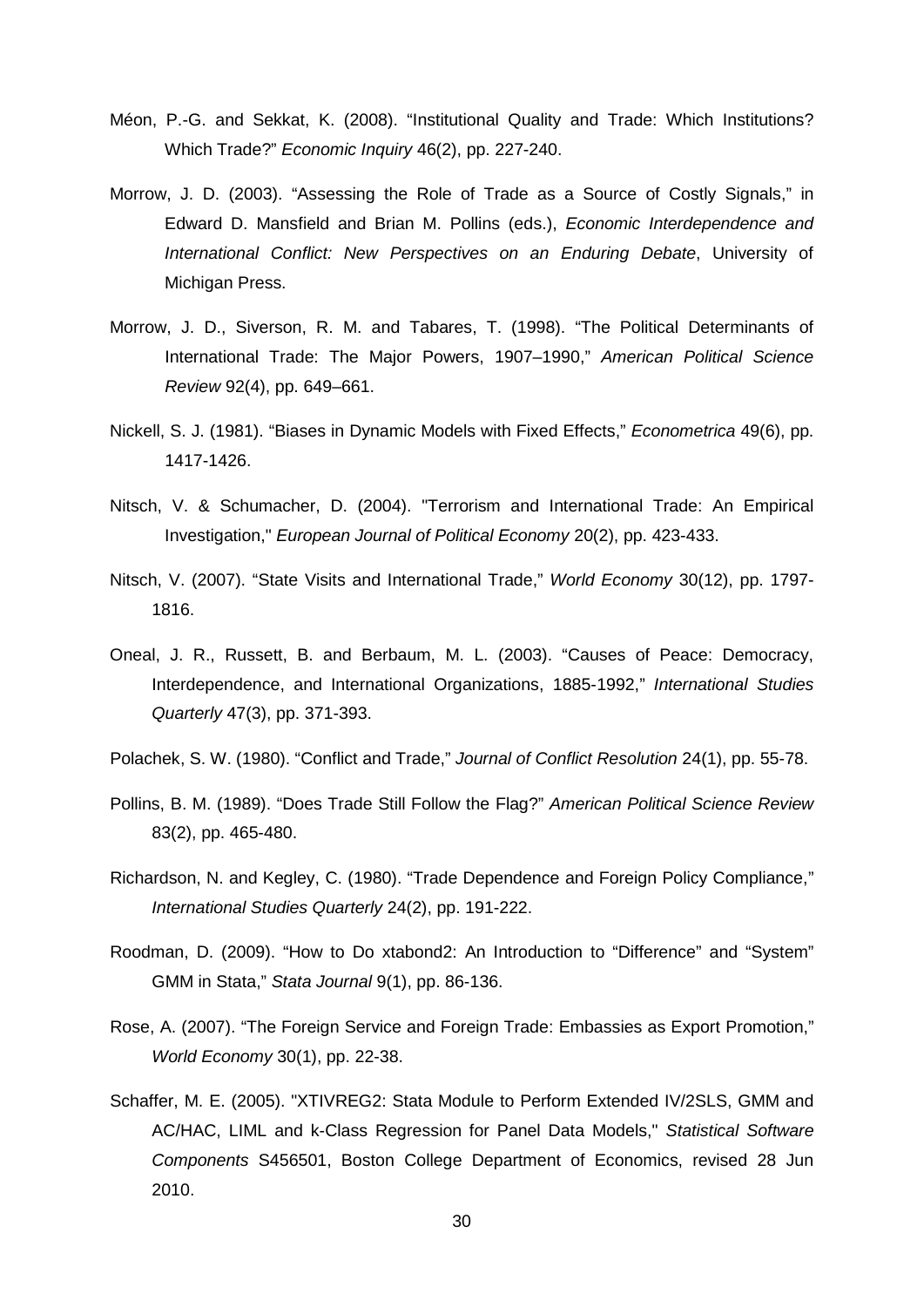- Staiger, D. and Stock, J. H. (1997). "Instrumental Variables Regression with Weak Instruments," *Econometrica* 65(3), pp. 557–586.
- Thacker, S. C. (1999). "The High Politics of IMF Lending," *World Politics* 52, pp. 38-75.
- Voeten, E. and Merdzanovic, A. (2009). "United Nations General Assembly Voting Data," available at: [http://hdl.handle.net/1902.1/12379.](http://hdl.handle.net/1902.1/12379)
- Windmeijer, F. (2005). "A Finite Sample Correction for the Variance of Linear Efficient Twostep GMM Estimators," *Journal of Econometrics* 126(1), pp. 25-51.

World Bank (2009). *World Development Indicators*, CD-Rom, Washington, DC.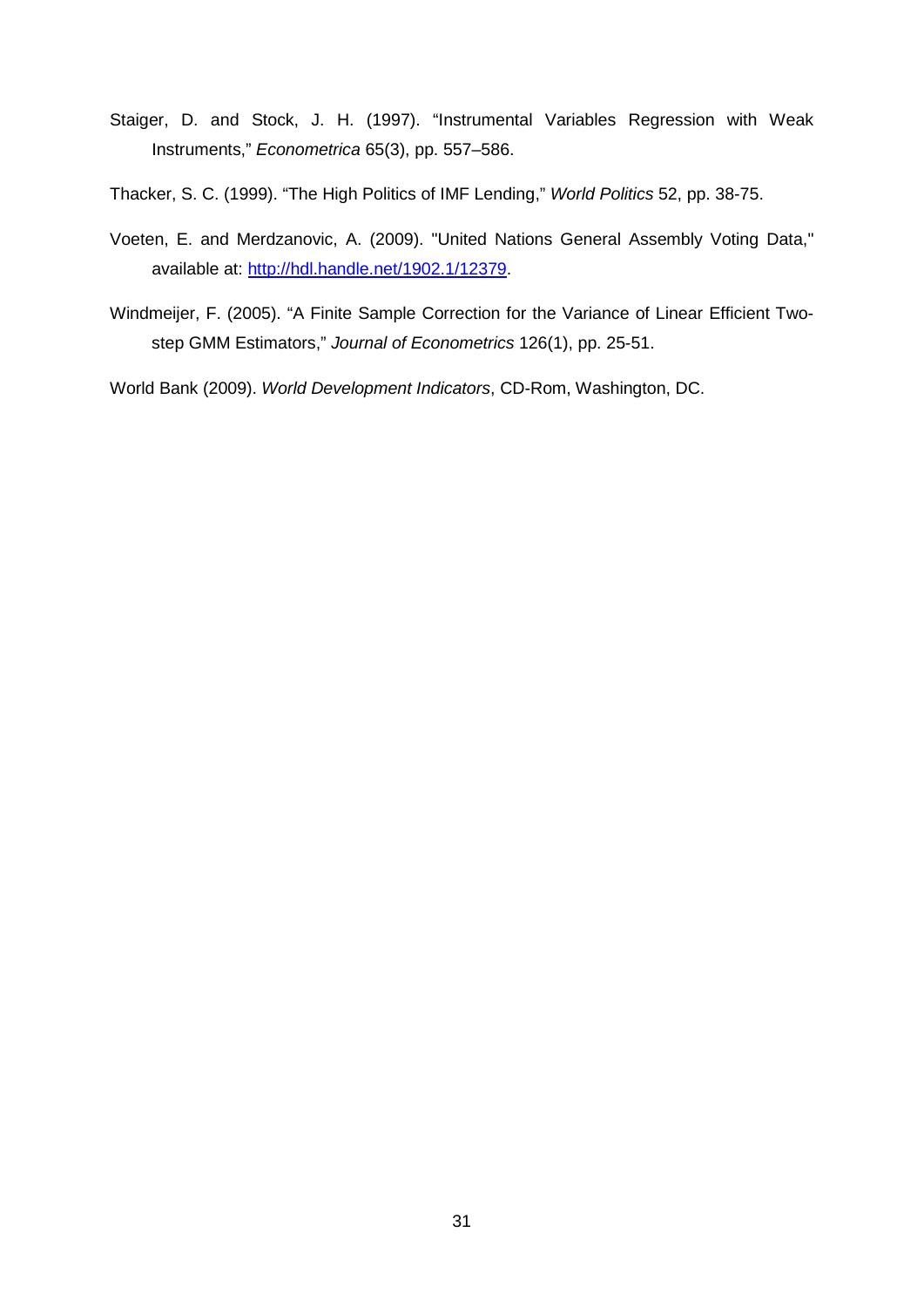## **Table 1.1 Hypothesis 1: Exports to China and Dalai Lama meetings of government members (all countries)**

|                            |            | <b>Fixed Effects</b> |            | FGLS AR(1) |                                                             |            |  |  |  |  |  |  |  |  |
|----------------------------|------------|----------------------|------------|------------|-------------------------------------------------------------|------------|--|--|--|--|--|--|--|--|
|                            |            |                      |            |            | 1991-2008 1991-2001 2002-2008 1991-2008 1991-2001 2002-2008 |            |  |  |  |  |  |  |  |  |
| DL meets government member | $-0.104$   | $-0.101$             | $-0.133**$ | $-0.079**$ | $-0.060*$                                                   | $-0.059**$ |  |  |  |  |  |  |  |  |
|                            | [0.288]    | [0.355]              | [0.027]    | [0.021]    | [0.067]                                                     | [0.011]    |  |  |  |  |  |  |  |  |
| Log of GDP                 | $0.598**$  | $0.819**$            | $-0.007$   | $0.199**$  | $0.312***$                                                  | $0.382***$ |  |  |  |  |  |  |  |  |
|                            | [0.019]    | [0.040]              | [0.981]    | [0.010]    | [0.004]                                                     | [0.000]    |  |  |  |  |  |  |  |  |
| Log of population          | $3.643***$ | 2.809                | $3.411**$  | $0.498***$ | 0.270                                                       | $2.689***$ |  |  |  |  |  |  |  |  |
|                            | [0.002]    | [0.104]              | [0.035]    | [0.001]    | [0.179]                                                     | [0.000]    |  |  |  |  |  |  |  |  |
| Log of exchange rate       | $-0.047$   | $-0.058$             | 0.158      | $0.042*$   | $-0.024$                                                    | $0.270***$ |  |  |  |  |  |  |  |  |
|                            | [0.617]    | [0.598]              | [0.357]    | [0.084]    | [0.407]                                                     | [0.000]    |  |  |  |  |  |  |  |  |
|                            |            |                      |            |            |                                                             |            |  |  |  |  |  |  |  |  |
| R squared                  | 0.444      | 0.129                | 0.280      |            |                                                             |            |  |  |  |  |  |  |  |  |
| Observations               | 2062       | 1142                 | 912        | 2062       | 1142                                                        | 912        |  |  |  |  |  |  |  |  |
| Number of countries        | 159        | 148                  | 151        | 159        | 148                                                         | 151        |  |  |  |  |  |  |  |  |

Note: All regressions with country and time fixed effects.

Robust p values in brackets; \* significant at 10%; \*\* significant at 5%; \*\*\* significant at 1%

Standard errors in OLS Fixed Effects regressions are adjusted for clustering across partner countries.

FGLS regressions are corrected for cross-sectional heteroskedasticity across panels and first order autocorrelation.

## **Table 1.2 Alternative model specifications: Exports to China and Dalai Lama meetings of government members (2002-2008)**

|                              |            |           | <b>Fixed Effects</b> |            |            | FGLS AR(1) |             |            |             |             |  |  |  |  |  |  |  |  |  |
|------------------------------|------------|-----------|----------------------|------------|------------|------------|-------------|------------|-------------|-------------|--|--|--|--|--|--|--|--|--|
|                              | World      | Europe    | World                | World      | World      | World      | Europe      | World      | World       | World       |  |  |  |  |  |  |  |  |  |
|                              | (1)        | (2)       | (3)                  | (4)        | (5)        | (6)        | (7)         | (8)        | (9)         | (10)        |  |  |  |  |  |  |  |  |  |
| DL meets government member   | $-0.133**$ | $-0.122*$ | $-0.136**$           | $-0.132**$ | $-0.127**$ | $-0.059**$ | $-0.140***$ | $-0.043*$  | $-0.065**$  | $-0.064***$ |  |  |  |  |  |  |  |  |  |
|                              | [0.027]    | [0.098]   | [0.023]              | [0.030]    | [0.035]    | [0.011]    | [0.003]     | [0.084]    | [0.011]     | [0.006]     |  |  |  |  |  |  |  |  |  |
| Log of GDP                   | $-0.007$   | 0.362     | $-0.025$             | $-0.147$   | $-0.014$   | $0.382***$ | $0.691***$  | $0.331***$ | $0.240***$  | $0.359***$  |  |  |  |  |  |  |  |  |  |
|                              | [0.981]    | [0.587]   | [0.931]              | [0.640]    | [0.962]    | [0.000]    | [0.000]     | [0.000]    | [0.002]     | [0.000]     |  |  |  |  |  |  |  |  |  |
| Log of population            | $3.411**$  | 2.208     | $3.250*$             | 3.075*     | $3.325**$  | $2.689***$ | $-0.123$    | $3.487***$ | $2.055***$  | $2.638***$  |  |  |  |  |  |  |  |  |  |
|                              | [0.035]    | [0.495]   | [0.055]              | [0.055]    | [0.032]    | [0.000]    | [0.627]     | [0.000]    | [0.000]     | [0.000]     |  |  |  |  |  |  |  |  |  |
| Log of exchange rate         | 0.158      | $-1.086$  | 0.029                | 0.101      | 0.129      | $0.270***$ | $-0.445$    | $0.140**$  | $0.186**$   | $0.268***$  |  |  |  |  |  |  |  |  |  |
|                              | [0.357]    | [0.320]   | [0.883]              | [0.566]    | [0.465]    | [0.000]    | [0.249]     | [0.026]    | [0.015]     | [0.000]     |  |  |  |  |  |  |  |  |  |
| Other exports / GDP          |            |           | 2.757                |            |            |            |             | 2.098***   |             |             |  |  |  |  |  |  |  |  |  |
|                              |            |           | [0.150]              |            |            |            |             | [0.000]    |             |             |  |  |  |  |  |  |  |  |  |
| Log of tariff rate           |            |           |                      | $-0.030$   |            |            |             |            | $-0.064***$ |             |  |  |  |  |  |  |  |  |  |
|                              |            |           |                      | [0.761]    |            |            |             |            | [0.000]     |             |  |  |  |  |  |  |  |  |  |
| <b>UNGA voting alignment</b> |            |           |                      |            | 2.020      |            |             |            |             | $0.718**$   |  |  |  |  |  |  |  |  |  |
|                              |            |           |                      |            | [0.208]    |            |             |            |             | [0.030]     |  |  |  |  |  |  |  |  |  |
|                              |            |           |                      |            |            |            |             |            |             |             |  |  |  |  |  |  |  |  |  |
| R squared                    | 0.280      | 0.502     | 0.294                | 0.296      | 0.283      |            |             |            |             |             |  |  |  |  |  |  |  |  |  |
| Observations                 | 912<br>247 |           | 906                  | 887        | 912        | 912        | 247         | 906        | 887         | 912         |  |  |  |  |  |  |  |  |  |
| Number of countries          | 151        | 36        | 150                  | 148        | 151        | 151        | 36          | 150        | 148         | 151         |  |  |  |  |  |  |  |  |  |
|                              |            |           |                      |            |            |            |             |            |             |             |  |  |  |  |  |  |  |  |  |

Note: All regressions with country and time fixed effects.

Robust p values in brackets; \* significant at 10%; \*\* significant at 5%; \*\*\* significant at 1%<br>Standard errors in OLS Fixed Effects regressions are adjusted for clustering across partner countries.

FGLS regressions are corrected for cross-sectional heteroskedasticity across panels and first order autocorrelation.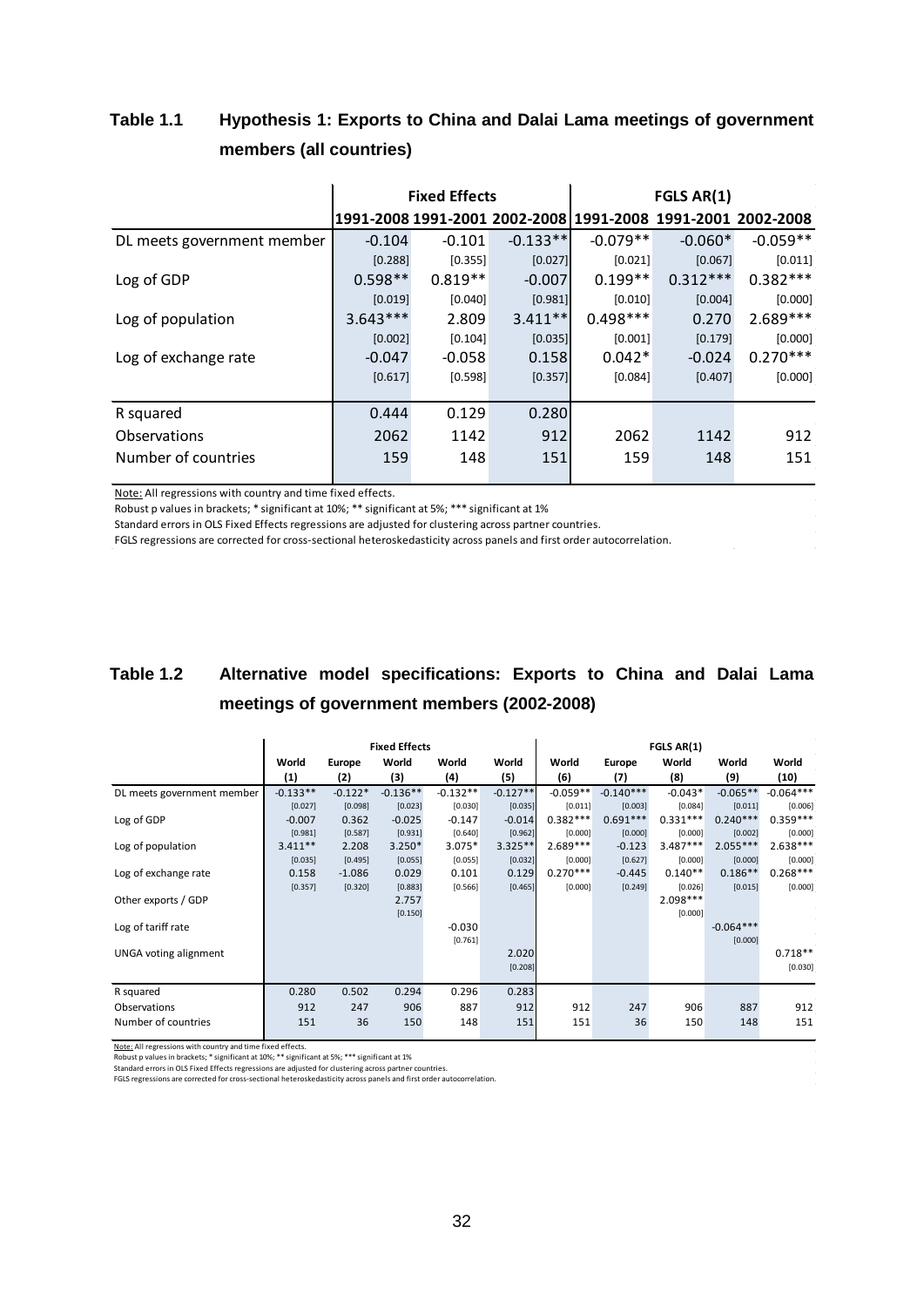|                                         | <b>Fixed Effects</b> |            |            |           |           |           |           |            |           |                      | FGLS AR(1) |            |                    |           |                                                                                         |            |                     |            |  |  |  |  |  |  |
|-----------------------------------------|----------------------|------------|------------|-----------|-----------|-----------|-----------|------------|-----------|----------------------|------------|------------|--------------------|-----------|-----------------------------------------------------------------------------------------|------------|---------------------|------------|--|--|--|--|--|--|
|                                         | (1)                  | (2)        | (3)        | (4)       | (5)       | (6)       | (7)       | (8)        | (9)       | (10)                 | (11)       | (12)       | (13)               | (14)      | (15)                                                                                    | (16)       | (17)                | (18)       |  |  |  |  |  |  |
| political leader                        | $-0.185**$           |            |            |           |           | $-0.193*$ | $-0.177*$ | $-0.208**$ |           | $-0.207**$ -0.084*** |            |            |                    |           | $-0.082**$                                                                              | $-0.069**$ | $-0.076**-0.082***$ |            |  |  |  |  |  |  |
| with                                    | [0.011]              |            |            |           |           | [0.068]   | [0.083]   | [0.043]    | [0.017]   | [0.002]              |            |            |                    |           | [0.029]                                                                                 | [0.040]    | [0.021]             | [0.006]    |  |  |  |  |  |  |
| government member                       |                      | $-0.133**$ |            |           |           | 0.010     |           |            |           |                      | $-0.059**$ |            |                    |           | $-0.003$                                                                                |            |                     |            |  |  |  |  |  |  |
| eeting                                  |                      | [0.027]    |            |           |           | [0.906]   |           |            |           |                      | [0.011]    |            |                    |           | [0.927]                                                                                 |            |                     |            |  |  |  |  |  |  |
| national official                       |                      |            | $-0.128**$ |           |           |           | $-0.009$  |            |           |                      |            | $-0.057**$ |                    |           |                                                                                         | $-0.019$   |                     |            |  |  |  |  |  |  |
|                                         |                      |            | [0.029]    |           |           |           | [0.904]   |            |           |                      |            | [0.013]    |                    |           |                                                                                         | [0.476]    |                     |            |  |  |  |  |  |  |
| $\overrightarrow{a}$ all<br>dignitaries |                      |            |            | $-0.086$  |           |           |           | 0.028      |           |                      |            |            | $-0.047**$         |           |                                                                                         |            | $-0.013$            |            |  |  |  |  |  |  |
|                                         |                      |            |            | [0.169]   |           |           |           | [0.745]    |           |                      |            |            | [0.027]            |           |                                                                                         |            | [0.599]             |            |  |  |  |  |  |  |
| DL visits country                       |                      |            |            |           | $-0.058$  |           |           |            | 0.033     |                      |            |            |                    | $-0.039*$ |                                                                                         |            |                     | $-0.013$   |  |  |  |  |  |  |
|                                         |                      |            |            |           | [0.311]   |           |           |            | [0.617]   |                      |            |            |                    | [0.062]   |                                                                                         |            |                     | [0.559]    |  |  |  |  |  |  |
| Log of GDP                              | $-0.031$             | $-0.007$   | $-0.006$   | $-0.005$  | 0.009     | $-0.032$  | $-0.030$  | $-0.032$   |           |                      |            |            |                    |           | -0.036 0.351*** 0.382*** 0.386*** 0.386*** 0.402*** 0.352*** 0.357*** 0.354*** 0.355*** |            |                     |            |  |  |  |  |  |  |
|                                         | [0.920]              | [0.981]    | [0.984]    | [0.988]   | [0.976]   | [0.919]   | [0.922]   | [0.918]    | [0.908]   | [0.000]              | [0.000]    | [0.000]    | [0.000]            | [0.000]   | [0.000]                                                                                 | [0.000]    | [0.000]             | [0.000]    |  |  |  |  |  |  |
| Log of population                       | $3.433**$            | $3.411**$  | $3.403**$  | $3.396**$ | $3.369**$ | $3.432**$ | $3.434**$ | $3.423**$  | $3.421**$ | $2.666***$           | $2.689***$ | $2.669***$ | $2.679***$         |           | $2.657***$ 2.667***                                                                     |            | $2.659***$ 2.688*** | $2.685***$ |  |  |  |  |  |  |
|                                         | [0.033]              | [0.035]    | [0.035]    | [0.036]   | [0.037]   | [0.033]   | [0.033]   | [0.033]    | [0.033]   | [0.000]              | [0.000]    | [0.000]    | [0.000]            | [0.000]   | [0.000]                                                                                 | [0.000]    | [0.000]             | [0.000]    |  |  |  |  |  |  |
| Log of exchange rate                    | 0.151                | 0.158      | 0.157      | 0.158     | 0.165     | 0.150     | 0.151     | 0.151      |           | $0.149$ 0.268***     | $0.270***$ |            | $0.269***0.268***$ |           | $0.281***$ 0.268***                                                                     |            | $0.265***$ 0.266*** | $0.269***$ |  |  |  |  |  |  |
|                                         | [0.380]              | [0.357]    | [0.359]    | [0.359]   | [0.337]   | [0.380]   | [0.380]   | [0.379]    | [0.386]   | [0.000]              | [0.000]    | [0.000]    | [0.000]            | [0.000]   | [0.000]                                                                                 | [0.000]    | [0.000]             | [0.000]    |  |  |  |  |  |  |
|                                         |                      |            |            |           |           |           |           |            |           |                      |            |            |                    |           |                                                                                         |            |                     |            |  |  |  |  |  |  |
| R squared                               | 0.280                | 0.280      | 0.280      | 0.279     | 0.279     | 0.280     | 0.280     | 0.280      | 0.280     |                      |            |            |                    |           |                                                                                         |            |                     |            |  |  |  |  |  |  |
| Observations                            | 912                  | 912        | 912        | 912       | 912       | 912       | 912       | 912        | 912       | 912                  | 912        | 912        | 912                | 912       | 912                                                                                     | 912        | 912                 | 912        |  |  |  |  |  |  |
| Number of Countries                     | 151                  | 151        | 151        | 151       | 151       | 151       | 151       | 151        | 151       | 151                  | 151        | 151        | 151                | 151       | 151                                                                                     | 151        | 151                 | 151        |  |  |  |  |  |  |
|                                         |                      |            |            |           |           |           |           |            |           |                      |            |            |                    |           |                                                                                         |            |                     |            |  |  |  |  |  |  |

#### **Table 2 Hypothesis 2: Exports to China and Dalai Lama meetings at various political levels (all countries, 2002-2008)**

Note: All regressions with country and time fixed effects. - Robust p values in brackets; \* significant at 10%; \*\* significant at 5%; \*\*\* significant at 1%

Standard errors in OLS Fixed Effects regressions are adjusted for clustering across partner countries. - FGLS regressions are corrected for cross-sectional heteroskedasticity across panels and first order autocorrelation.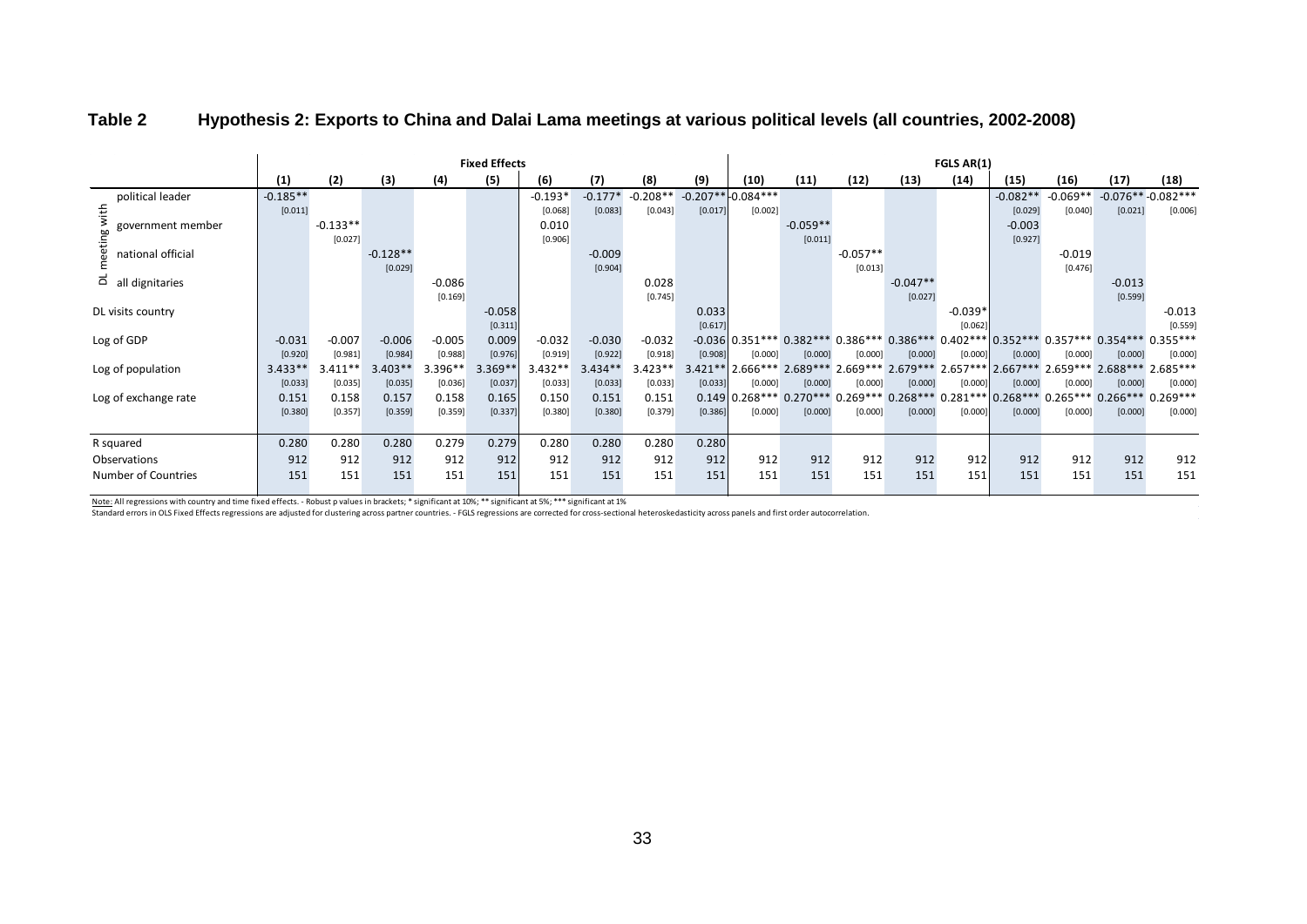|                            | <b>Fixed Effects</b> |               | FGLS AR(1)  |               |  |  |  |  |  |  |
|----------------------------|----------------------|---------------|-------------|---------------|--|--|--|--|--|--|
|                            | World                | <b>Europe</b> | World       | <b>Europe</b> |  |  |  |  |  |  |
| DL met leader in t+1       | $-0.113$             | $-0.092$      | $-0.044$    | $-0.037$      |  |  |  |  |  |  |
|                            | [0.203]              | [0.276]       | [0.155]     | [0.629]       |  |  |  |  |  |  |
| DL met leader in t         | $-0.189**$           | $-0.183*$     | $-0.105***$ | $-0.135*$     |  |  |  |  |  |  |
|                            | [0.011]              | [0.065]       | [0.001]     | [0.064]       |  |  |  |  |  |  |
| DL met leader in t-1       | $-0.192**$           | $-0.150$      | $-0.087**$  | $-0.318***$   |  |  |  |  |  |  |
|                            | [0.031]              | [0.300]       | [0.023]     | [0.000]       |  |  |  |  |  |  |
| DL met leader in t-2       | 0.061                | 0.191         | 0.009       | 0.103         |  |  |  |  |  |  |
|                            | [0.441]              | [0.203]       | [0.827]     | [0.137]       |  |  |  |  |  |  |
| DL met leader in t-3       | $-0.019$             | 0.021         | $-0.016$    | $-0.047$      |  |  |  |  |  |  |
|                            | [0.778]              | [0.854]       | [0.611]     | [0.433]       |  |  |  |  |  |  |
| Log of GDP                 | $-0.033$             | 0.303         | $0.341***$  | $0.559***$    |  |  |  |  |  |  |
|                            | [0.914]              | [0.667]       | [0.000]     | [0.001]       |  |  |  |  |  |  |
| Log of population          | $3.368**$            | 1.864         | $2.577***$  | 0.074         |  |  |  |  |  |  |
|                            | [0.042]              | [0.547]       | [0.000]     | [0.782]       |  |  |  |  |  |  |
| Log of exchange rate       | 0.145                | $-1.127$      | $0.266***$  | $-0.435$      |  |  |  |  |  |  |
|                            | [0.399]              | [0.304]       | [0.000]     | [0.259]       |  |  |  |  |  |  |
| R squared                  | 0.281                | 0.507         |             |               |  |  |  |  |  |  |
| <b>Observations</b>        | 912                  | 247           | 912         | 247           |  |  |  |  |  |  |
| <b>Number of Countries</b> | 151                  | 36            | 151         | 36            |  |  |  |  |  |  |

## **Table 3 Hypothesis 3: Exports to China and Dalai Lama meetings of political leaders (time-event specification, 2002-2008)**

Note: All regressions with country and time fixed effects.

Robust p values in brackets; \* significant at 10%; \*\* significant at 5%; \*\*\* significant at 1%

Standard errors in OLS Fixed Effects regressions are adjusted for clustering across partner countries.

FGLS regressions are corrected for cross-sectional heteroskedasticity across panels and first order autocorrelation.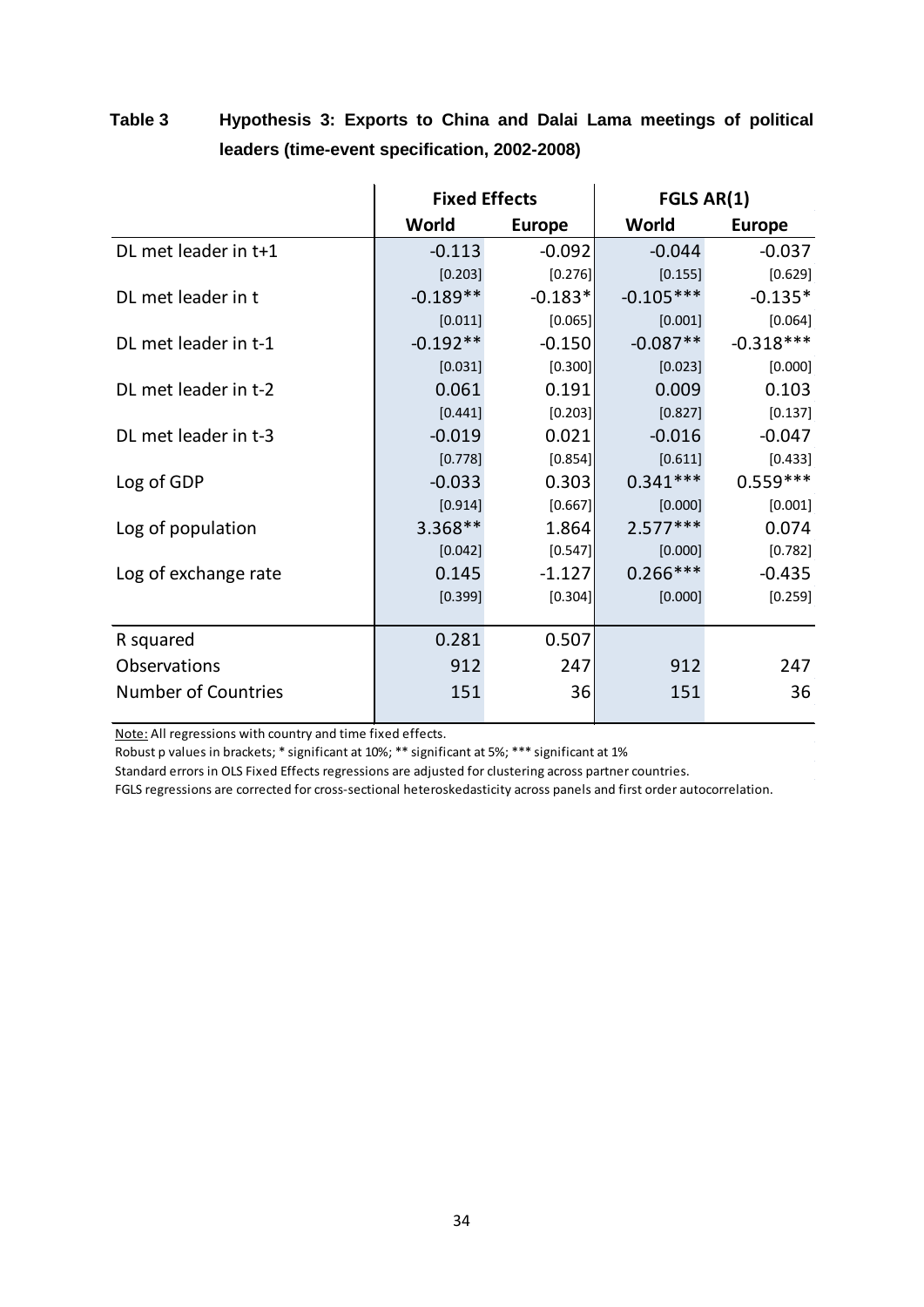## **Table 4 Endogeneity: Exports to China and Dalai Lama meetings of political leaders (2002-2008)**

|                                               |           |                  | 2SLS             |               |                  | <b>GMM</b> |            |            |  |  |  |  |  |  |  |  |  |
|-----------------------------------------------|-----------|------------------|------------------|---------------|------------------|------------|------------|------------|--|--|--|--|--|--|--|--|--|
|                                               | World     | Europe           | World            | World         | World            | World      | w/o FRA    | w/o IND    |  |  |  |  |  |  |  |  |  |
|                                               | (1)       | (2)              | (3)              | (4)           | (5)              | (6)        | (7)        | (8)        |  |  |  |  |  |  |  |  |  |
| DL meets political leader in t or t-1         | $-0.229*$ | $-0.242**$       |                  |               |                  |            |            |            |  |  |  |  |  |  |  |  |  |
|                                               | [0.052]   | [0.014]          |                  |               |                  |            |            |            |  |  |  |  |  |  |  |  |  |
| DL meets political leader in t                |           |                  | $-0.202*$        | $-0.211*$     | $-0.195*$        | $-0.209**$ | $-0.245**$ | $-0.170**$ |  |  |  |  |  |  |  |  |  |
|                                               |           |                  | [0.063]          | [0.057]       | [0.063]          | [0.019]    | [0.022]    | [0.027]    |  |  |  |  |  |  |  |  |  |
| DL meets political leader in t-1              |           |                  | $-0.221*$        | $-0.171$      |                  |            |            |            |  |  |  |  |  |  |  |  |  |
|                                               |           |                  | [0.082]          | [0.134]       |                  |            |            |            |  |  |  |  |  |  |  |  |  |
| Log of exports $(t-1)$                        |           |                  |                  | $0.197**$     | $0.198**$        | $0.364***$ | $0.371**$  | $0.358**$  |  |  |  |  |  |  |  |  |  |
|                                               |           |                  |                  | [0.024]       | [0.023]          | [0.010]    | [0.013]    | [0.012]    |  |  |  |  |  |  |  |  |  |
| Log of GDP                                    | $-0.041$  | 0.255            | $-0.040$         | 0.064         | 0.089            | $0.834***$ | $0.822***$ | $0.824***$ |  |  |  |  |  |  |  |  |  |
|                                               | [0.896]   | [0.697]          | [0.897]          | [0.822]       | [0.750]          | [0.000]    | [0.000]    | [0.000]    |  |  |  |  |  |  |  |  |  |
| Log of population                             | $3.458**$ | 2.360            | $3.447**$        | $3.505***$    | $3.401**$        | $0.108*$   | $0.130*$   | 0.137      |  |  |  |  |  |  |  |  |  |
|                                               | [0.031]   | [0.477]          | [0.032]          | [0.009]       | [0.011]          | [0.076]    | [0.095]    | [0.111]    |  |  |  |  |  |  |  |  |  |
| Log of exchange rate                          | 0.147     | $-1.117$         | 0.147            | 0.130         | 0.138            | 0.194      | 0.189      | 0.257      |  |  |  |  |  |  |  |  |  |
|                                               | [0.391]   | [0.305]          | [0.391]          | [0.410]       | [0.381]          | [0.310]    | [0.326]    | [0.204]    |  |  |  |  |  |  |  |  |  |
| Angrist-Pischke F test                        | 12.69     | 6.99             | 23.90/15.40      | 23.55/15.32   | 29.12            |            |            |            |  |  |  |  |  |  |  |  |  |
| (Test of excluded instruments)                | [0.000]   | [0.000]          | [0.000/0.000]    | [0.000/0.000] | [0.000]          |            |            |            |  |  |  |  |  |  |  |  |  |
| Hansen J                                      | 1.610     | 3.258            | 1.432            | 0.185         | 0.236            | 44.16      | 40.44      | 44.53      |  |  |  |  |  |  |  |  |  |
| (Overidentification test)                     | [0.807]   | [0.516]          | [0.698]          | [0.980]       | [0.889]          | [0.631]    | [0.773]    | [0.575]    |  |  |  |  |  |  |  |  |  |
| Kleinbergen Paap LM test                      | 22.40     | 15.28            | 21.13            | 21.17         | 19.61            |            |            |            |  |  |  |  |  |  |  |  |  |
| (Underidentification test)                    | [0.000]   | [0.009]          | [0.000]          | [0.000]       | [0.000]          |            |            |            |  |  |  |  |  |  |  |  |  |
| <b>Endogeneity test</b>                       | 0.082     | 0.038<br>[0.846] | 0.073<br>[0.964] | 1.131         | 1.407<br>[0.236] |            |            |            |  |  |  |  |  |  |  |  |  |
| Arellano-Bond test for AR1 in 1st differences | [0.774]   |                  |                  | [0.568]       |                  | $-2.559$   | $-2.524$   | $-2.559$   |  |  |  |  |  |  |  |  |  |
|                                               |           |                  |                  |               |                  | [0.011]    | [0.012]    | [0.011]    |  |  |  |  |  |  |  |  |  |
| Arellano-Bond test for AR2 in 1st differences |           |                  |                  |               |                  | 1.233      | 1.242      | 1.216      |  |  |  |  |  |  |  |  |  |
|                                               |           |                  |                  |               |                  | [0.218]    | [0.214]    | [0.224]    |  |  |  |  |  |  |  |  |  |
| R squared                                     | 0.280     | 0.504            | 0.280            | 0.379         | 0.378            |            |            |            |  |  |  |  |  |  |  |  |  |
| Observations                                  | 912       | 247              | 912              | 863           | 863              | 870        | 863        | 863        |  |  |  |  |  |  |  |  |  |
| Number of countries                           | 151       | 36               | 151              | 142           | 142              | 149        | 148        | 148        |  |  |  |  |  |  |  |  |  |
| Number of instruments                         | 5         | 5                | 5                | 5             | 3                | 61         | 61         | 60         |  |  |  |  |  |  |  |  |  |

Note:

2SLS regressions with clustered standard errors, country and time fixed effects and instruments listed below.

System GMM with fixed time effects, Windmeijer finite sample correction and external instruments listed below.

Instruments (1)-(4): Number of Tibet Support Groups (lagged), Dalai Lama visit dummy (current and lagged) and Duration of Dalai Lama visit (in days, current and lagged)

Instruments (5)-(8): Number of Tibet Support Groups (lagged), Dalai Lama visit dummy (current) and Duration of Dalai Lama visit (in days, current)<br>\* significant at 10%; \*\* significant at 5%; \*\*\* significant at 1%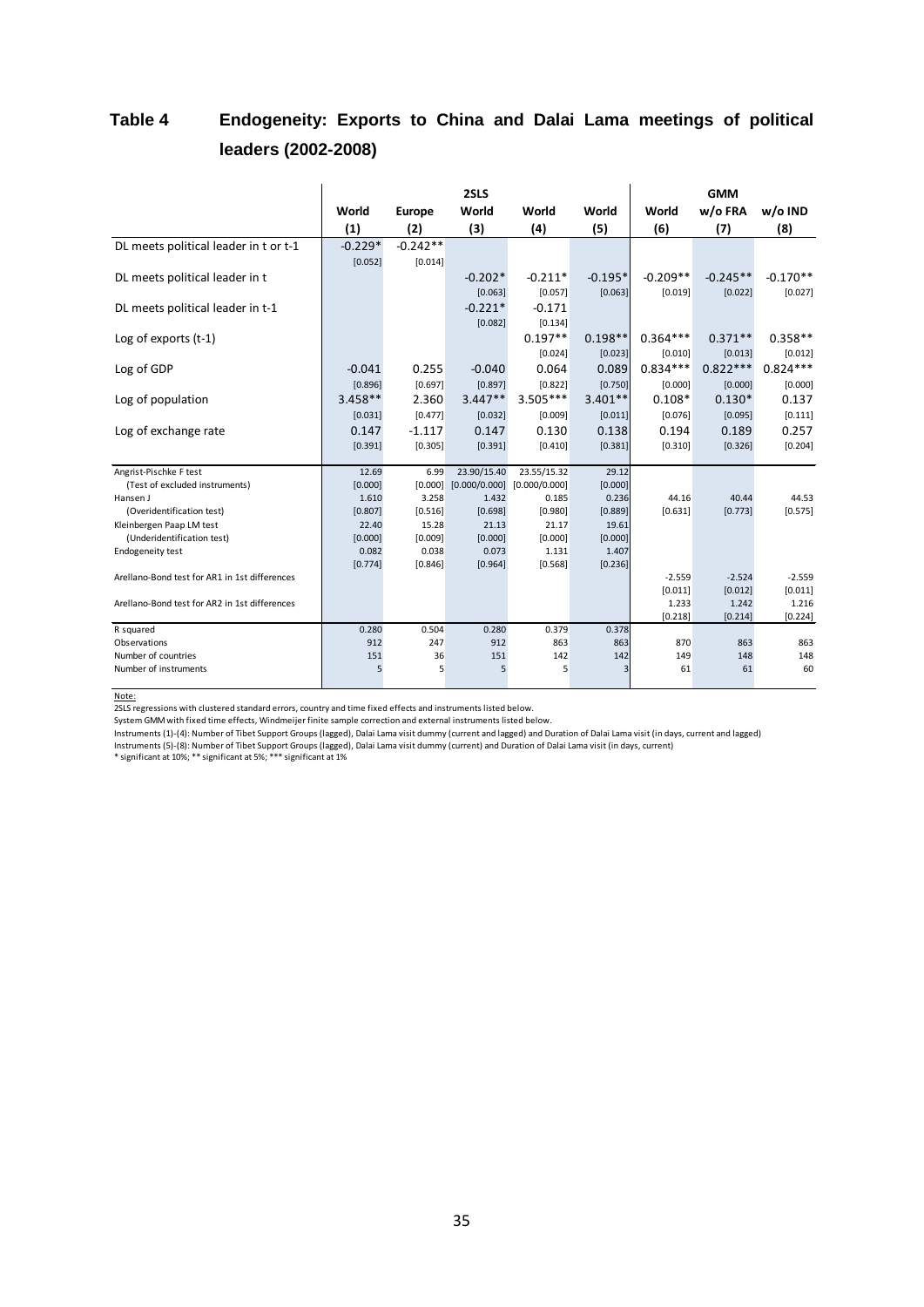## **Table 5.1 Results by product groups: Exports to China and Dalai Lama meetings of political leaders (all countries, 2002-2008)**

|                                                           | World 2002-2008 |                      |         |             |         |      |                  |  |  |  |  |  |  |  |
|-----------------------------------------------------------|-----------------|----------------------|---------|-------------|---------|------|------------------|--|--|--|--|--|--|--|
| <b>Product Group (SITC)</b>                               | % trade         | <b>Fixed Effects</b> |         | FGLS AR(1)  |         | Obs. | <b>Countries</b> |  |  |  |  |  |  |  |
| Food, live animals (0)                                    | 1.7%            | $-0.197$             | [0.283] | $-0.107*$   | [0.075] | 710  | 124              |  |  |  |  |  |  |  |
| Beverages and Tobacco (1)                                 | 0.2%            | 0.181                | [0.545] | 0.115       | [0.319] | 467  | 91               |  |  |  |  |  |  |  |
| Crude materials, inedible, except fuels (2)               | 12.1%           | $-0.140$             | [0.328] | $-0.116***$ | [0.003] | 840  | 140              |  |  |  |  |  |  |  |
| Mineral fuels, lubricants and related materials (3)       | 7.8%            | $-0.432$             | [0.275] | $-0.352***$ | [0.000] | 481  | 84               |  |  |  |  |  |  |  |
| Animal and vegetable oils, fats and waxes (4)             | 1.0%            | $-0.206$             | [0.661] | $-0.046$    | [0.620] | 349  | 69               |  |  |  |  |  |  |  |
| Chemicals and related products, n.e.s. (5)                | 12.4%           | $-0.096$             | [0.593] | $-0.049$    | [0.194] | 722  | 125              |  |  |  |  |  |  |  |
| Manufactured goods classified chiefly by material (6)     | 13.3%           | $-0.031$             | [0.874] | $-0.032$    | [0.499] | 800  | 132              |  |  |  |  |  |  |  |
| Machinery and transport equipment (7)                     | 41.0%           | $-0.605***$          | [0.000] | $-0.359***$ | [0.000] | 756  | 129              |  |  |  |  |  |  |  |
| Miscellaneous manufactured articles (8)                   | 7.3%            | $-0.232$             | [0.291] | $-0.105*$   | [0.054] | 754  | 128              |  |  |  |  |  |  |  |
| Commodities and transactions not classified elsewhere (9) | 2.2%            | $-0.294$             | [0.324] | $-0.037$    | [0.675] | 504  | 100              |  |  |  |  |  |  |  |
|                                                           |                 |                      |         |             |         |      |                  |  |  |  |  |  |  |  |

Note: All regressions with country and time fixed effects.

Robust p values in brackets; \* significant at 10%; \*\* significant at 5%; \*\*\* significant at 1%

Standard errors in OLS Fixed Effects regressions are adjusted for clustering across partner countries.

FGLS regressions are corrected for cross-sectional heteroskedasticity across panels and first order autocorrelation.

% trade denotes the average share of each SITC product group in total exports to China in 2002-2008

## **Table 5.2 Results by product groups: Exports to China and Dalai Lama meetings of political leaders (European countries, 2002-2008)**

|         | <b>Europe 2002-2008</b> |         |                      |         |            |           |  |  |  |  |  |  |  |
|---------|-------------------------|---------|----------------------|---------|------------|-----------|--|--|--|--|--|--|--|
| % trade |                         |         |                      |         | Obs.       | Countries |  |  |  |  |  |  |  |
| 1.3%    | $-0.539**$              | [0.029] | $-0.160$             | [0.110] | 213        | 33        |  |  |  |  |  |  |  |
| 0.4%    | 0.126                   | [0.784] | 0.279                | [0.177] | 190        | 32        |  |  |  |  |  |  |  |
| 5.7%    | $-0.052$                | [0.742] | $-0.114*$            | [0.084] | 242        | 36        |  |  |  |  |  |  |  |
| 1.0%    | $-0.132$                | [0.695] | $-0.228*$            | [0.087] | 191        | 29        |  |  |  |  |  |  |  |
| 0.1%    | $-0.280$                | [0.715] | 0.100                | [0.668] | 142        | 26        |  |  |  |  |  |  |  |
| 9.5%    | $-0.004$                | [0.985] | $-0.143**$           | [0.011] | 237        | 36        |  |  |  |  |  |  |  |
| 12.5%   | $-0.306$                | [0.187] | $-0.103$             | [0.171] | 241        | 36        |  |  |  |  |  |  |  |
| 58.3%   | $-0.396**$              | [0.025] | $-0.286***$          | [0.000] | 246        | 36        |  |  |  |  |  |  |  |
| 7.0%    | $-0.191$                | [0.304] | $-0.059$             | [0.262] | 245        | 36        |  |  |  |  |  |  |  |
| 3.6%    | 0.060                   | [0.820] | 0.074                | [0.610] | 177        | 30        |  |  |  |  |  |  |  |
|         |                         |         | <b>Fixed Effects</b> |         | FGLS AR(1) |           |  |  |  |  |  |  |  |

Note: All regressions with country and time fixed effects.

Robust p values in brackets; \* significant at 10%; \*\* significant at 5%; \*\*\* significant at 1%

Standard errors in OLS Fixed Effects regressions are adjusted for clustering across partner countries.

FGLS regressions are corrected for cross-sectional heteroskedasticity across panels and first order autocorrelation.

% trade denotes the average share of each SITC product group in total exports to China in 2002-2008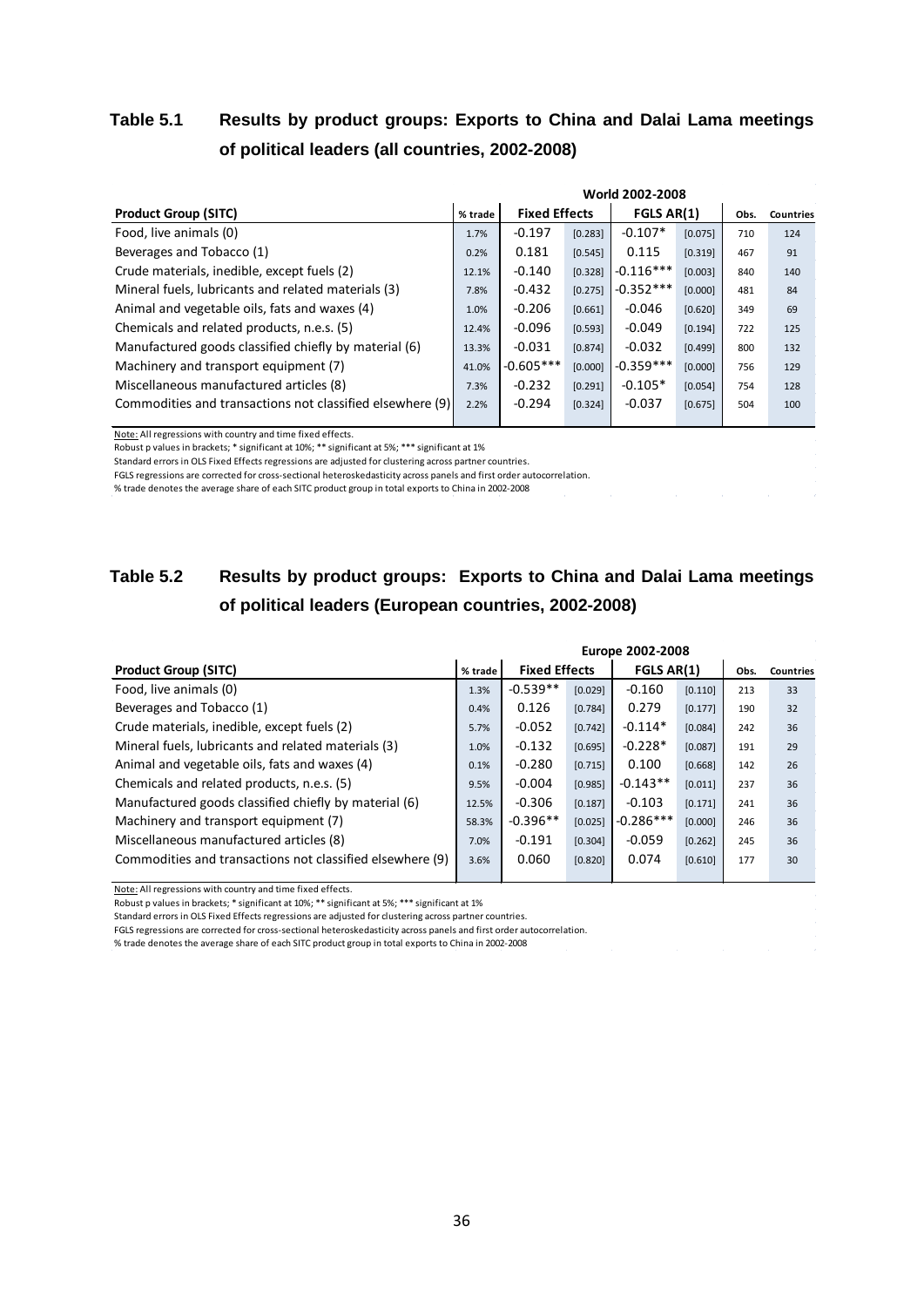



Source: Authors' calculations





Source: Authors' calculations

**Figure 3 Geographic allocation of Dalai Lama receptions by political leaders (1991-2008)**



Source: Authors' calculations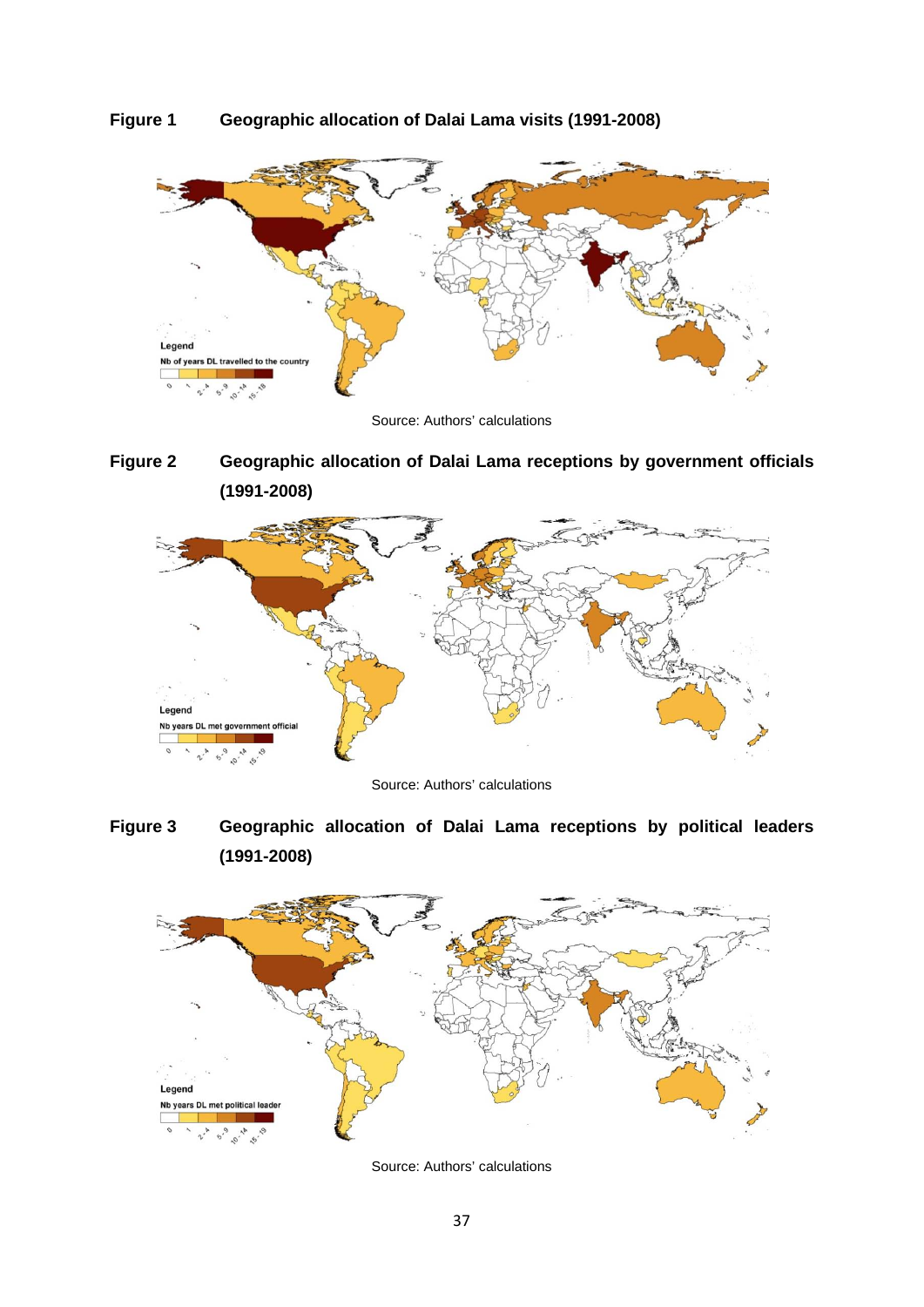#### **Table A1 Dalai Lama meetings ranked by dignitary met**

Information on the dignitaries met by the Dalai Lama is obtained from the webpage of the Office of His Holiness the 14th Dalai Lama. Dignitaries are grouped into the following four categories:

#### **Political Leaders**

- Head of state, president, king, pope, acting president
- Head of government, prime minister, chancellor

#### **Government Members**

- All dignitaries listed under "Political Leaders"
- Vice president, vice chancellor
- Foreign minister
- Minister, member of government

#### **National Officials**

- All dignitaries listed under "Government Members"
- Speaker of parliament, (vice) president of parliament

#### **All dignitaries**

- All dignitaries listed under "National Officals"
- Former president, former prime minister, first lady
- Regional leader, governor, head of province
- Party leader, leader of parliamentary group
- Other religious leader, other royals
- Deputies, ambassadors, special envoys
- Nobel prize laureates, scientists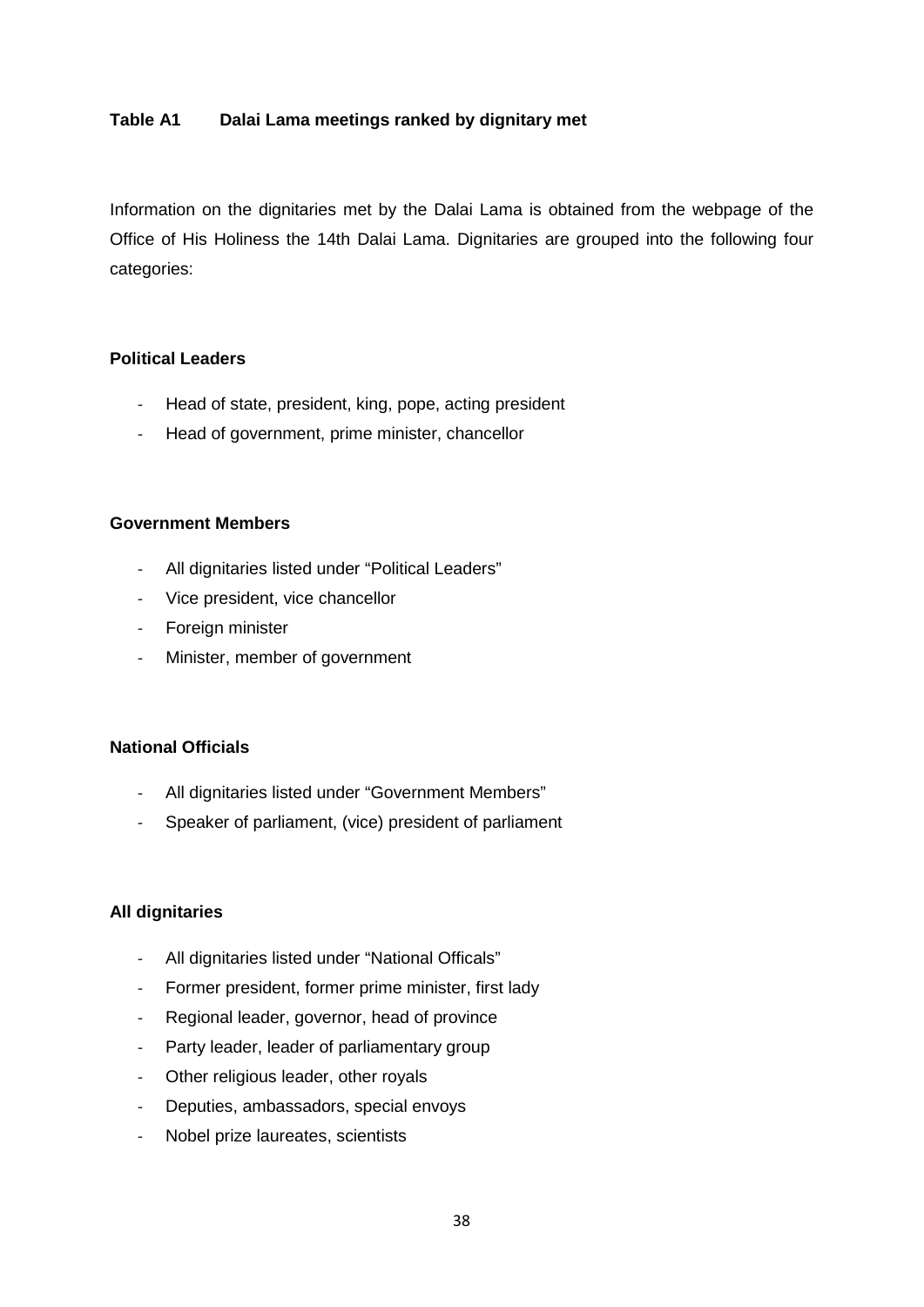## **Table A2 Data description**

| Variable                         | <b>Description</b>                                                               | Data source       |
|----------------------------------|----------------------------------------------------------------------------------|-------------------|
| <b>Total exports</b>             | Log of total exports to China in given year from partner                         | Comtrade via WITS |
|                                  | country (SITC Rev. 3) (in current US\$)                                          |                   |
|                                  |                                                                                  |                   |
| Food, life animals               | Log of exports of Food, life animals in given year from                          | Comtrade via WITS |
|                                  | partner country to China (SITC Group 0) (in current US\$)                        |                   |
|                                  |                                                                                  |                   |
| <b>Beverages and Tobacco</b>     | Log of exports of Beverages and Tobacco in given year from                       | Comtrade via WITS |
|                                  | partner country to China (SITC Group 1) (in current US\$)                        |                   |
| Crude materials, inedible,       | Log of exports of Crude materials, inedible, except fuels in                     | Comtrade via WITS |
| except fuels                     | given year from partner country to China (SITC Group 2) (in                      |                   |
|                                  | current US\$)                                                                    |                   |
|                                  |                                                                                  |                   |
| <b>Mineral fuels, lubricants</b> | Log of exports of Mineral fuels, lubricants and related                          | Comtrade via WITS |
| and related materials            | materials in given year from partner country to China (SITC                      |                   |
|                                  | Group 3) (in current US\$)                                                       |                   |
|                                  |                                                                                  |                   |
| Animal and vegetable oils,       | Log of exports of Animal and vegetable oils, fats and waxes                      | Comtrade via WITS |
| fats and waxes                   | in given year from partner country to China (SITC Group 4)                       |                   |
|                                  | (in current US\$)                                                                |                   |
| <b>Chemicals and related</b>     |                                                                                  | Comtrade via WITS |
|                                  | Log of exports of Chemicals and related products, n.e.s. in                      |                   |
| products, n.e.s.                 | given year from partner country to China (SITC Group 5) (in                      |                   |
|                                  | current US\$)                                                                    |                   |
| <b>Manufactured goods</b>        | Log of exports of Manufactured goods classified chiefly by                       | Comtrade via WITS |
| classified chiefly by            | material in given year from partner country to China (SITC                       |                   |
| material                         | Group 6) (in current US\$)                                                       |                   |
|                                  |                                                                                  |                   |
| <b>Machinery and transport</b>   | Log of exports of Machinery and transport equipment in given   Comtrade via WITS |                   |
| equipment                        | year from partner country to China (SITC Group 7) (in current                    |                   |
|                                  | US\$)                                                                            |                   |
| <b>Miscellaneous</b>             | Log of exports of Miscellaneous manufactured articles in                         | Comtrade via WITS |
| manufactured articles            | given year from partner country to China (SITC Group 8) (in                      |                   |
|                                  |                                                                                  |                   |
|                                  | current US\$)                                                                    |                   |
| <b>Commodities and</b>           | Log of exports of Commodities and transactions not                               | Comtrade via WITS |
| transactions not classified      | classified elsewhere in the SITC in given year from partner                      |                   |
| elsewhere in the SITC            | country to China (SITC Group 9) (in current US\$)                                |                   |
|                                  |                                                                                  |                   |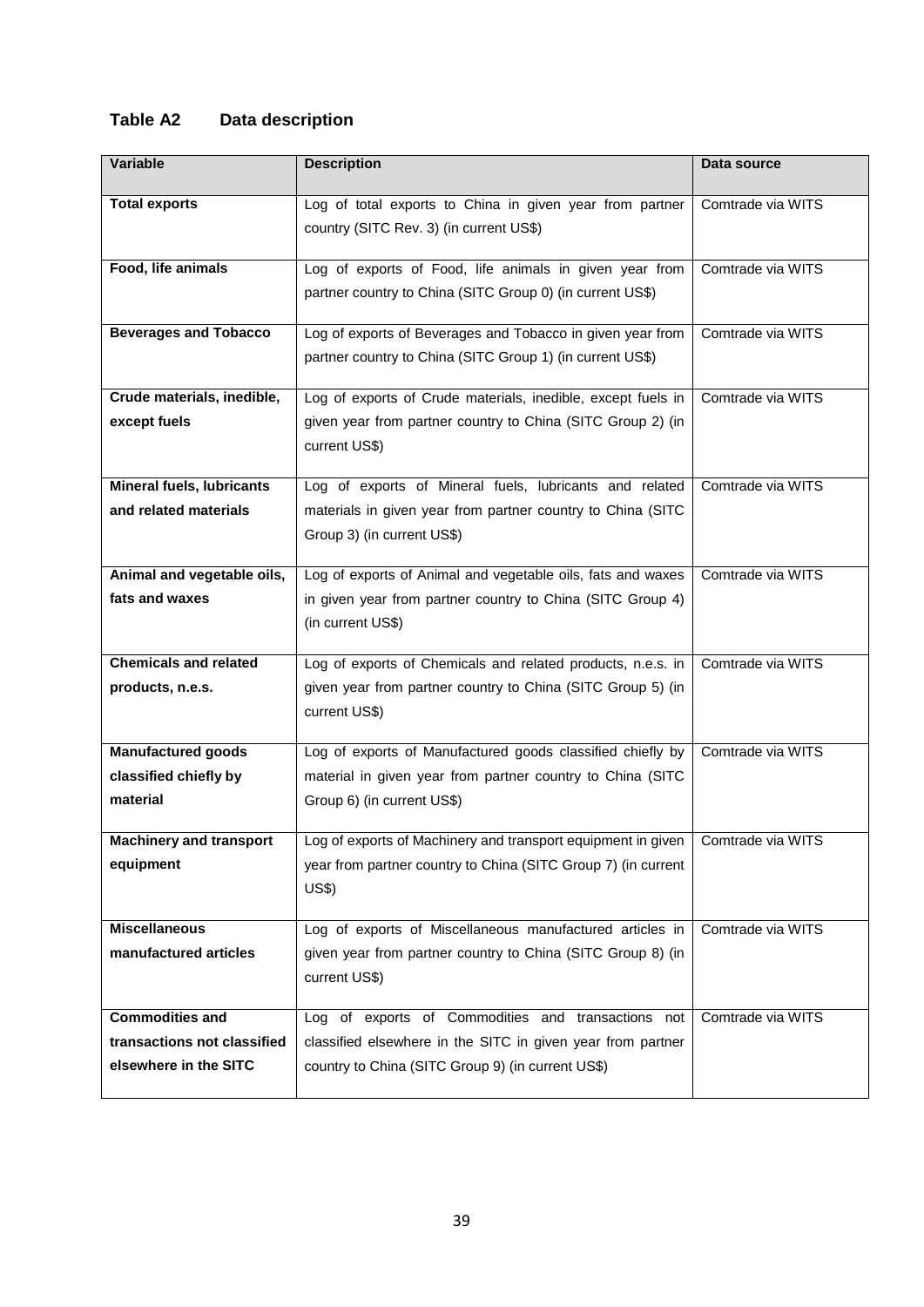| Dalai Lama meeting            | Binary dummy variable that is 1 if the Dalai Lama was          | Office of His Holiness the            |
|-------------------------------|----------------------------------------------------------------|---------------------------------------|
|                               | received in partner country                                    | 14 <sup>th</sup> Dalai Lama           |
|                               |                                                                |                                       |
|                               | By the head of state or head of government                     |                                       |
|                               | By a member of government (additionally includes               |                                       |
|                               | all ministers)                                                 |                                       |
|                               | By a national official representative (additionally            |                                       |
|                               | includes speakers of parliament)                               |                                       |
|                               | By any dignitary listed by the Office of the Dalai             |                                       |
|                               | Lama (additionally includes former heads of state or           |                                       |
|                               | government, regional leaders, party<br>leaders,                |                                       |
|                               | scientists, special envoys and religious leaders,              |                                       |
|                               | among others)                                                  |                                       |
| Dalai Lama visits country     | Binary dummy variable that is 1 if the Dalai Lama travelled to | Office of His Holiness the            |
|                               | partner country                                                | 14 <sup>th</sup> Dalai Lama           |
|                               |                                                                |                                       |
| <b>Duration of Dalai Lama</b> | Number of days the Dalai Lama visited a partner country        | Office of His Holiness the            |
| visit                         |                                                                | 14 <sup>th</sup> Dalai Lama           |
|                               |                                                                | Central                               |
| <b>Tibet Support Groups</b>   | Number of Tibet Support Groups (TSG) in partner country        | Tibetan                               |
|                               | and year (based on information on year of foundation of        | Administration,<br>own                |
|                               | TSG)                                                           | research                              |
| Log of GDP                    | Log of gross domestic product of partner country in current    | World<br>Development                  |
|                               |                                                                |                                       |
|                               | US dollars                                                     | Indicators                            |
|                               |                                                                |                                       |
| Log of population             | Log of population size of partner country                      | World<br>Development                  |
|                               |                                                                | Indicators                            |
| Log of exchange rate          | Log of nominal exchange rate index (local currency unit per    | World<br>Development                  |
|                               | Yuan) (2000=100), which is calculated as the ratio of the      | Indicators                            |
|                               | official exchange rate LCU per US\$ and the official exchange  |                                       |
|                               | rate US\$ per Chinese yuan                                     |                                       |
|                               |                                                                |                                       |
| Other exports / GDP           | Total exports to all countries except China (as a share of     | Comtrade via WITS                     |
|                               | GDP)                                                           |                                       |
| Log of tariff rate            | Log of trade-weighted bilateral tariff rate                    | <b>UNCTAD</b><br><b>TRAINS</b><br>via |
|                               |                                                                | <b>WITS</b>                           |
|                               |                                                                |                                       |
| <b>UNGA voting alignment</b>  | Number of times that a trading partner had the same voting     | Voeten and Merdzanovic                |
|                               | behavior as China in the United General Assembly (as a         | (2009)                                |
|                               | share of all voting instances)                                 |                                       |

Note: All data is available for 1991-2008. Information on Dalai Lama meetings and Dalai Lama visits was completed with information provided on www.buddhismtoday.com.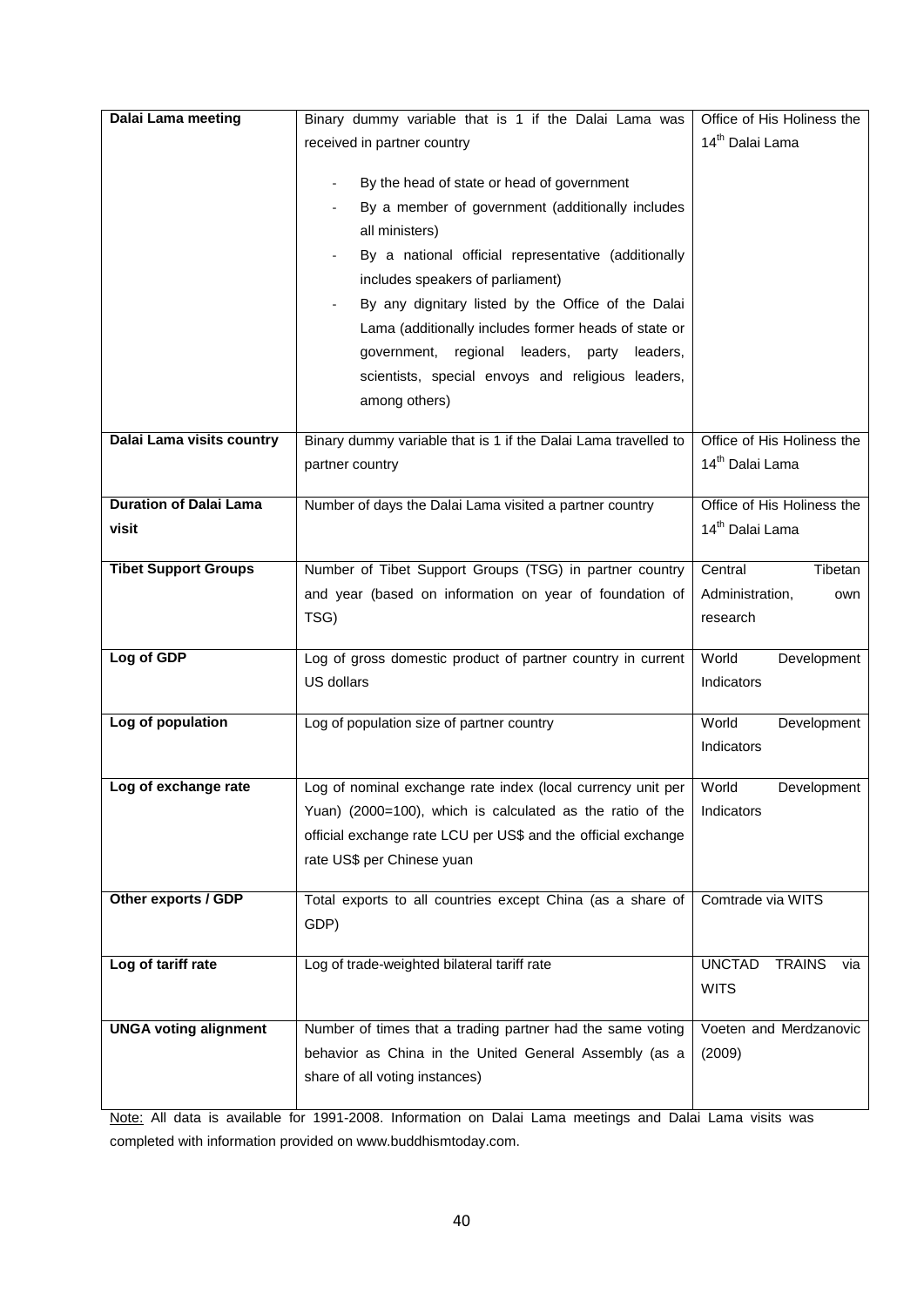## **Table A3 Descriptive Statistics**

| <b>Variable</b>                                       | Obs  | Mean   | Std. Dev. | Min              | <b>Max</b>   |
|-------------------------------------------------------|------|--------|-----------|------------------|--------------|
| Exports to China (in million US\$)                    |      |        |           |                  |              |
| Total                                                 | 2066 | 1780   | 7560      | 0                | 125000       |
| Food, life animals                                    | 1564 | 53     | 156       | 0                | 2320         |
| Beverages and Tobacco                                 | 963  | 9      | 37        | 0                | 451          |
| Crude materials, inedible, except fuels               | 1770 | 267    | 1190      | 0                | 20500        |
| Mineral fuels, lubricants and related materials       | 1028 | 278    | 979       | 0                | 11800        |
| Animal and vegetable oils, fats and waxes             | 706  | 64     | 267       | 0                | 3900         |
| Chemicals and related products, n.e.s.                | 1524 | 282    | 1230      | 0                | 17200        |
| Manufactured goods classified chiefly by material     | 1768 | 286    | 1200      | 0                | 19700        |
| Machinery and transport equipment                     | 1649 | 919    | 4200      | 0                | 62900        |
| Miscellaneous manufactured articles                   | 1630 | 132    | 768       | 0                | 13900        |
| Commodities and transactions not classified elsewhere | 1042 | 82     | 445       | 0                | 7490         |
| <b>Variable of interest</b>                           |      |        |           |                  |              |
| Dalai Lama meeting with political leader in t or t-1  | 2066 | 0.07   | 0.26      | 0                | 1            |
| Dalai Lama meeting with government member in t or t-1 | 2066 | 0.11   | 0.31      | 0                | 1            |
| Dalai Lama meeting with national official in t or t-1 | 2066 | 0.11   | 0.31      | 0                | $\mathbf{1}$ |
| Dalai Lama meeting with all dignitaries in t or t-1   | 2066 | 0.12   | 0.33      | 0                | $\mathbf{1}$ |
| Dalai Lama visits country in t or t-1                 | 2066 | 0.16   | 0.37      | 0                | $\mathbf{1}$ |
| <b>Instruments</b>                                    |      |        |           |                  |              |
| Number of Tibet Support Groups                        | 2066 | 0.79   | 2.83      | 0                | 31           |
| Dalai Lama visit dummy                                | 2066 | 0.10   | 0.30      | 0                | 1            |
| Duration of Dalai Lama visit (in days)                | 2066 | 1.36   | 7.68      | 0                | 124          |
| <b>Controls</b>                                       |      |        |           |                  |              |
| GDP (in million US\$)                                 | 2066 | 282000 | 1060000   | 106              | 14200000     |
| Population (in million)                               | 2066 | 35     | 102       | $\boldsymbol{0}$ | 1140         |
| Exchange rate (2000=100)                              | 2066 | 1.28   | 11.45     | 0.00             | 508.66       |
| Other exports / GDP                                   | 2053 | 27.15  | 20.74     | 0.31             | 176.26       |
| <b>Tariff rate</b>                                    | 1983 | 11.80  | 11.62     | 0.00             | 95.50        |
| UNGA voting alignment with China                      | 2041 | 78.89  | 12.88     | 13.64            | 96.10        |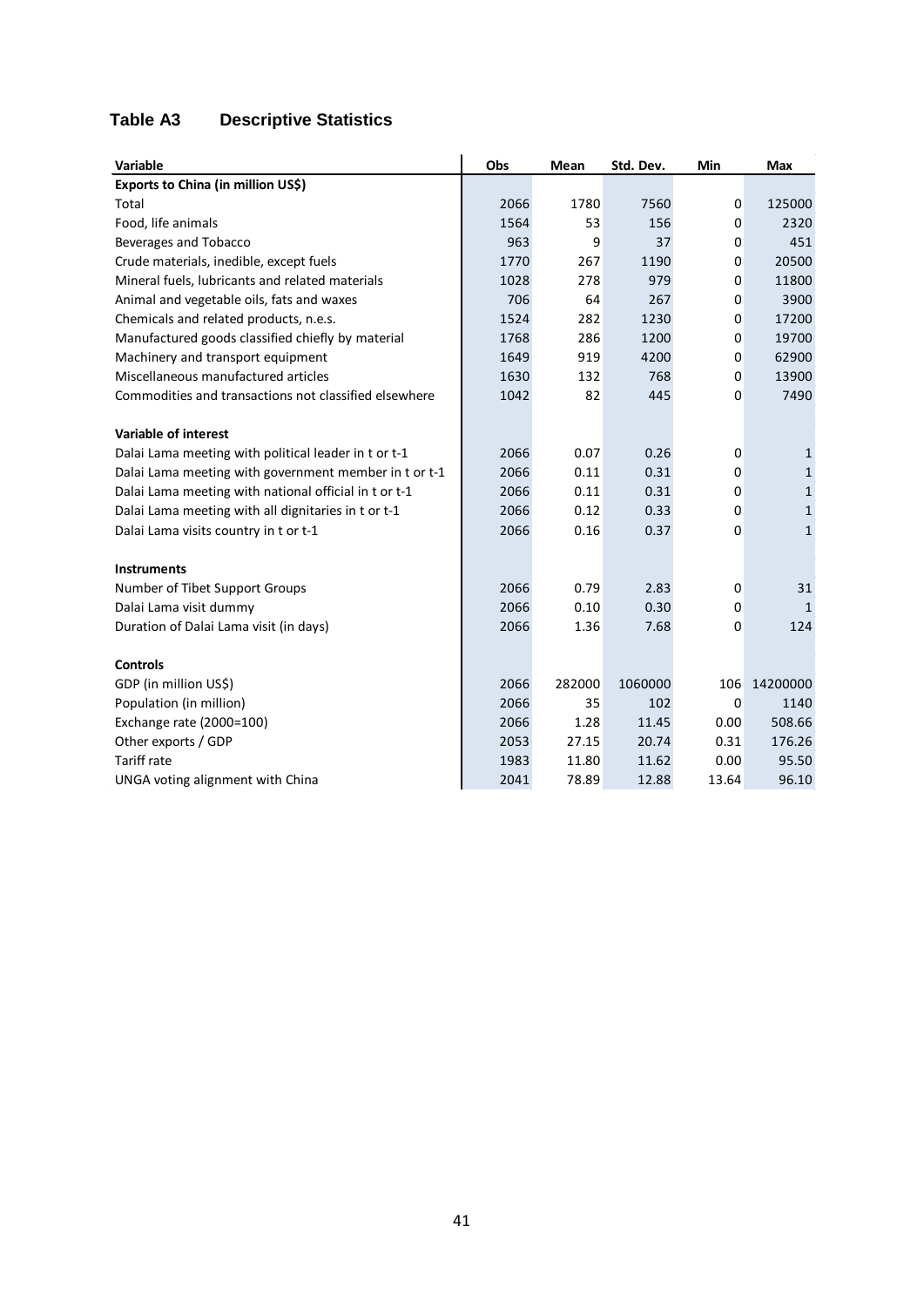#### **Table A4 List of countries**

| Nb of years DL travelled to country (1991-2008)<br>Nb of years DL met with government member (1991-2008)<br>Nb of years DL met with political leader (1991-2008)<br>Nb of years DL travelled to country (2002-2008)<br>Nb of years DL met with government member (2002-2008)<br>Nb of years DL met with political leader (2002-2008)<br>Sum of days DL spent in country (2002-2008)<br>Nb of Tibet Support Groups (2008) | Albania <sup>*</sup><br>$\overline{0}$<br>$\mathbf{0}$<br>$\mathbf{0}$<br>$\overline{0}$<br>$\mathbf{0}$<br>$\mathbf{0}$<br>$\mathbf 0$<br>$\mathsf 0$ | Algeria<br>$\mathbf{0}$<br>$\mathbf{0}$<br>$\mathbf{0}$<br>$\Omega$<br>$\overline{0}$<br>$\Omega$<br>$\mathbf{0}$    | and<br>Antigua<br>$\overline{0}$<br>$\mathbf 0$<br>$\overline{0}$<br>$\mathbf 0$<br>$\Omega$<br>$\mathbf 0$<br>$\Omega$<br>$\mathbf{0}$ | Argentina<br>Armenia<br>$\overline{3}$<br>$\mathbf{0}$<br>$\mathbf{0}$<br>$\Omega$<br>$\mathbf{0}$<br>$^{\circ}$ | Aruba<br>$\Omega$<br>$\mathbf 0$<br>$^{\circ}$ | Australia<br>5<br>$\overline{4}$<br>29<br>$\overline{4}$       | Azerbaijan<br>Austria <sup>*</sup><br>$\Omega$<br>8<br>$\overline{7}$<br>$\mathbf{0}$<br>21<br>$\mathbf{0}$<br>$\overline{2}$<br>$\mathbf{0}$ | The<br>Bahamas,<br>$\Omega$<br>$\mathbf 0$<br>$\mathbf 0$<br>$^{\circ}$<br>$\mathbf{0}$ | Bahrain<br>$\mathbf{0}$<br>$\mathsf 0$<br>$\mathbf{0}$<br>$\overline{0}$ | Bangladesh<br>$\Omega$<br>$\Omega$<br>$\Omega$<br>$\Omega$<br>$^{\circ}$ | Barbados<br>Belarus<br>$\Omega$<br>$\mathbf 0$<br>$\Omega$<br>$\mathbf{0}$<br>$\Omega$<br>$\mathbf{0}$ | Belgium <sup>,</sup><br>5<br>$\overline{4}$<br>13<br>$\overline{2}$                      | Belize<br>$\mathbf{0}$<br>$\mathbf 0$<br>$\mathbf 0$<br>$\overline{0}$ | Bhutan<br>Benin<br>$\mathbf{0}$<br>$\Omega$<br>$\mathbf{0}$<br>$\Omega$<br>$\mathbf{0}$<br>$\Omega$<br>$\overline{0}$<br>$\Omega$ | Bolivia<br>$\mathbf{0}$<br>$\mathbf{0}$<br>$\mathbf{0}$<br>$\overline{0}$ | Bosnia and H<br>$\Omega$<br>$\mathbf 0$<br>$^{\circ}$<br>$\Omega$ | Botswana<br>$\mathbf{0}$<br>$\mathbf 0$<br>$\mathbf{0}$<br>$\overline{0}$ | Brazil<br>$\Omega$<br>$\overline{\mathbf{3}}$<br>$\overline{2}$<br>$\mathbf{0}$<br>-5<br>$\mathbf{0}$<br>-1 | Bulgaria*<br>Brunei<br>$\overline{2}$<br>$\Omega$<br>$\Omega$<br>$\Omega$<br>$\mathbf{0}$<br>$\overline{0}$ | Burkina Faso<br>$\mathbf{0}$<br>$\mathbf 0$<br>$\mathbf 0$<br>$\mathbf 0$                      | Burundi<br>$\Omega$<br>$\mathbf{0}$<br>$\mathbf 0$<br>$\overline{0}$ | Cambodia<br>$\overline{0}$<br>1<br>$\mathbf{0}$<br>$\overline{\mathbf{0}}$ | Cameroon<br>Canada<br>$\Omega$<br>$\overline{4}$<br>$\overline{\mathbf{3}}$<br>$\Omega$<br>$\overline{2}$<br>30<br>$\Omega$<br>$\overline{\mathbf{3}}$<br>$^{\circ}$ | Republic<br>Central Africa<br>$\mathbf{0}$<br>$\mathbf 0$<br>0<br>$\mathbf 0$<br>$^{\circ}$ | chile<br>$\overline{\mathbf{3}}$<br>$\overline{3}$<br>5<br>$\overline{\mathbf{0}}$         | Colombia<br>$\mathbf{0}$<br>$\overline{1}$<br>$\mathbf 0$<br>$\mathbf 0$<br>$\overline{3}$<br>$\mathbf{0}$<br>$\overline{\mathbf{0}}$<br>$\mathbf{0}$ | Congo, Rep.<br>Costa Rica<br>$\mathbf{1}$<br>1<br>$\overline{4}$<br>1                                                                 | Cote d'Ivoire<br>$\mathbf 0$<br>$\mathsf{O}\xspace$<br>$\mathbf 0$<br>$\mathbf{0}$                       | Croatia <sup>*</sup><br>1<br>1<br>$\overline{4}$<br>$\overline{0}$                        | Czech Republic*<br>>yprus*<br>$\mathsf 0$<br>$\mathbf 0$<br>17<br>$\mathbf{0}$<br>$\Omega$                                                                                          | Denmark*<br>$\overline{4}$<br>$\sqrt{4}$<br>$\overline{2}$<br>$7\overline{ }$<br>$\overline{2}$             | Dominican Republic<br>$\mathbf{0}$<br>$\mathbf 0$<br>$^{\circ}$<br>$\Omega$<br>$\mathbf{0}$ | Egypt, Arab R<br>$\mathbf 0$<br>$\mathbf 0$<br>$\mathbf{0}$<br>$\overline{0}$<br>$\overline{0}$             | Salvado<br>$\mathbf{1}$<br>3<br>$^{\circ}$                                      | Estonia <sup>*</sup><br>Eritrea<br>$\overline{2}$<br>$\mathbf{0}$<br>$\mathsf 0$<br>$\overline{2}$<br>$\Omega$<br>$\Omega$<br>$\Omega$<br>$\mathbf{0}$<br>$^{\circ}$<br>$\overline{0}$<br>$\overline{0}$ | Ethiopia<br>$\mathbf{0}$<br>$\mathsf 0$<br>$\mathbf{0}$<br>$\overline{0}$<br>$\overline{0}$ | Ē<br>$\mathbf 0$<br>$\overline{0}$<br>$^{\circ}$<br>$\Omega$<br>$\Omega$<br>$\mathbf 0$<br>$\overline{\mathbf{0}}$ | Finland*<br>$\overline{2}$<br>1<br>$\overline{4}$<br>$0\quad31$ | France*<br>12<br>5<br>$\overline{\mathbf{3}}$<br>$\overline{3}$<br>24                  | French Polynesia<br>$\mathbf{0}$<br>$\blacksquare$<br>$\pmb{0}$<br>$\Omega$<br>$\mathbf{0}$<br>$\mathbf{0}$<br>$0\quad 0$                                     | Gambia,<br>Gabon<br>$\overline{0}$<br>$\mathbf{0}$<br>$\mathbf{0}$<br>$\mathbf{0}$<br>$\overline{0}$                                                                                                                               | Georgia<br>$\Omega$      | Germany*<br>14 0<br>50<br>$1 \quad 0$<br>50<br>$3 \quad 0$<br>$1 \quad 0$<br>43 0<br>$8 \quad 0$ | Ghana                    |
|--------------------------------------------------------------------------------------------------------------------------------------------------------------------------------------------------------------------------------------------------------------------------------------------------------------------------------------------------------------------------------------------------------------------------|--------------------------------------------------------------------------------------------------------------------------------------------------------|----------------------------------------------------------------------------------------------------------------------|-----------------------------------------------------------------------------------------------------------------------------------------|------------------------------------------------------------------------------------------------------------------|------------------------------------------------|----------------------------------------------------------------|-----------------------------------------------------------------------------------------------------------------------------------------------|-----------------------------------------------------------------------------------------|--------------------------------------------------------------------------|--------------------------------------------------------------------------|--------------------------------------------------------------------------------------------------------|------------------------------------------------------------------------------------------|------------------------------------------------------------------------|-----------------------------------------------------------------------------------------------------------------------------------|---------------------------------------------------------------------------|-------------------------------------------------------------------|---------------------------------------------------------------------------|-------------------------------------------------------------------------------------------------------------|-------------------------------------------------------------------------------------------------------------|------------------------------------------------------------------------------------------------|----------------------------------------------------------------------|----------------------------------------------------------------------------|----------------------------------------------------------------------------------------------------------------------------------------------------------------------|---------------------------------------------------------------------------------------------|--------------------------------------------------------------------------------------------|-------------------------------------------------------------------------------------------------------------------------------------------------------|---------------------------------------------------------------------------------------------------------------------------------------|----------------------------------------------------------------------------------------------------------|-------------------------------------------------------------------------------------------|-------------------------------------------------------------------------------------------------------------------------------------------------------------------------------------|-------------------------------------------------------------------------------------------------------------|---------------------------------------------------------------------------------------------|-------------------------------------------------------------------------------------------------------------|---------------------------------------------------------------------------------|----------------------------------------------------------------------------------------------------------------------------------------------------------------------------------------------------------|---------------------------------------------------------------------------------------------|--------------------------------------------------------------------------------------------------------------------|-----------------------------------------------------------------|----------------------------------------------------------------------------------------|---------------------------------------------------------------------------------------------------------------------------------------------------------------|------------------------------------------------------------------------------------------------------------------------------------------------------------------------------------------------------------------------------------|--------------------------|--------------------------------------------------------------------------------------------------|--------------------------|
| Nb of years DL travelled to country (1991-2008)<br>Nb of years DL met with government member (1991-2008)<br>Nb of years DL met with political leader (1991-2008)<br>Nb of years DL travelled to country (2002-2008)<br>Nb of years DL met with government member (2002-2008)<br>Nb of years DL met with political leader (2002-2008)                                                                                     | Greece*<br>$\mathbf{0}$<br>$\mathbf{0}$<br>$\mathbf{0}$<br>$\overline{0}$<br>$\mathbf{0}$<br>$\mathbf{0}$                                              | Grenada<br>$\mathbf{0}$<br>$\Omega$<br>$\Omega$<br>$\mathbf{0}$<br>$\Omega$                                          | Guatemala<br>1                                                                                                                          | Guyana<br>Guinea<br>$\Omega$<br>$\Omega$<br>$\Omega$<br>$\Omega$<br>$\mathbf 0$                                  | <b>Hondura</b><br>$\Omega$<br>$\Omega$<br>0    | Hungary <sup>3</sup><br>$\mathbf{0}$                           | lceland*<br>ndia<br>18<br>$\overline{2}$<br>$\mathbf 0$                                                                                       | ndonesia<br>$\Omega$<br>$\Omega$<br>$^{\circ}$                                          | ran, Islamic Rep.<br>$\mathbf{0}$<br>$\mathbf 0$<br>$\mathbf{0}$         | reland*<br>$\overline{2}$<br>$\Omega$                                    | srael<br>taly*<br>$\overline{\mathbf{3}}$<br>12<br>6<br>$\mathbf 0$                                    | lamaica<br>$\mathbf{0}$<br>$\mathbf{0}$<br>$\mathbf{0}$                                  | Iapan<br>12<br>$\mathbf 0$<br>$\Omega$                                 | azakhstan<br>ordan<br>$\overline{\mathbf{3}}$<br>$\Omega$<br>$\overline{\mathbf{3}}$<br>$\overline{\mathbf{3}}$                   | Kenya<br>$\Omega$<br>$\mathbf{0}$                                         | Korea, Rep.<br>$\Omega$<br>$\mathbf 0$<br>$\Omega$<br>$^{\circ}$  | Kuwait<br>$\mathbf{0}$<br>$\mathbf{0}$<br>$\mathbf{0}$                    | ublic<br>œ<br>Kyrgyz<br>$\mathbf{0}$<br>2<br>$\overline{2}$<br>$^{\circ}$<br>$\Omega$<br>$\mathbf 0$        | Lebanon<br>atvia<br>$\Omega$<br>$\Omega$<br>$\Omega$<br>$\mathbf 0$                                         | Lesotho<br>$\Omega$<br>$\mathbf{0}$<br>$\mathbf 0$                                             | Libya<br>$\mathbf{0}$<br>$\Omega$                                    | Lithuania*<br>$\overline{2}$<br>$\overline{2}$<br>$\mathbf 0$              | Vlacedonia, FYR*<br>uxembourg<br>$\Omega$<br>$\mathbf{0}$<br>$\mathbf{0}$                                                                                            | Madagasca<br>$\Omega$<br>0<br>$\Omega$<br>0                                                 | Malawi<br>$\Omega$<br>$\mathbf{0}$<br>$\mathbf{0}$                                         | Malaysia<br>Maldives<br>$\mathbf 0$<br>$\mathbf{0}$<br>$\mathbf 0$<br>$\Omega$                                                                        | Mali<br>$\Omega$<br>$\mathbf 0$<br>$\Omega$<br>$\mathbf 0$                                                                            | Malta*<br>$\mathbf{0}$<br>$\mathbf 0$<br>$\mathbf{0}$<br>$\mathbf 0$                                     | Vlauritania<br>$^{\circ}$<br>$\Omega$<br>$\Omega$<br>$\mathbf 0$                          | Mauritius<br>Mexico<br>$\mathbf{0}$<br>$\mathbf{0}$<br>$\Omega$<br>$\mathbf 0$<br>$\mathbf{0}$                                                                                      | Moldova<br>$\mathbf{0}$<br>$\mathbf 0$<br>$\mathbf{0}$                                                      | Mongolia<br>$\overline{2}$                                                                  | Morocco<br>$\mathbf{0}$<br>$\mathbf 0$<br>$\mathbf{0}$<br>$\mathbf{0}$                                      | Mozambi<br>$\Omega$<br>$\Omega$<br>$^{\circ}$                                   | Namibia<br>Jepal<br>$\Omega$<br>$\mathbf 0$<br>$\mathbf{0}$<br>$\Omega$<br>$\mathbf{0}$<br>$\mathbf 0$                                                                                                   | <b>Vetherlands*</b><br>$\overline{\mathbf{3}}$<br>$\mathbf{0}$                              | Caledoni<br>New<br>$\mathbf{0}$<br>$\mathbf 0$<br>$\Omega$<br>$^{\circ}$                                           | Zealand<br>₹.<br>-4<br>$\overline{2}$                           | Nicaragua<br>$\overline{2}$<br>$\overline{2}$<br>$\Omega$<br>$\mathbf 0$               | Niger<br>$\Omega$<br>$\mathbf{0}$<br>$\mathbf 0$<br>$\mathbf{0}$<br>$\Omega$<br>$\mathbf 0$<br>$\Omega$                                                       | Norway*<br>Nigeria<br>5<br>$\overline{4}$                                                                                                                                                                                          | Oman                     | Pakistan<br>$\mathbf{0}$<br>$0\quad 0$<br>$0\quad 0$<br>$0 \quad 0$<br>$0\quad 0$<br>$0\quad 0$  | Panama<br>$\overline{0}$ |
| Sum of days DL spent in country (2002-2008)<br>Nb of Tibet Support Groups (2008)                                                                                                                                                                                                                                                                                                                                         | $\mathbf{0}$<br>$1 \quad 0$<br>ē<br>Papua New                                                                                                          | $\mathbf 0$<br>VenBeJe                                                                                               | $\overline{\mathbf{3}}$<br>$\mathbf{0}$                                                                                                 | $\mathbf{0}$<br>$\Omega$<br>$\mathbf{0}$<br>$\mathbf{0}$<br>hilippines<br>Poland*                                | $\mathbf 0$<br>$\mathbf{0}$<br>ortugal*        | $\overline{0}$<br>$\overline{0}$<br>Qatar                      | 616<br>0<br>$\overline{2}$<br>$\mathbf{0}$<br>ederation<br>omania*<br>Lussian Fe                                                              | $^{\circ}$<br>Rwanda                                                                    | $\mathbf{0}$<br>$\mathbf{0}$<br>amoa                                     | $\overline{\mathbf{0}}$<br>audi Arabia                                   | 31<br>5<br>$\overline{\mathbf{3}}$<br>erbia (Yugoslavia)*<br>enegal                                    | $\mathbf{0}$<br>$\mathbf{0}$<br>eychelles                                                | 69<br>$\overline{3}$<br>ingapore                                       | 13<br>$\mathbf 0$<br>$\overline{0}$<br>0<br>Slovak Republic*<br>wenia*                                                            | $\mathbf{0}$<br>$\overline{0}$<br>olomon Islands                          | $\mathbf 0$<br>$\mathbf 0$<br>South Africa                        | $\mathbf{0}$<br>$\mathbf{0}$<br>spain*                                    | $^{\circ}$<br>$\mathbf{0}$<br>1<br>ri Lanka                                                                 | $^{\circ}$<br>$\mathbf{0}$<br>$\mathbf 0$<br>Kitts and Nevis<br>Lucia<br>شە                                 | $\mathbf{0}$<br>$\overline{0}$<br>Ġ<br>the<br>Þ<br>t. Vincent                                  | $^{\circ}$<br>udan                                                   | 0<br>uriname                                                               | $\mathbf{0}$<br>$\overline{2}$<br>$\Omega$<br>waziland<br>weden*                                                                                                     | 0<br>$\mathbf 0$<br>witzerland*                                                             | $\mathbf{0}$<br>$\mathbf{0}$<br>epublic<br>yrian Arab R                                    | $\mathbf{0}$<br>0<br>$\Omega$<br>$\mathbf{0}$<br>anzania<br>hailand                                                                                   | $^{\circ}$<br>$\mathbf 0$<br>logo                                                                                                     | $\mathbf{0}$<br>$\mathbf{0}$<br>onga                                                                     | $\mathbf 0$<br>$\Omega$<br>Tobago<br>rinidad.                                             | 6<br>$\mathbf{0}$<br>$\mathbf{0}$<br>unisia<br>urkey'                                                                                                                               | $\mathbf{0}$<br>$\mathbf{0}$<br><b>Furkmenistan</b>                                                         | 13<br>$\mathbf{0}$<br>Uganda                                                                | $\mathbf{0}$<br>$\mathbf{0}$<br>Ukraine                                                                     | $\mathbf 0$<br>$^{\circ}$<br>Emirat<br>Arab<br>United                           | $\mathbf{0}$<br>$\mathbf 0$<br>$\mathbf{0}$<br>$\mathbf{0}$<br>United Kingdom<br><b>Jnited States</b>                                                                                                    | $\overline{0}$<br>$\overline{2}$<br>VenBnun                                                 | $\mathbf 0$<br>$\overline{0}$<br>utenue/                                                                           | 9<br>1<br>enezuela                                              | $\mathbf 0$<br>$\overline{0}$<br>Vietnam                                               | $\mathbf{0}$<br>$\overline{\mathbf{3}}$<br>$\overline{0}$<br>$\overline{0}$<br>Yemen                                                                          | $\overline{\mathbf{3}}$<br>$\overline{2}$<br>Zimbabwe<br>zambia                                                                                                                                                                    | $\Omega$<br>$\mathbf{0}$ | $0\quad 0$<br>$0\quad 0$                                                                         |                          |
| Nb of years DL travelled to country (1991-2008)<br>Nb of years DL met with government member (1991-2008)<br>Nb of years DL met with political leader (1991-2008)<br>Nb of years DL travelled to country (2002-2008)<br>Nb of years DL met with government member (2002-2008)<br>Nb of years DL met with political leader (2002-2008)<br>Sum of days DL spent in country (2002-2008)<br>Nb of Tibet Support Groups (2008) | $\overline{0}$<br>$\overline{0}$<br>$\overline{0}$<br>$\mathbf 0$<br>$\mathbf 0$<br>$\mathbf{0}$<br>$\mathsf{O}\xspace$<br>$\mathbf{0}$                | $\overline{0}$<br>$\mathbf{0}$<br>$\mathbf{0}$<br>$\Omega$<br>$\Omega$<br>$\mathbf{0}$<br>$\Omega$<br>$\overline{0}$ | $\overline{1}$<br>1<br>$\overline{4}$<br>$\Omega$                                                                                       | $\Omega$<br>$\overline{3}$<br>$\Omega$                                                                           |                                                | $\mathbf{0}$<br>$\overline{0}$<br>$\mathbf{0}$<br>$\mathbf{0}$ | $\mathbf 0$<br>$\mathbf{0}$<br>$\overline{\mathbf{3}}$<br>$\Omega$<br>2                                                                       | $\mathbf 0$<br>$\Omega$<br>$\mathbf 0$<br>$\mathbf 0$<br>$^{\circ}$<br>$\Omega$         | $\mathbf 0$<br>$\mathbf{0}$<br>$\mathbf{0}$<br>$\mathbf{0}$              | $\Omega$<br>$\Omega$<br>$^{\circ}$<br>$\Omega$<br>$\Omega$               | $\mathbf 0$<br>$\mathbf{0}$<br>$\Omega$<br>$\Omega$<br>$\Omega$                                        | $\mathbf{0}$<br>$\mathbf{0}$<br>$\mathbf{0}$<br>$\mathbf{0}$<br>$\mathbf{0}$<br>$\Omega$ | 0<br>$\Omega$<br>$\Omega$<br>$\Omega$                                  | $\mathbf{0}$<br>$\mathbf{0}$                                                                                                      | $\Omega$                                                                  | $\overline{3}$<br>0<br>0<br>$\overline{7}$<br>$\overline{2}$      | $\mathbf{0}$<br>8<br>$\overline{2}$                                       | $^{\circ}$<br>$\Omega$<br>$\Omega$<br>0                                                                     | $\Omega$<br>0<br>$^{\circ}$<br>$\mathbf{0}$<br>$\Omega$                                                     | $\overline{0}$<br>$\mathbf{0}$<br>$\mathbf{0}$<br>$\mathbf{0}$<br>$\mathbf{0}$<br>$\mathbf{0}$ | $\Omega$<br>$\overline{0}$<br>$^{\circ}$<br>$\mathbf 0$              | $\mathbf 0$<br>$\mathbf 0$<br>0<br>$\mathbf 0$<br>$\mathbf 0$<br>$\Omega$  | 6<br>$\mathbf 0$<br>$\overline{3}$<br>$\mathbf{0}$<br>$\mathbf{0}$<br>7<br>$\Omega$                                                                                  | 10<br>$\overline{4}$<br>0<br>0<br>15<br>$\overline{7}$                                      | $\mathbf{0}$<br>$\mathbf{0}$<br>$\mathbf{0}$<br>$\mathbf{0}$<br>$\mathbf 0$<br>$\mathbf 0$ | $\mathbf 0$<br>$\mathbf 0$<br>$\Omega$<br>0<br>$\mathbf{0}$<br>0<br>$\Omega$<br>$\Omega$                                                              | $\mathbf 0$<br>$\mathbf 0$<br>$\mathbf 0$<br>$\mathbf 0$<br>$\mathbf 0$<br>$\mathbf{0}$<br>$^{\circ}$<br>$\mathbf{0}$<br>$\mathbf{0}$ | $\mathbf 0$<br>$\mathbf 0$<br>$\mathbf{0}$<br>$\mathbf 0$<br>$\mathbf{0}$<br>$\mathbf{0}$<br>$\mathbf 0$ | 1<br>$^{\circ}$<br>$\Omega$<br>$^{\circ}$<br>$\mathbf 0$<br>$\mathbf 0$<br>$\overline{0}$ | $\mathbf{0}$<br>$\Omega$<br>$\mathbf{0}$<br>$\Omega$<br>$\overline{0}$<br>$\Omega$<br>0<br>$^{\circ}$<br>$\mathbf{0}$<br>$^{\circ}$<br>$\mathbf{0}$<br>$\mathbf{0}$<br>$\mathbf{0}$ | $\mathbf{0}$<br>$\mathbf{0}$<br>$\overline{0}$<br>$\mathbf 0$<br>$\mathbf{0}$<br>$\mathbf 0$<br>$\mathbf 0$ | $\mathbf 0$<br>$\mathbf 0$<br>$\Omega$<br>$\mathbf 0$<br>$\mathbf{0}$<br>$\mathbf 0$        | $\mathbf 0$<br>$\mathbf{0}$<br>$\mathbf{0}$<br>$\mathbf{0}$<br>$\mathbf{0}$<br>$\overline{0}$<br>$0\quad 0$ | $\Omega$<br>$\mathbf 0$<br>$\Omega$<br>$\Omega$<br>$\mathbf{0}$<br>$\mathbf{0}$ | 10<br>16<br>6<br>11<br>10<br>$\overline{\mathbf{3}}$<br>6<br>$\overline{\mathbf{3}}$<br>$\overline{2}$<br>3<br>1<br>33 169<br>5 <sup>5</sup><br>20                                                       | $\mathbf 0$<br>$\mathbf{0}$<br>$\mathbf{0}$<br>$\mathbf{0}$<br>$\mathbf{0}$<br>$\mathbf{0}$ | $\mathbf{0}$<br>$\overline{0}$<br>$\overline{0}$<br>$^{\circ}$<br>0<br>$\mathbf 0$<br>$0\quad 0$                   | $\mathbf{0}$<br>$\mathbf{0}$                                    | $\Omega$<br>$\Omega$<br>$\Omega$<br>$\Omega$<br>$\Omega$<br>$\mathbf 0$<br>$\mathbf 0$ | $\mathbf{0}$<br>$\mathbf{0}$<br>$\mathbf{0}$<br>$\overline{0}$<br>$\Omega$<br>$\Omega$<br>$\mathbf{0}$<br>$\mathsf{O}\xspace$<br>$\mathbf{0}$<br>$\mathbf{0}$ | $\mathbf{0}$<br>$\overline{0}$<br>$\mathbf{0}$<br>$\overline{0}$<br>$\overline{0}$<br>$^{\circ}$<br>$\overline{\phantom{0}}$<br>$\mathbf{0}$<br>$\overline{\phantom{0}}$<br>$0 \quad 0$<br>$0 \quad 0$<br>$\overline{\phantom{0}}$ |                          |                                                                                                  |                          |

Note: All countries included in the European subsample are marked with an asterix (\*).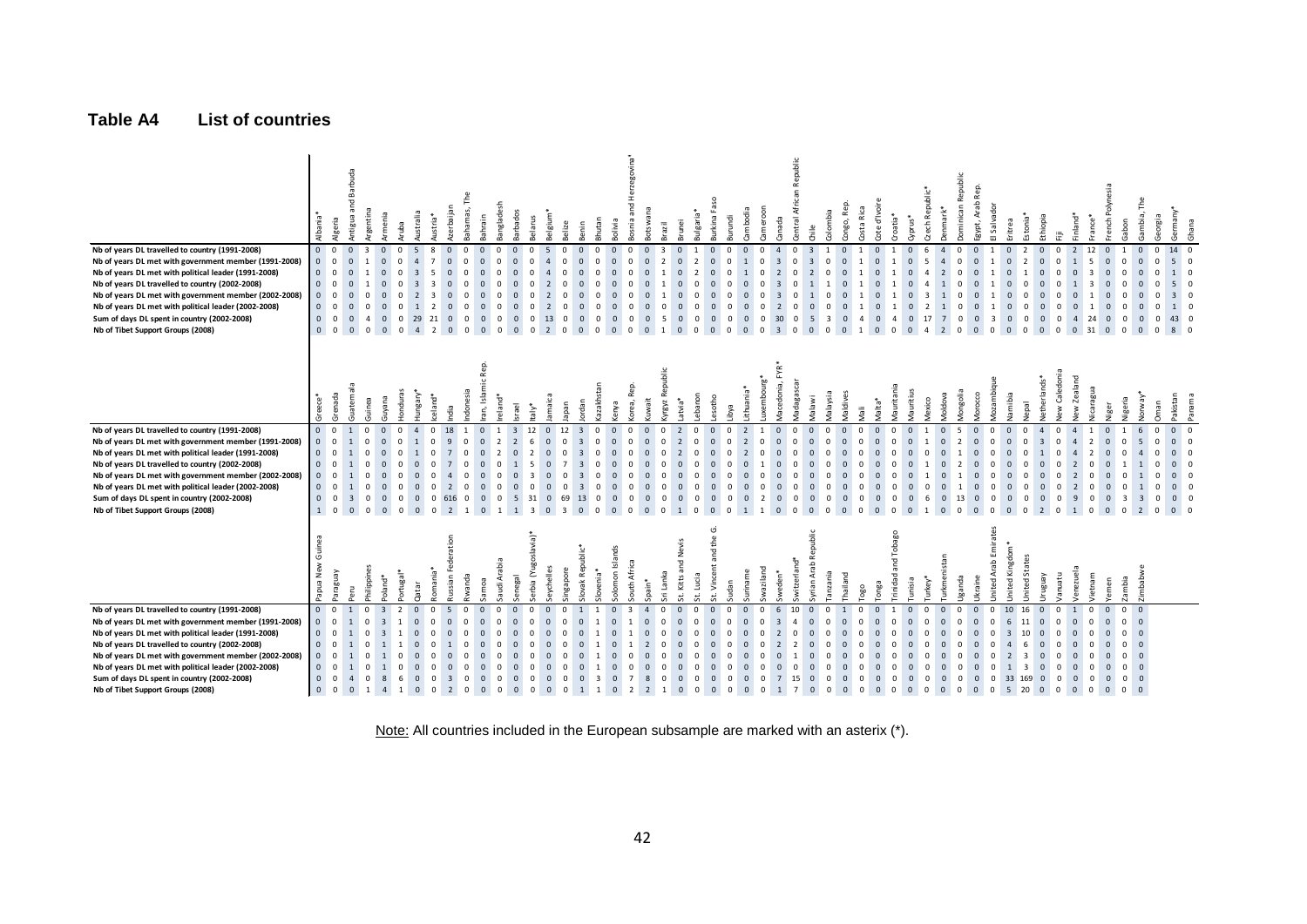#### **Bisher erschienene Diskussionspapiere**

- Nr. 113: Fuchs, Andreas; Klann, Nils-Hendrik: Paying a Visit: The Dalai Lama Effect on International Trade, Oktober 2010
- Nr. 112: Freitag, Stephan: Choosing an Anchor Currency for the Pacific, Oktober 2010
- Nr. 111: Nunnenkamp, Peter; Öhler, Hannes: Throwing Foreign Aid at HIV/AIDS in Developing Countries: Missing the Target?, August 2010
- Nr. 110: Ohr, Renate; Zeddies, Götz: "Geschäftsmodell Deutschland" und außenwirtschaftliche Ungleichgewichte in der EU, Juli 2010
- Nr. 109: Nunnenkamp, Peter; Öhler, Hannes: Funding, Competition and the Efficiency of NGOs: An Empirical Analysis of Non-charitable Expenditure of US NGOs Engaged in Foreign Aid, Juli 2010
- Nr. 108: Krenz, Astrid: *La Distinction* reloaded: Returns to Education, Family Background, Cultural and Social Capital in Germany, Juli 2010
- Nr. 107: Krenz, Astrid: Services sectors' agglomeration and its interdependence with industrial agglomeration in the European Union, Juli 2010
- Nr. 106: Krenz, Astrid; Rübel, Gerhard: Industrial Localization and Countries' Specialization in the European Union: An Empirical Investigation, Juli 2010
- Nr. 105: Schinke, Jan Christian: Follow the Sun! How investments in solar power plants in Sicily can generate high returns of investments and help to prevent global warming, Juni 2010
- Nr. 104: Dreher, Axel; Sturm, Jan-Egbert; Vreeland, James Raymon: Does membership on the Security Council influence IMF conditionality?, Juni 2010
- Nr. 103: Öhler, Hannes; Nunnenkamp, Peter; Dreher, Axel: Does Conditionality Work? A Test for an Innovative US Aid Scheme, Juni 2010
- Nr. 102: Gehringer, Agnieszka: Pecuniary Knowledge Externalities in a New Taxonomy: Knowledge Interactions in a Vertically Integrated System, Juni 2010
- Nr. 101: Gehringer, Agnieszka: Pecuniary Knowledge Externalities across European Countries are there leading Sectors?, Juni 2010
- Nr. 100: Gehringer, Agnieszka: Pecuniary Knowledge Externalities and Innovation: Intersectoral Linkages and their Effects beyond Technological Spillovers, Juni 2010
- Nr. 99: Dreher, Axel; Nunnenkamp, Peter; Öhler, Hannes: Why it pays for aid recipients to take note of the Millennium Challenge Corporation: Other donors do!, April 2010
- Nr. 98: Baumgarten, Daniel; Geishecker, Ingo; Görg, Holger: Offshoring, tasks, and the skill-wage pattern, März 2010
- Nr. 97: Dreher, Axel; Klasen, Stephan; Raymond, James; Werker, Eric: The costs of favoritism: Is politically-driven aid less effective?, März 2010
- Nr. 96: Dreher, Axel; Nunnenkamp, Peter; Thiele, Rainer: Are 'New' Donors Different? Comparing the Allocation of Bilateral Aid between Non-DAC and DAC Donor Countries, März 2010
- Nr. 95: Lurweg, Maren; Westermeier, Andreas: Jobs Gained and Lost through Trade The Case of Germany, März 2010
- Nr. 94: Bernauer, Thomas; Kalbhenn, Anna; Koubi, Vally; Ruoff, Gabi: On Commitment Levels and Compliance Mechanisms – Determinants of Participation in Global Environmental Agreements, Januar 2010
- Nr. 93: Cho, Seo-Young: International Human Rights Treaty to Change Social Patterns The Convention on the Elimination of All Forms of Discrimination against Women, Januar 2010
- Nr. 92: Dreher, Axel; Nunnenkamp, Peter; Thiel, Susann; Thiele, Rainer: Aid Allocation by German NGOs: Does the Degree of Public Refinancing Matter?, Januar 2010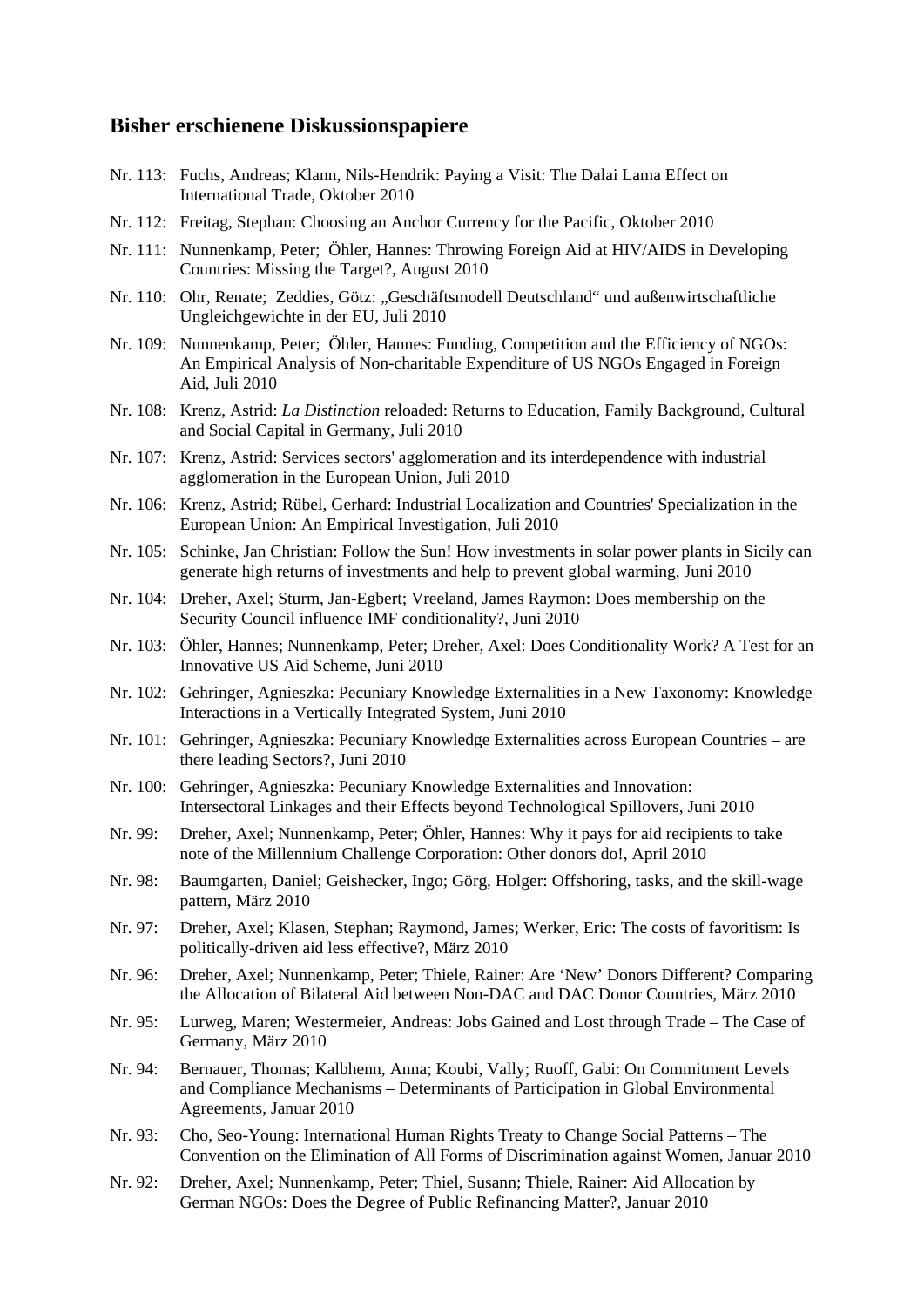- Nr. 91: Bjørnskov, Christian; Dreher, Axel; Fischer, Justina A. V.; Schnellenbach, Jan: On the relation between income inequality and happiness: Do fairness perceptions matter?, Dezember 2009
- Nr. 90: Geishecker, Ingo: Perceived Job Insecurity and Well-Being Revisited: Towards Conceptual Clarity, Dezember 2009
- Nr. 89: Kühl, Michael: Excess Comovements between the Euro/US dollar and British pound/US dollar exchange rates, November 2009
- Nr. 88: Mourmouras, Alex, Russel, Steven H.: Financial Crises, Capital Liquidation and the Demand for International Reserves, November 2009
- Nr. 87: Goerke, Laszlo, Pannenberg, Markus: An Analysis of Dismissal Legislation: Determinants of Severance Pay in West Germany, November 2009
- Nr. 86: Marchesi, Silvia, Sabani, Laura, Dreher, Axel: Read my lips: the role of information transmission in multilateral reform design, Juni 2009
- Nr. 85: Heinig, Hans Michael: Sind Referenden eine Antwort auf das Demokratiedilemma der EU?, Juni 2009
- Nr. 84: El-Shagi, Makram: The Impact of Fixed Exchange Rates on Fiscal Discipline, Juni 2009
- Nr. 83: Schneider, Friedrich: Is a Federal European Constitution for an Enlarged European Union Necessary? Some Preliminary Suggestions using Public Choice Analysis, Mai 2009
- Nr. 82: Vaubel, Roland: Nie sollst Du mich befragen? Weshalb Referenden in bestimmten Politikbereichen – auch in der Europapolitik – möglich sein sollten, Mai 2009
- Nr. 81: Williamson, Jeffrey G.: History without Evidence: Latin American Inequality since 1491, Mai 2009
- Nr. 80: Erdogan, Burcu: How does the European Integration affect the European Stock Markets?, April 2009
- Nr. 79: Oelgemöller, Jens; Westermeier, Andreas: RCAs within Western Europe, März 2009
- Nr. 78: Blonski, Matthias; Lilienfeld-Toal, Ulf von: Excess Returns and the Distinguished Player Paradox, Oktober 2008
- Nr. 77: Lechner, Susanne; Ohr, Renate: The Right of Withdrawal in the Treaty of Lisbon: A game theoretic reflection on different decision processes in the EU, Oktober 2008
- Nr. 76: Kühl, Michael: Strong comovements of exchange rates: Theoretical and empirical cases when currencies become the same asset, Juli 2008
- Nr. 75: Höhenberger, Nicole; Schmiedeberg, Claudia: Structural Convergence of European Countries, Juli 2008
- Nr. 74: Nowak-Lehmann D., Felicitas; Vollmer, Sebastian; Martinez-Zarzoso, Inmaculada: Does Comparative Advantage Make Countries Competitive? A Comparison of China and Mexico, Juli 2008
- Nr. 73: Fendel, Ralf; Lis, Eliza M.; Rülke, Jan-Christoph: Does the Financial Market Believe in the Phillips Curve? – Evidence from the G7 countries, Mai 2008
- Nr. 72: Hafner, Kurt A.: Agglomeration Economies and Clustering Evidence from German Firms, Mai 2008
- Nr. 71: Pegels, Anna: Die Rolle des Humankapitals bei der Technologieübertragung in Entwicklungsländer, April 2008
- Nr. 70: Grimm, Michael; Klasen, Stephan: Geography vs. Institutions at the Village Level, Februar 2008
- Nr. 69: Van der Berg, Servaas: How effective are poor schools? Poverty and educational outcomes in South Africa, Januar 2008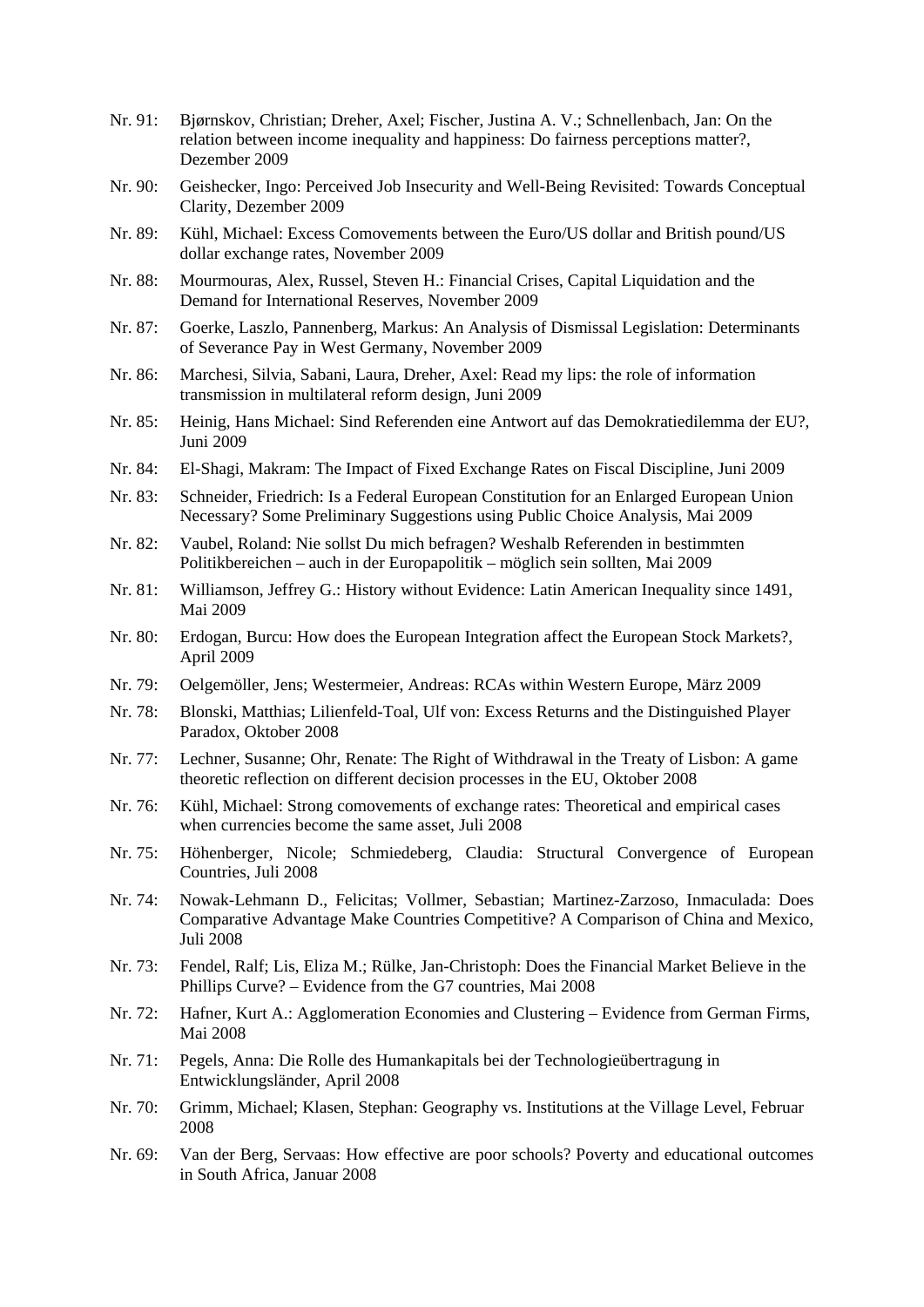- Nr. 68: Kühl, Michael: Cointegration in the Foreign Exchange Market and Market Efficiency since the Introduction of the Euro: Evidence based on bivariate Cointegration Analyses, Oktober 2007
- Nr. 67: Hess, Sebastian; Cramon-Taubadel, Stephan von: Assessing General and Partial Equilibrium Simulations of Doha Round Outcomes using Meta-Analysis, August 2007
- Nr. 66: Eckel, Carsten: International Trade and Retailing: Diversity versus Accessibility and the Creation of "Retail Deserts", August 2007
- Nr. 65: Stoschek, Barbara: The Political Economy of Enviromental Regulations and Industry Compensation, Juni 2007
- Nr. 64: Martinez-Zarzoso, Inmaculada; Nowak-Lehmann D., Felicitas; Vollmer, Sebastian: The Log of Gravity Revisited, Juni 2007
- Nr. 63: Gundel, Sebastian: Declining Export Prices due to Increased Competition from NIC Evidence from Germany and the CEEC, April 2007
- Nr. 62: Wilckens, Sebastian: Should WTO Dispute Settlement Be Subsidized?, April 2007
- Nr. 61: Schöller, Deborah: Service Offshoring: A Challenge for Employment? Evidence from Germany, April 2007
- Nr. 60: Janeba, Eckhard: Exports, Unemployment and the Welfare State, März 2007
- Nr. 59: Lambsdoff, Johann Graf; Nell, Mathias: Fighting Corruption with Asymmetric Penalties and Leniency, Februar 2007
- Nr. 58: Köller, Mareike: Unterschiedliche Direktinvestitionen in Irland Eine theoriegestützte Analyse, August 2006
- Nr. 57: Entorf, Horst; Lauk, Martina: Peer Effects, Social Multipliers and Migrants at School: An International Comparison, März 2007 (revidierte Fassung von Juli 2006)
- Nr. 56: Görlich, Dennis; Trebesch, Christoph: Mass Migration and Seasonality Evidence on Moldova's Labour Exodus, Mai 2006
- Nr. 55: Brandmeier, Michael: Reasons for Real Appreciation in Central Europe, Mai 2006
- Nr. 54: Martínez-Zarzoso, Inmaculada; Nowak-Lehmann D., Felicitas: Is Distance a Good Proxy for Transport Costs? The Case of Competing Transport Modes, Mai 2006
- Nr. 53: Ahrens, Joachim; Ohr, Renate; Zeddies, Götz: Enhanced Cooperation in an Enlarged EU, April 2006
- Nr. 52: Stöwhase, Sven: Discrete Investment and Tax Competition when Firms shift Profits, April 2006
- Nr. 51: Pelzer, Gesa: Darstellung der Beschäftigungseffekte von Exporten anhand einer Input-Output-Analyse, April 2006
- Nr. 50: Elschner, Christina; Schwager, Robert: A Simulation Method to Measure the Tax Burden on Highly Skilled Manpower, März 2006
- Nr. 49: Gaertner, Wulf; Xu, Yongsheng: A New Measure of the Standard of Living Based on Functionings, Oktober 2005
- Nr. 48: Rincke, Johannes; Schwager, Robert: Skills, Social Mobility, and the Support for the Welfare State, September 2005
- Nr. 47: Bose, Niloy; Neumann, Rebecca: Explaining the Trend and the Diversity in the Evolution of the Stock Market, Juli 2005
- Nr. 46: Kleinert, Jörn; Toubal, Farid: Gravity for FDI, Juni 2005
- Nr. 45: Eckel, Carsten: International Trade, Flexible Manufacturing and Outsourcing, Mai 2005
- Nr. 44: Hafner, Kurt A.: International Patent Pattern and Technology Diffusion, Mai 2005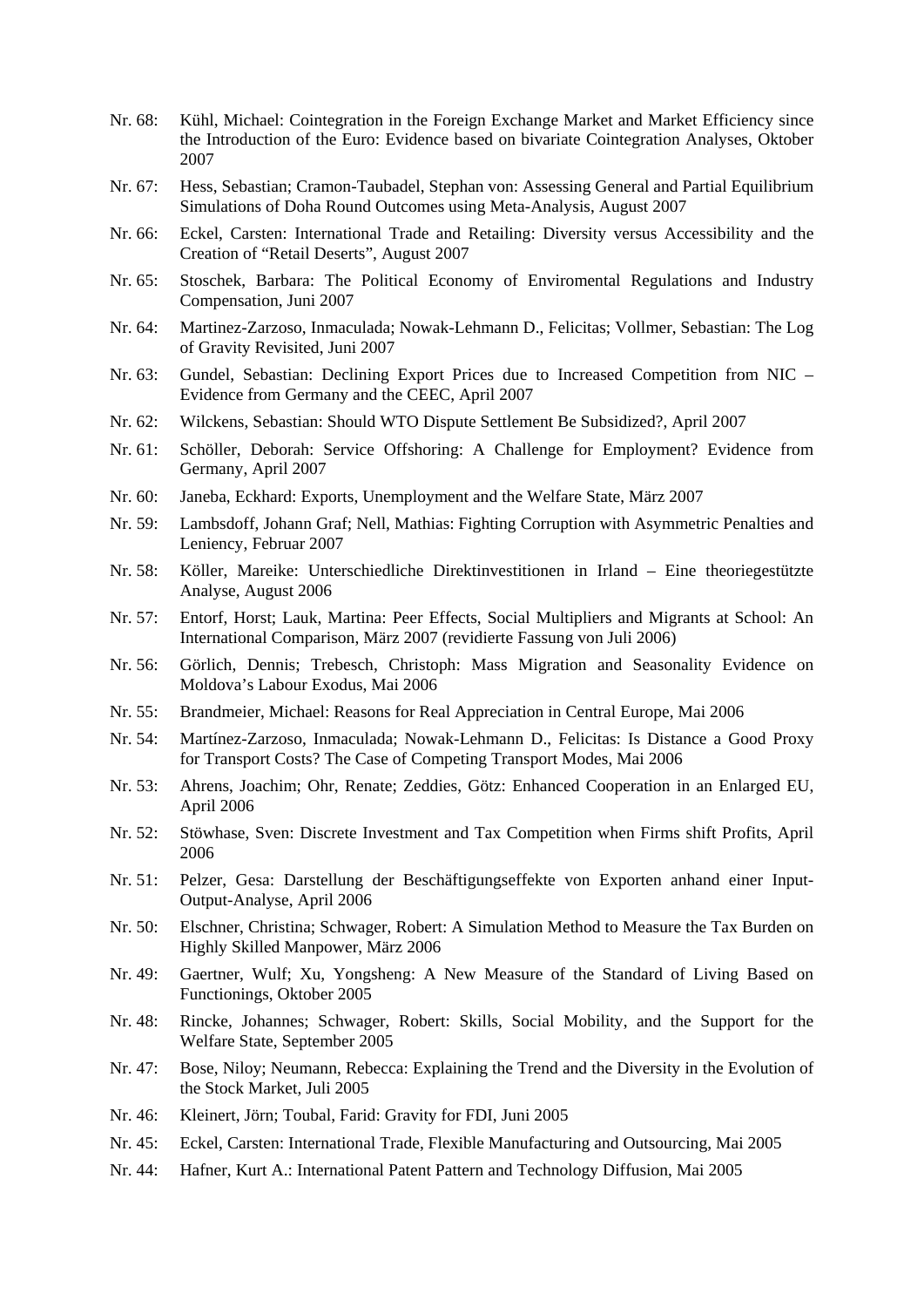- Nr. 43: Nowak-Lehmann D., Felicitas; Herzer, Dierk; Martínez-Zarzoso, Inmaculada; Vollmer, Sebastian: Turkey and the Ankara Treaty of 1963: What can Trade Integration Do for Turkish Exports, Mai 2005
- Nr. 42: Südekum, Jens: Does the Home Market Effect Arise in a Three-Country Model?, April 2005
- Nr. 41: Carlberg, Michael: International Monetary Policy Coordination, April 2005
- Nr. 40: Herzog, Bodo: Why do bigger countries have more problems with the Stability and Growth Pact?, April 2005
- Nr. 39: Marouani, Mohamed A.: The Impact of the Mulitfiber Agreement Phaseout on Unemployment in Tunisia: a Prospective Dynamic Analysis, Januar 2005
- Nr. 38: Bauer, Philipp; Riphahn, Regina T.: Heterogeneity in the Intergenerational Transmission of Educational Attainment: Evidence from Switzerland on Natives and Second Generation Immigrants, Januar 2005
- Nr. 37: Büttner, Thiess: The Incentive Effect of Fiscal Equalization Transfers on Tax Policy, Januar 2005
- Nr. 36: Feuerstein, Switgard; Grimm, Oliver: On the Credibility of Currency Boards, Oktober 2004
- Nr. 35: Michaelis, Jochen; Minich, Heike: Inflationsdifferenzen im Euroraum eine Bestandsaufnahme, Oktober 2004
- Nr. 34: Neary, J. Peter: Cross-Border Mergers as Instruments of Comparative Advantage, Juli 2004
- Nr. 33: Bjorvatn, Kjetil; Cappelen, Alexander W.: Globalisation, inequality and redistribution, Juli 2004
- Nr. 32: Stremmel, Dennis: Geistige Eigentumsrechte im Welthandel: Stellt das TRIPs-Abkommen ein Protektionsinstrument der Industrieländer dar?, Juli 2004
- Nr. 31: Hafner, Kurt: Industrial Agglomeration and Economic Development, Juni 2004
- Nr. 30: Martinez-Zarzoso, Inmaculada; Nowak-Lehmann D., Felicitas: MERCOSUR-European Union Trade: How Important is EU Trade Liberalisation for MERCOSUR's Exports?, Juni 2004
- Nr. 29: Birk, Angela; Michaelis, Jochen: Employment- and Growth Effects of Tax Reforms, Juni 2004
- Nr. 28: Broll, Udo; Hansen, Sabine: Labour Demand and Exchange Rate Volatility, Juni 2004
- Nr. 27: Bofinger, Peter; Mayer, Eric: Monetary and Fiscal Policy Interaction in the Euro Area with different assumptions on the Phillips curve, Juni 2004
- Nr. 26: Torlak, Elvisa: Foreign Direct Investment, Technology Transfer and Productivity Growth in Transition Countries, Juni 2004
- Nr. 25: Lorz, Oliver; Willmann, Gerald: On the Endogenous Allocation of Decision Powers in Federal Structures, Juni 2004
- Nr. 24: Felbermayr, Gabriel J.: Specialization on a Technologically Stagnant Sector Need Not Be Bad for Growth, Juni 2004
- Nr. 23: Carlberg, Michael: Monetary and Fiscal Policy Interactions in the Euro Area, Juni 2004
- Nr. 22: Stähler, Frank: Market Entry and Foreign Direct Investment, Januar 2004
- Nr. 21: Bester, Helmut; Konrad, Kai A.: Easy Targets and the Timing of Conflict, Dezember 2003
- Nr. 20: Eckel, Carsten: Does globalization lead to specialization, November 2003
- Nr. 19: Ohr, Renate; Schmidt, André: Der Stabilitäts- und Wachstumspakt im Zielkonflikt zwischen fiskalischer Flexibilität und Glaubwürdigkeit: Ein Reform-ansatz unter Berücksichtigung konstitutionen- und institutionenökonomischer Aspekte, August 2003
- Nr. 18: Ruehmann, Peter: Der deutsche Arbeitsmarkt: Fehlentwicklungen, Ursachen und Reformansätze, August 2003